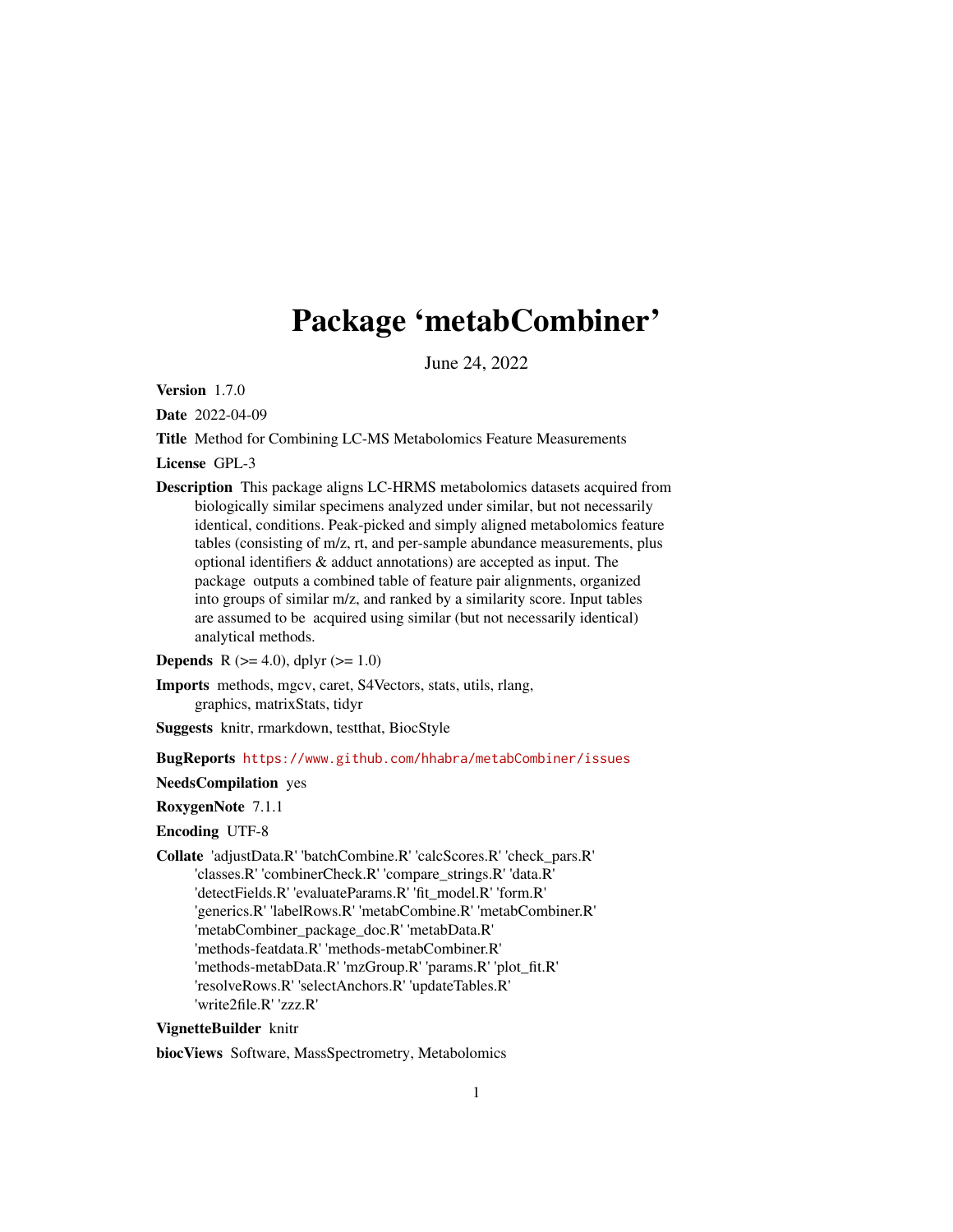LazyData false git\_url https://git.bioconductor.org/packages/metabCombiner git\_branch master git\_last\_commit aef1101 git\_last\_commit\_date 2022-04-26 Date/Publication 2022-06-24 Author Hani Habra [aut, cre],

Alla Karnovsky [ths]

Maintainer Hani Habra <hhabra1@gmail.com>

# R topics documented:

| 3                                                                                                                        |
|--------------------------------------------------------------------------------------------------------------------------|
| $\overline{4}$                                                                                                           |
| $\overline{5}$                                                                                                           |
| $\overline{7}$                                                                                                           |
| 10                                                                                                                       |
| 11                                                                                                                       |
| 12 <sub>12</sub>                                                                                                         |
| 13                                                                                                                       |
| 14                                                                                                                       |
| 15                                                                                                                       |
| 16                                                                                                                       |
| 18                                                                                                                       |
| 19                                                                                                                       |
| 20                                                                                                                       |
| 21                                                                                                                       |
| 21                                                                                                                       |
| 23                                                                                                                       |
|                                                                                                                          |
| 27                                                                                                                       |
| 29                                                                                                                       |
| 30                                                                                                                       |
| 31                                                                                                                       |
| 31                                                                                                                       |
| 32                                                                                                                       |
| 33                                                                                                                       |
| 34                                                                                                                       |
| 35                                                                                                                       |
| 36                                                                                                                       |
| $isCombined Table \dots \dots \dots \dots \dots \dots \dots \dots \dots \dots \dots \dots \dots \dots \dots \dots$<br>37 |
| 37                                                                                                                       |
| 38                                                                                                                       |
| -38                                                                                                                      |
| 39                                                                                                                       |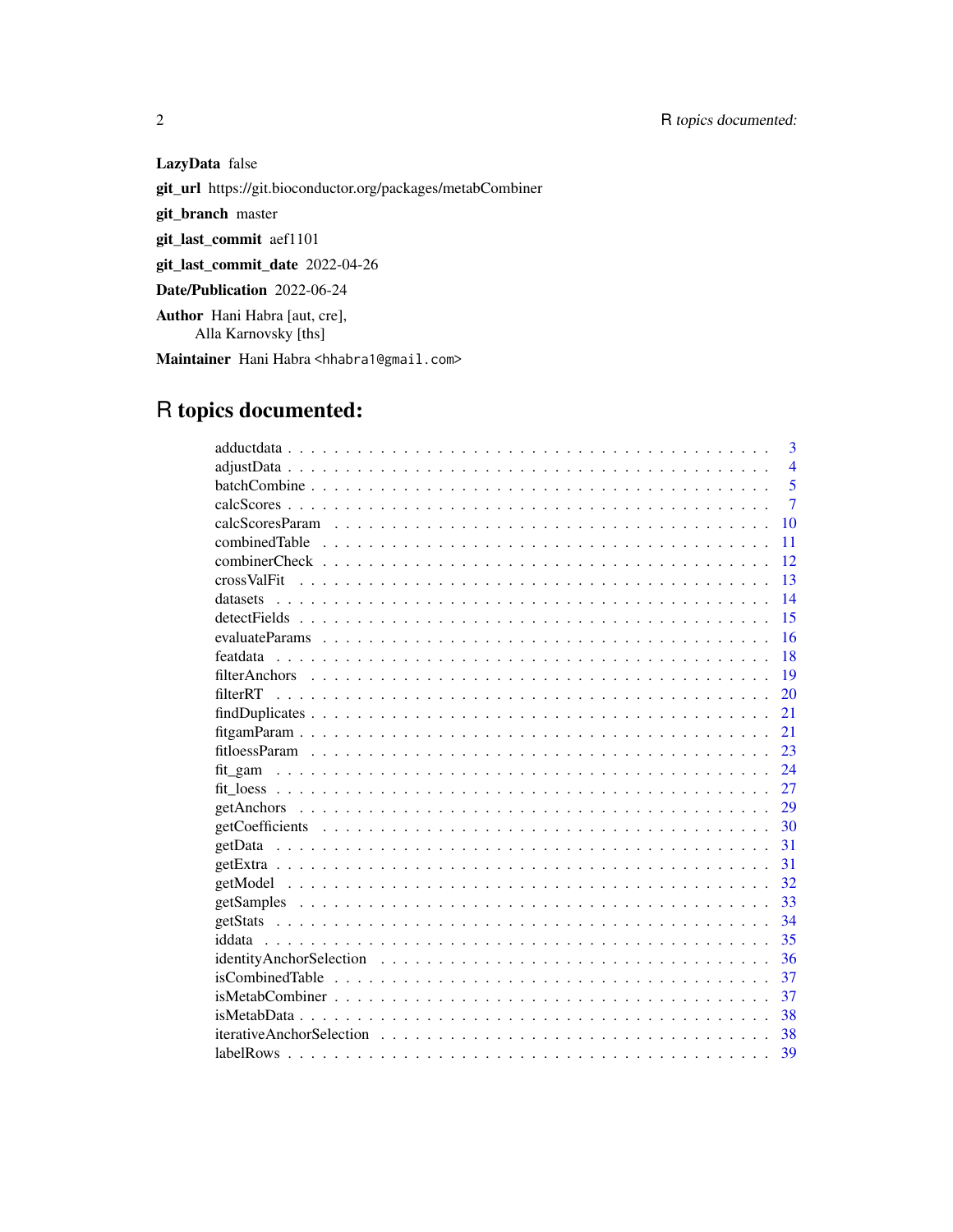#### <span id="page-2-0"></span>adductdata 3

| labelRowsParam |  |  |  |  |  |  |  |  |  |  |  |  |  |  |  |
|----------------|--|--|--|--|--|--|--|--|--|--|--|--|--|--|--|
|                |  |  |  |  |  |  |  |  |  |  |  |  |  |  |  |
|                |  |  |  |  |  |  |  |  |  |  |  |  |  |  |  |
|                |  |  |  |  |  |  |  |  |  |  |  |  |  |  |  |
|                |  |  |  |  |  |  |  |  |  |  |  |  |  |  |  |
|                |  |  |  |  |  |  |  |  |  |  |  |  |  |  |  |
|                |  |  |  |  |  |  |  |  |  |  |  |  |  |  |  |
|                |  |  |  |  |  |  |  |  |  |  |  |  |  |  |  |
| mzGroup        |  |  |  |  |  |  |  |  |  |  |  |  |  |  |  |
|                |  |  |  |  |  |  |  |  |  |  |  |  |  |  |  |
|                |  |  |  |  |  |  |  |  |  |  |  |  |  |  |  |
|                |  |  |  |  |  |  |  |  |  |  |  |  |  |  |  |
|                |  |  |  |  |  |  |  |  |  |  |  |  |  |  |  |
|                |  |  |  |  |  |  |  |  |  |  |  |  |  |  |  |
|                |  |  |  |  |  |  |  |  |  |  |  |  |  |  |  |
|                |  |  |  |  |  |  |  |  |  |  |  |  |  |  |  |
|                |  |  |  |  |  |  |  |  |  |  |  |  |  |  |  |
|                |  |  |  |  |  |  |  |  |  |  |  |  |  |  |  |
|                |  |  |  |  |  |  |  |  |  |  |  |  |  |  |  |
|                |  |  |  |  |  |  |  |  |  |  |  |  |  |  |  |
|                |  |  |  |  |  |  |  |  |  |  |  |  |  |  |  |
|                |  |  |  |  |  |  |  |  |  |  |  |  |  |  |  |
|                |  |  |  |  |  |  |  |  |  |  |  |  |  |  |  |
|                |  |  |  |  |  |  |  |  |  |  |  |  |  |  |  |
|                |  |  |  |  |  |  |  |  |  |  |  |  |  |  |  |

adductdata *Retrieve Adduct Annotations*

## Description

This retrieves user-assigned adduct annotations from one or all constituent datasets of a metabCombiner object

### Usage

adductdata(object, data = NULL)

## S4 method for signature 'metabCombiner' adductdata(object, data = NULL)

## Arguments

| object | metabCombiner object                                                                               |
|--------|----------------------------------------------------------------------------------------------------|
| data   | dataset identifier to extract information from: if NULL, extracts information<br>from all datasets |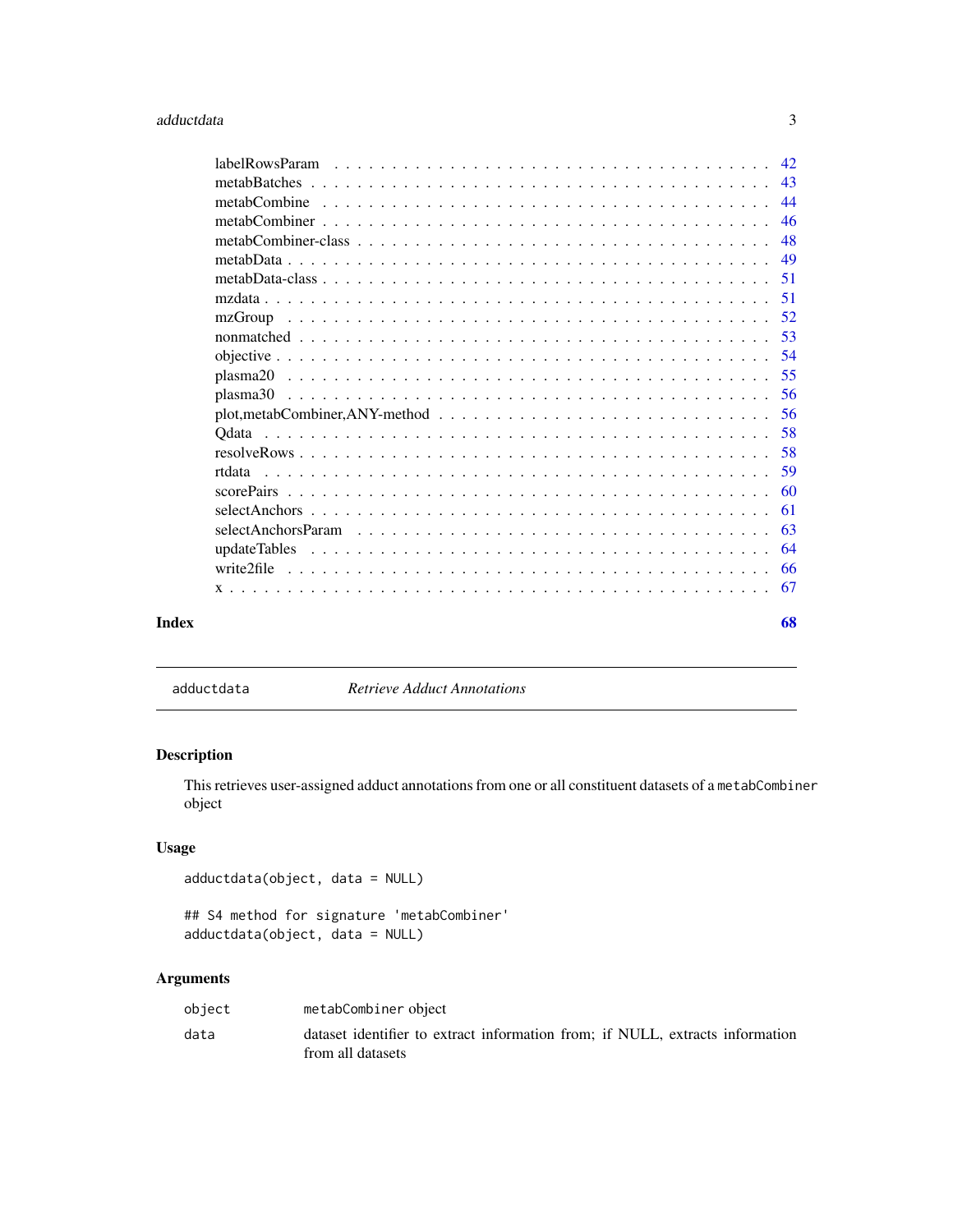### Value

data frame of adduct annotations

### Examples

```
data(plasma30)
data(plasma20)
p30 <- metabData(head(plasma30,500), samples = "CHEAR")
p20 <- metabData(head(plasma20,500), samples = "Red")
p.comb <- metabCombiner(p30, p20, xid = "p30", yid = "p20")
##retrieve all adduct data
adducts <- adductdata(p.comb, data = NULL)
##retrieve adduct data from p30
adducts <- adductdata(p.comb, data = "p30")
```
### adjustData *Process and Filter Metabolomics Feature Lists*

### Description

adjustData contains a set of pre-analysis steps for processing LC-MS metabolomics feature tables individually

### Usage

adjustData(Data, misspc, measure, rtmin, rtmax, zero, duplicate)

### Arguments

| Data      | a metabData object.                                                               |
|-----------|-----------------------------------------------------------------------------------|
| misspc    | Numeric. Threshold missingness percentage for analysis.                           |
| measure   | Character. Choice of central abundance measure; either "median" or "mean".        |
| rtmin     | Numeric. Minimum retention time for analysis.                                     |
| rtmax     | Numeric. Maximum retention time for analysis.                                     |
| zero      | Logical. Whether to consider zero values as missing.                              |
| duplicate | Ordered numeric pair (m/z, rt) tolerance parameters for duplicate feature search. |
|           |                                                                                   |

<span id="page-3-0"></span>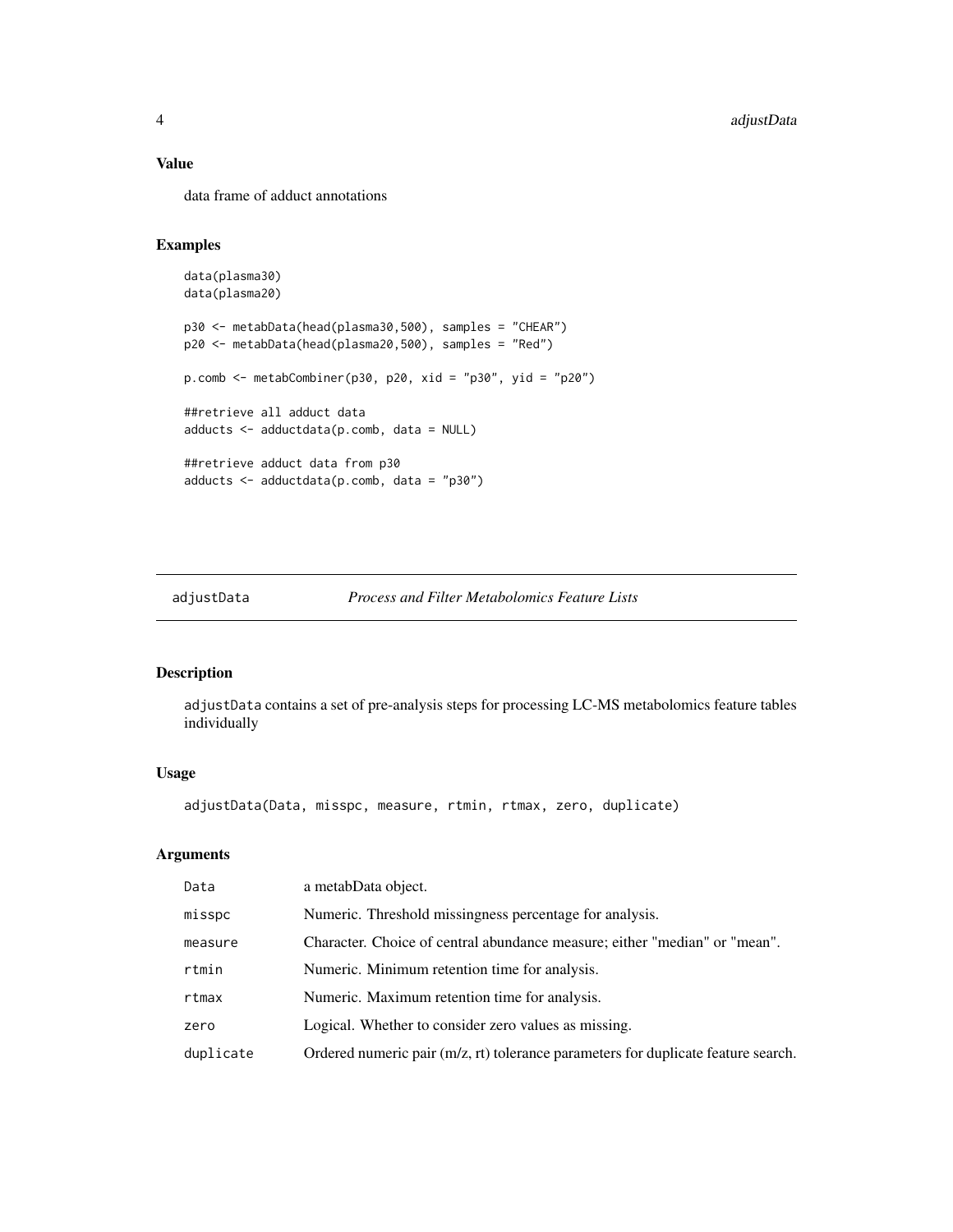### <span id="page-4-0"></span>**batchCombine** 5

### Details

The pre-analysis adjustment steps include: 1) Restriction to a feature retention time range rtmin  $\leq$  rt  $\leq$  rtmax 2) Removal of features with a percent missingness exceeding misspc 3) Removal of duplicate metabolomics features.

After processing, abundance quantile (Q) values are calculated between  $0 \& 1$  for the remaining features, as ranked by the measure argument, unless provided by the user.

### Value

Updated metabData object. The data field is processed by the listed steps and stats list updated to contain feature statistics.

### See Also

[metabData](#page-48-1): the constructor for metabData objects, [filterRT](#page-19-1): function for filtering by retention times, [findDuplicates](#page-20-1): function for finding duplicates

<span id="page-4-1"></span>

batchCombine *Stepwise Multi-batch LC-MS Alignment*

### **Description**

This is a method for aligning multiple batches of a single metabolomics experiment in a stepwise manner using the metabCombiner workflow. The input is a list of metabData objects corresponding to the batch data frames arranged in sequential order (i.e. batch 1,2,...,N), and parameter lists for each step; the output is an aligned feature table and a metabCombiner object composed from the input batches.

#### Usage

```
batchCombine(
  batches,
 binGap = 0.005,fitMethod = "gam",
  means = list(mx = TRUE, rt = TRUE, Q = TRUE),union = FALSE,
  anchorParam = selectAnchorsParam(),
  fitParam = fitgamParam(),
  scoreParam = calcScoresParam(B = 30),
  reduceParam = reduceTableParam()
)
```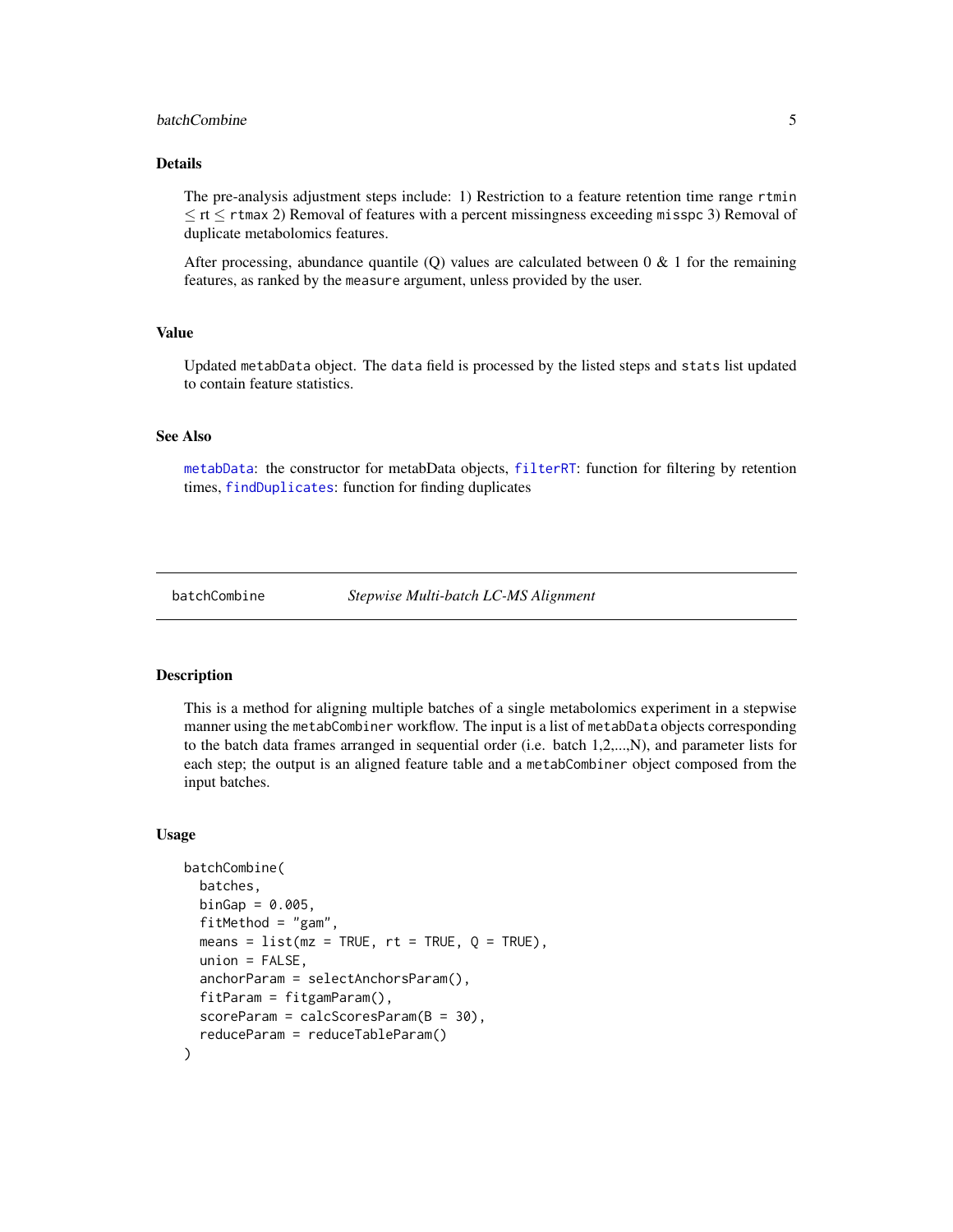#### **Arguments**

| batches     | list of metabData objects corresponding to each LC-MS batch                                                                                                                                                               |
|-------------|---------------------------------------------------------------------------------------------------------------------------------------------------------------------------------------------------------------------------|
| binGap      | numeric parameter used for grouping features by m/z. See ?mzGroup for more<br>details.                                                                                                                                    |
| fitMethod   | RT spline-fitting method, either "gam" or "loess"                                                                                                                                                                         |
| means       | logical. Option to take average m/z, rt, and/or Q from metabCombiner. May be<br>a 3-length vector, single value (TRUE/FALSE), or a list with names "mz", "rt",<br>"Q" as names.                                           |
| union       | logical. If FALSE, only feature present in all batches will be in the final result.<br>If TRUE, features missing in at least one batch are included. The mean m/z, RT,<br>and Q values imputed for matching in each step. |
| anchorParam | list of parameter values for selectAnchors() function                                                                                                                                                                     |
| fitParam    | list of parameter values for fit_gam() or fit_loess()                                                                                                                                                                     |
| scoreParam  | list of parameter values for calcScores()                                                                                                                                                                                 |
| reduceParam | list of parameter values for reduceTable()                                                                                                                                                                                |

### **Details**

Retention time drifting is commonly observed in large-scale LC-MS experiments in which samples are analyzed in multiple batches. Conventional LC-MS pre-processing approaches may effectively align features detected in samples from within a single batch, but fail in many cases to account for inter-batch drifting, leading to misaligned features.

batchCombine assumes that each batch has been previously processed separately using conventional LC-MS preprocessing approaches (e.g. XCMS), and can be represented as a data frame. Each batch data feature table must be filtered and formatted as a metabData object and the batches must be arranged as a list in sequential order of acquisition.

batchCombine applies the metabCombine wrapper function to successive pairs of metabolomics batches in a stepwise manner. Each iteration consists of the key steps in the package workflow (feature m/z grouping, anchor selection, retention time spline fitting, pairwise scoring, & table reduction). The first two batches are aligned together, then the combined results are aligned with the third batch, and so forth. Parameters for each sub-method are arranged in list format, with their respective defaults (e.g. fitgamParam() lists the default values for the fit\_gam function).

Following each iteration, m/z, rt, and Q values from the combined dataset may be averaged to use for comparison with the next batch's feature quantitative descriptors, if the means argument is set to TRUE; if set to FALSE, feature information is drawn from the latter of the previously combined batches, identical to the manner in which id & adduct descriptors are drawn.

#### Value

|       | and y is set to the final batch                                                                                        |
|-------|------------------------------------------------------------------------------------------------------------------------|
| table | combined feature table consisting of feature descriptor values followed by per-<br>sample abundances and extra columns |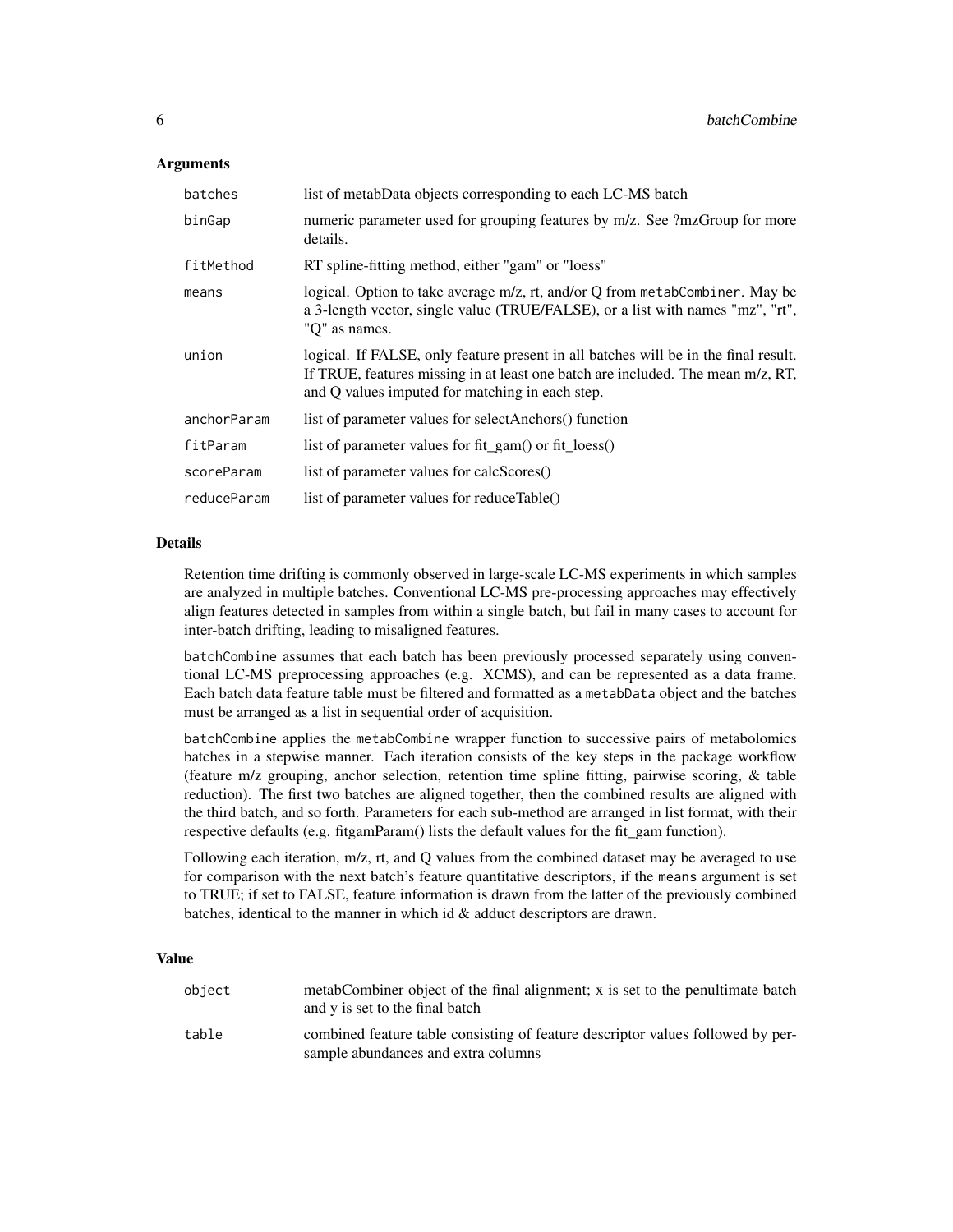#### <span id="page-6-0"></span>calcScores 7

#### **Note**

batchCombine is designed for aligning multi-batch datasets, i.e. where each batch is acquired in a roughly identical manner. It is not for disparately acquired LC-MS datasets (e.g. from different instruments, chromatographic systems, laboratories, etc.).

#### See Also

[metabCombine](#page-43-1)

### Examples

```
#identically formatted batches in list form
data(metabBatches)
#obtain list of metabData objects
batchdata <- lapply(metabBatches, metabData, samples = "POOL",
                    extra = "SAMP", zero = TRUE)
#recommended: give each batch dataset a unique name
names(batchdata) <- paste("exb", seq_along(batchdata), sep = "")
#customize main workflow parameter lists
saparam \leq selectAnchorsParam(tolmz = 0.002, tolQ = 0.2, tolrtq = 0.1)
fgparam <- fitgamParam(k = 20, iterFilter = 1)
csparam \leq calcScoresParam(A = 70, B = 35, C = 0.3)
rtparam \leq reduceTableParam(minScore = 0.5, maxRTerr = 0.33)
#run batchCombine program
combinedRes <- batchCombine(batches = batchdata, binGap = 0.0075,
               means = list('mz' = TRUE, 'rt' = FALSE, 'Q' = FALSE),
               anchorParam = saparam, fitParam = fgparam,
               scoreParam = csparam, reduceParam = rtparam)
#aligned table results & metabCombiner object results
cTable <- combinedRes$table
object <- combinedRes$object
#if names were set earlier, the names should be returned by this
datasets(object)
```
<span id="page-6-1"></span>calcScores *Compute Feature Similarity Scores*

#### **Description**

Calculates a pairwise similarity (between  $0 \& 1$ ) between all grouped features in metabCombiner object. The similarity score calculation is described in [scorePairs](#page-59-1).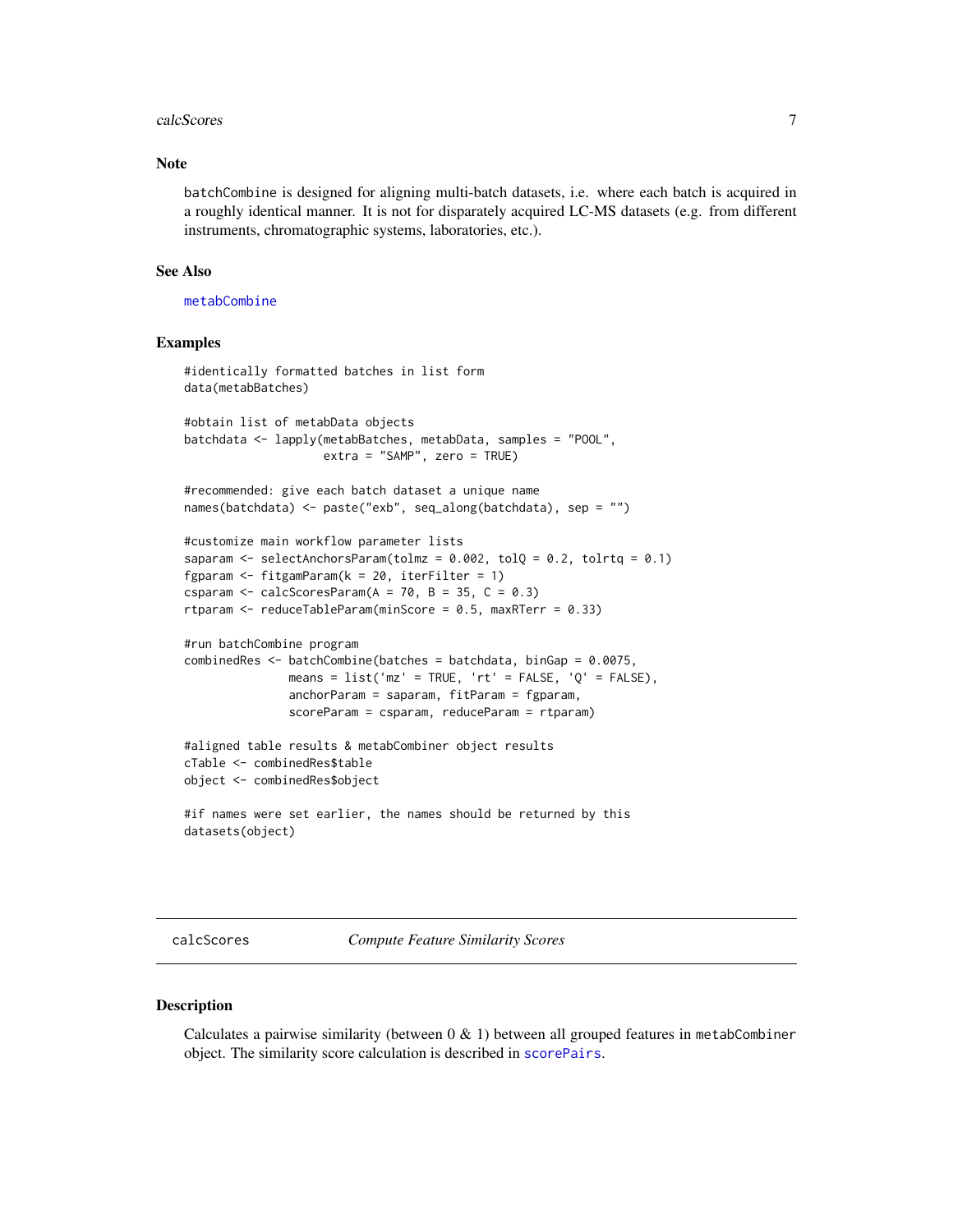#### Usage

```
calcScores(
  object,
 A = 75,
 B = 10,
  C = 0.25,
  fit = c("gam", "loess"),groups = NULL,
  useAdduct = FALSE,
  adduct = 1.25,
  usePPM = FALSE,
  brackets_ignore = c("", "["", "{'"}\lambda
```
#### Arguments

| object          | metabCombiner object.                                                                                                        |
|-----------------|------------------------------------------------------------------------------------------------------------------------------|
| A               | Numeric weight for penalizing m/z differences.                                                                               |
| B               | Numeric weight for penalizing differences between fitted $\&$ observed retention<br>times                                    |
| C               | Numeric weight for differences in $Q$ (abundance quantiles).                                                                 |
| fit             | Character. Choice of fitted rt model, "gam" or "loess."                                                                      |
| groups          | integer. Vector of feature groups to score. If set to NULL (default), will compute<br>scores for all feature groups.         |
| useAdduct       | logical. Option to penalize mismatches in (non-empty, non-bracketed) adduct<br>column annotations.                           |
| adduct          | numeric. If useAdduct is TRUE, divides score of mismatched, non-empty and<br>non-bracked adduct column labels by this value. |
| usePPM          | logical. Option to use relative (as opposed to absolute) m/z differences in score<br>computations.                           |
| brackets_ignore |                                                                                                                              |
|                 | If useAdduct = TRUE, bracketed adduct character strings of these types will be<br>ignored according to this argument         |

### Details

This function updates the rtProj, score, rankX, and rankY columns in the combinedTable report. First, using the RT mapping model computed in the previous step(s), rtx values are projected onto rty. Then similarity scores are calculated based on m/z, rt (fitted vs observed), and Q differences, with multiplicative weight penalties A, B, and C.

If the datasets contain representative set of shared identities ( $idx = idy$ ), [evaluateParams](#page-15-1) provides some guidance on appropriate A, B, and C values to use. In testing, the best values for A should lie between 50 and 120, according to mass accuracy; B should lie between 5 and 15 depending on fitting accuracy (higher if datasets processed under roughly identical conditions) ; C should vary between 0 and 1, depending on sample similarity. See examples below.

<span id="page-7-0"></span>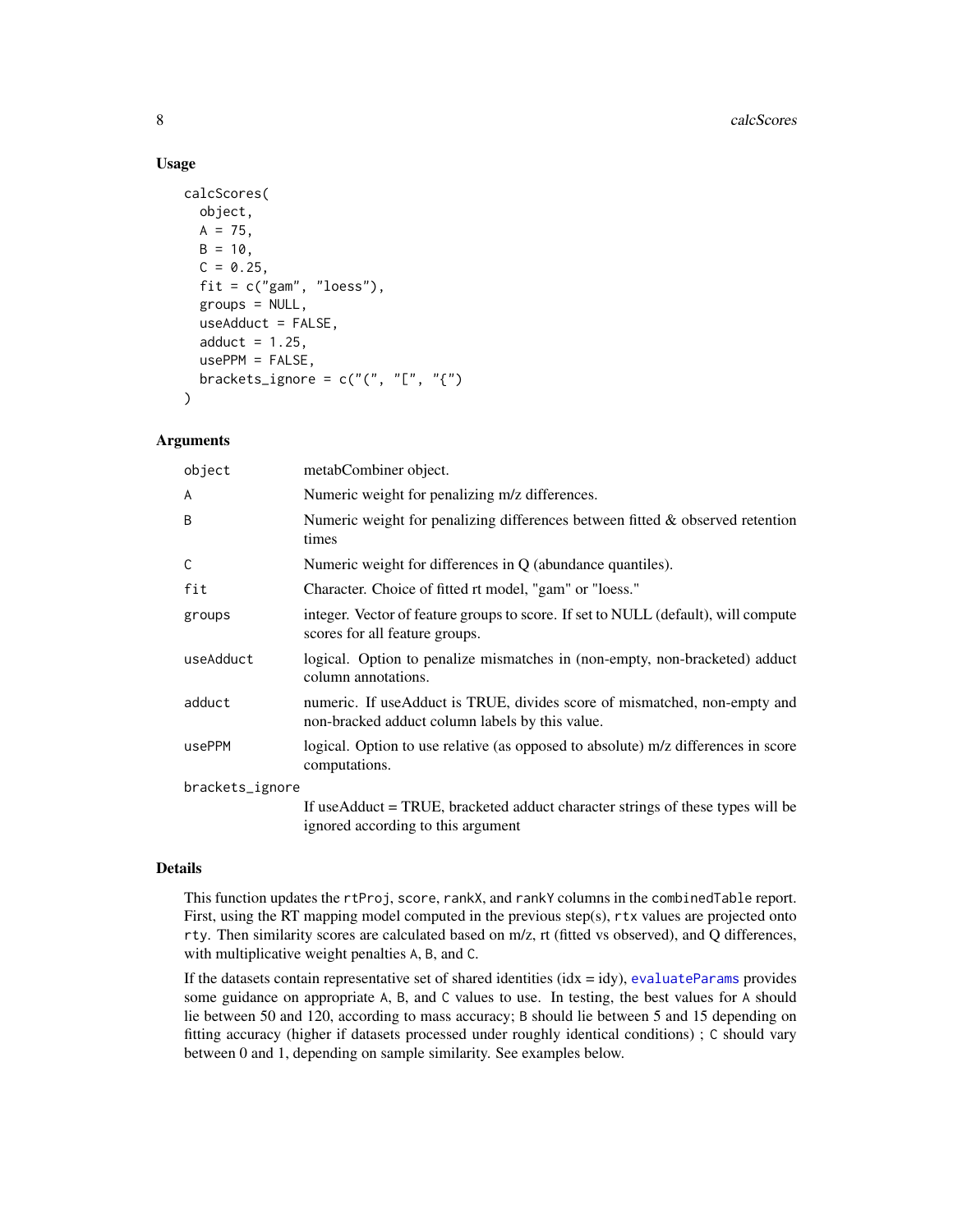#### <span id="page-8-0"></span>calcScores 9

If using ppm (usePPM = TRUE), do not use the above guidelines for A values. The suggested range is between 0.01 and 0.05, though this hasn't been thoroughly tested yet. Also, if using adduct information (useAdduct  $=$  TRUE), the score is divided by the numeric adduct argument if nonempty and non-bracketed adduct values do not match. Be sure that adduct annotations are accurate before using this functionality.

#### Value

metabCombiner object with updated combinedTable. rtProj column will contain fitted retention times determined from previously computed model; score will contain computed pairwise similarity scores of feature pairs; rank  $X \&$  rank  $Y$  are the integer ranks of scores for  $X \& Y$  features in descending order.

#### See Also

[evaluateParams](#page-15-1), [scorePairs](#page-59-1)

```
data(plasma30)
data(plasma20)
p30 <- metabData(plasma30, samples = "CHEAR")
p20 <- metabData(plasma20, samples = "Red", rtmax = 17.25)
p.comb <- metabCombiner(xdata = p30, ydata = p20, binGap = 0.0075)
p.comb \le selectAnchors(p.comb, tolmz = 0.003, tolQ = 0.3, windy = 0.02)
p.comb \leq fit_gam(p.comb, k = 20, iterFilter = 1, family = "gaussian")
#example: moderate m/z deviation, accurate rt fit, high sample similarity
p.comb \leq calcScores(p.comb, A = 90, B = 14, C = 0.8, useAdduct = FALSE,
         groups = NULL, fit = "gam", usePPM = FALSE)
cTable = combinedTable(p.comb) #to view results
#example 2: high m/z deviation, moderate rt fit, low sample similarity
p.comb \leq calcScores(p.comb, A = 50, B = 8, C = 0.2)
#example 3: low m/z deviation, poor rt fit, moderate sample similarity
p.comb \leq calcScores(p.comb, A = 120, B = 5, C = 0.5)#example 4: using ppm for mass deviation; note different A value
p.comb \leq calcScores(p.comb, A = 0.05, B = 14, C = 0.5, usePPM = TRUE)
#example 5: limiting to specific m/z groups 1-1000
p.comb \leq calcScores(p.comb, A = 90, B = 14, C = 0.5, groups = seq(1,1000))#example 6: using adduct information
p.comb \leq calcScores(p.comb, A = 90, B = 14, C = 0.5, useAdduct = TRUE,
                     adduct = 1.25)
```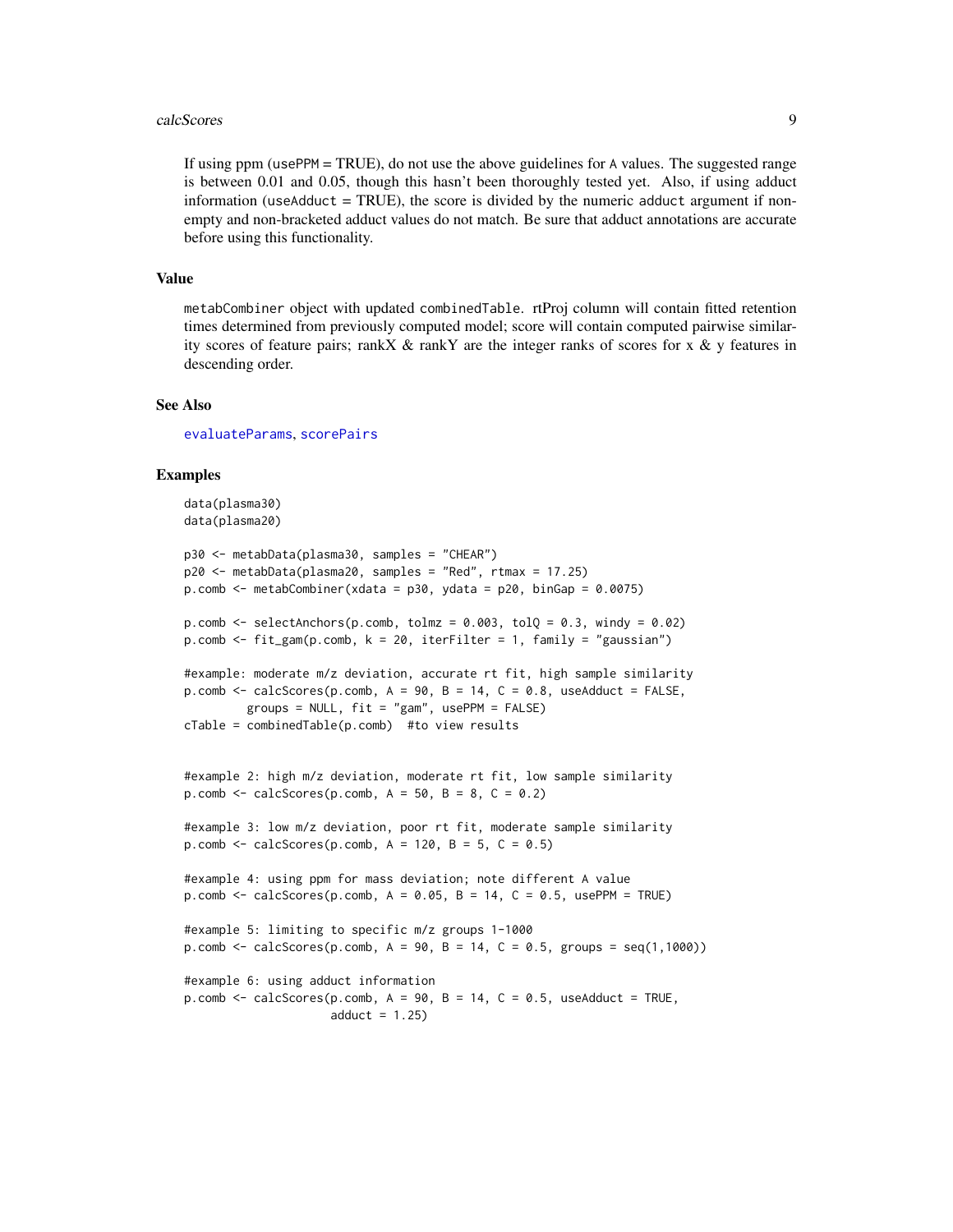<span id="page-9-1"></span><span id="page-9-0"></span>List of default parameters for score calculation step of main package workflow. See help(calcScores) or ?calcScores for details.

### Usage

```
calcScoresParam(
  A = 75,
  B = 10,
  C = 0.25,
  fit = "gam",groups = NULL,
  usePPM = FALSE,
  useAdduct = FALSE,
  adduct = 1.25,
  brackets_ignore = c("", "["", "{'''}))
```
### Arguments

| $\overline{A}$  | m/z difference specific weight; default: 75                                                                                                                                                                                                                                                      |
|-----------------|--------------------------------------------------------------------------------------------------------------------------------------------------------------------------------------------------------------------------------------------------------------------------------------------------|
| B.              | RT prediction error specific weight; default: 10                                                                                                                                                                                                                                                 |
| C               | Q difference specific weight; default: 0.25                                                                                                                                                                                                                                                      |
| fit             | choice of fitted model ("gam" or "loess"); default: "gam"                                                                                                                                                                                                                                        |
| groups          | choice of m/z groups to score                                                                                                                                                                                                                                                                    |
| usePPM          | choice to use PPM for m/z differences; default: FALSE                                                                                                                                                                                                                                            |
| useAdduct       | choice to use adduct strings in scoring; default: FALSE                                                                                                                                                                                                                                          |
| adduct          | value divisor for mismatched adduct strings; default: 1.25                                                                                                                                                                                                                                       |
| brackets_ignore |                                                                                                                                                                                                                                                                                                  |
|                 | $\mathbf{1}$ and $\mathbf{1}$ and $\mathbf{1}$ and $\mathbf{1}$ and $\mathbf{1}$ and $\mathbf{1}$ and $\mathbf{1}$ and $\mathbf{1}$ and $\mathbf{1}$ and $\mathbf{1}$ and $\mathbf{1}$ and $\mathbf{1}$ and $\mathbf{1}$ and $\mathbf{1}$ and $\mathbf{1}$ and $\mathbf{1}$ and $\mathbf{1}$ and |

bracket types for ignoring string comparisons

### Value

list of calcScores parameters

### See Also

[calcScores](#page-6-1), [metabCombine](#page-43-1)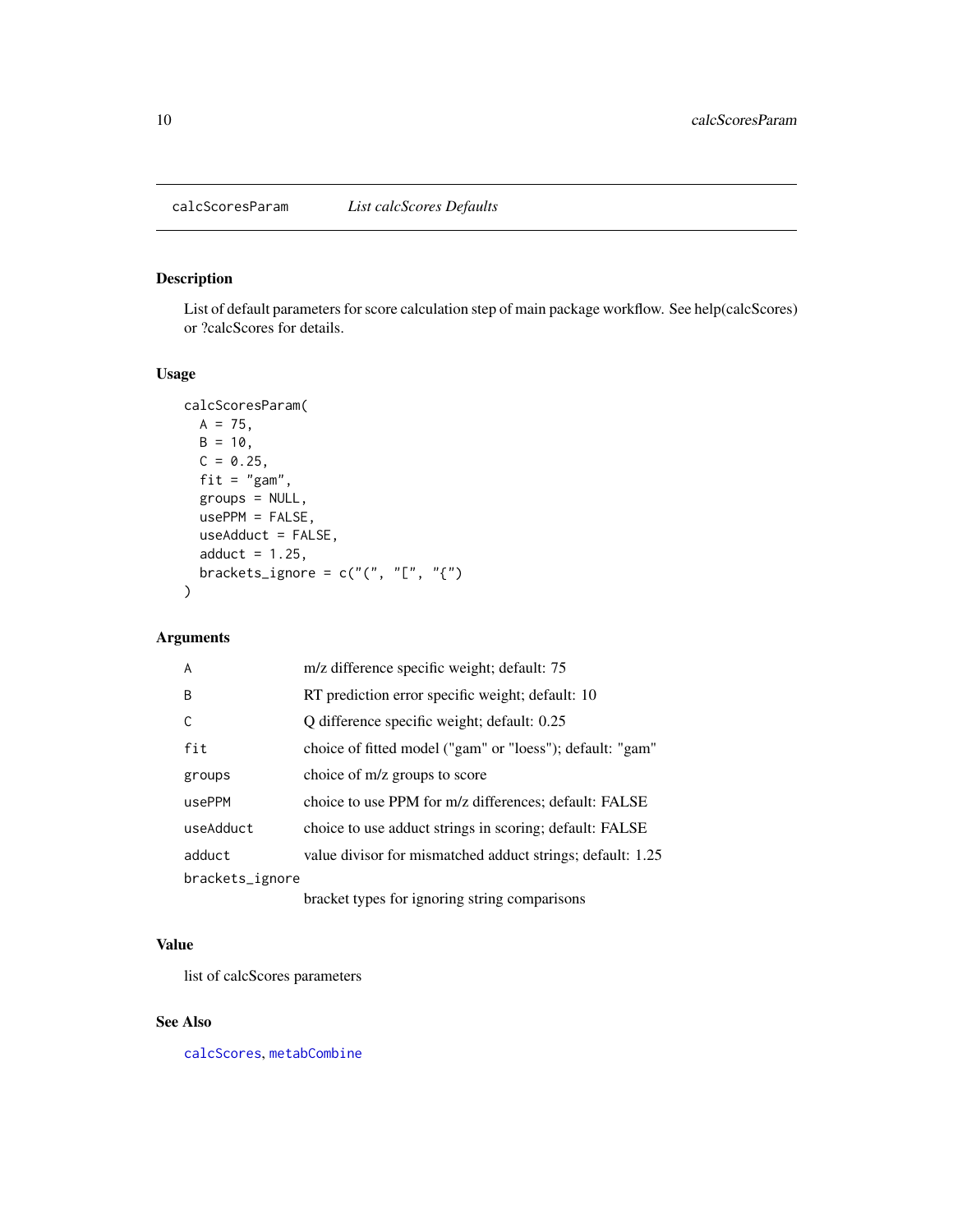### <span id="page-10-0"></span>combinedTable 11

### Examples

```
cs_param <- calcScoresParam(A = 60, B = 15, C = 0.3)cs_param <- calcScoresParam(A = 0.1, B = 20, C = 0.2, usePPM = TRUE)
```
combinedTable *Obtain Feature Alignment Report*

### Description

Obtain constructed table reporting every possible metabolomics feature pair alignment.

### Usage

```
combinedTable(object)
```
## S4 method for signature 'metabCombiner' combinedTable(object)

### Arguments

| object | metabCombiner object. |  |
|--------|-----------------------|--|
|--------|-----------------------|--|

### Value

Feature Pair Alignment report data frame. The columns of the report are as follows:

| idx     | Identities of features from dataset X                |
|---------|------------------------------------------------------|
| idy     | Identities of features from dataset Y                |
| mzx     | m/z values of features from dataset X                |
| mzy     | m/z values of features from dataset Y                |
| rtx     | retention time values of features from dataset X     |
| rty     | retention time values of features from dataset Y     |
| rtProj  | model-projected $(X > Y)$ retention times values     |
| Qx      | abundance quantile values of features from dataset X |
| Qy      | abundance quantile values of features from dataset Y |
| group   | m/z feature group of feature pairing                 |
| score   | computed similarity scores of feature pairing        |
| rankX   | ranking of pairing score for X dataset features      |
| rankY   | ranking of pairing score for Y dataset features      |
| adductX | adduct label of features from dataset X              |
| adductY | adduct label of features from dataset Y              |
| .       | Sample and extra columns from both datasets $X & Y$  |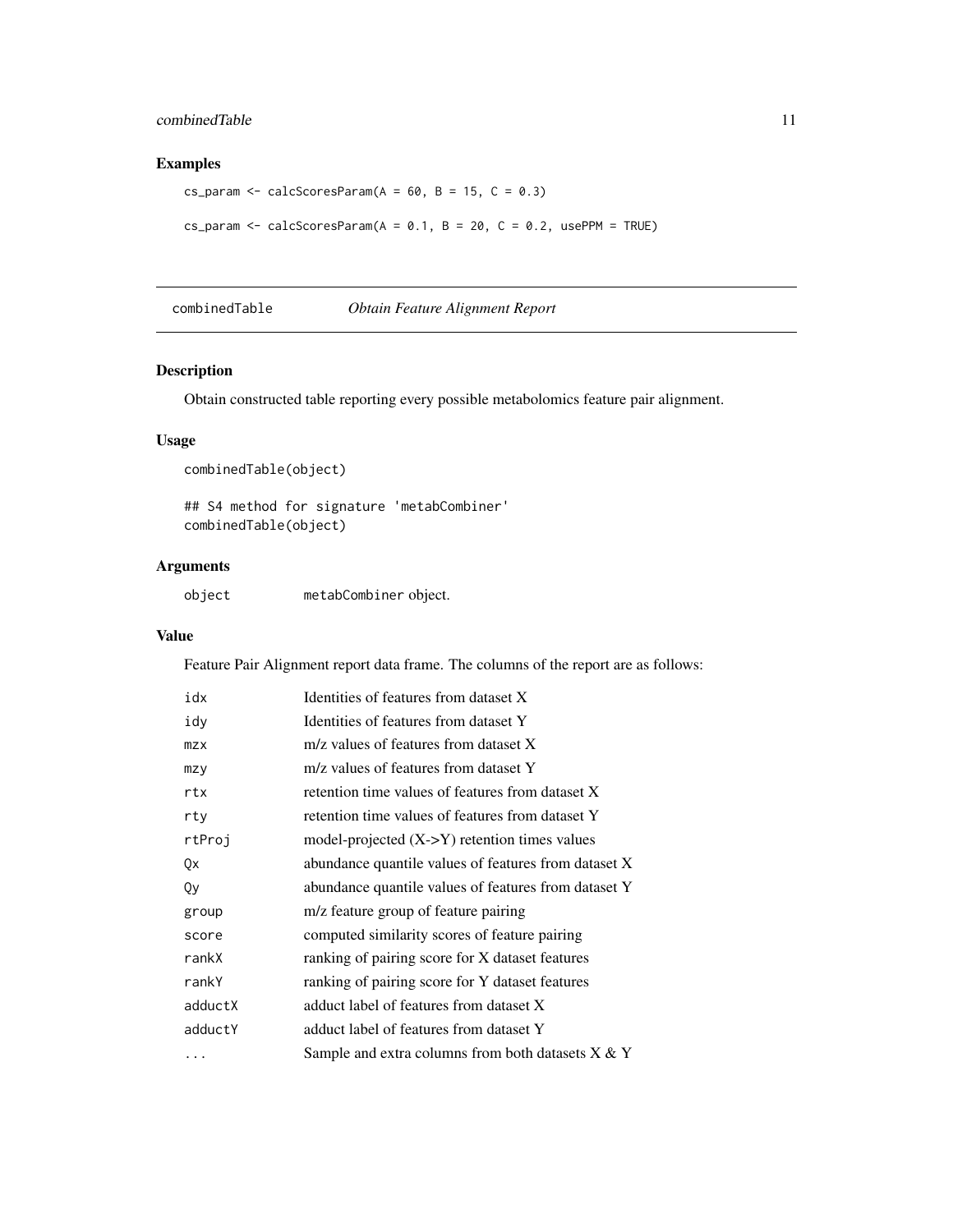#### Examples

```
data(plasma30)
data(plasma20)
p30 <- metabData(head(plasma30,500), samples = "CHEAR")
p20 <- metabData(head(plasma20,500), samples = "Red")
p.comb <- metabCombiner(p30, p20)
p.comb.table <- combinedTable(p.comb)
```
combinerCheck *Obtain Errors for metabCombiner Object Checks*

### Description

This function stores and returns a customized error message when checking the validity of certain objects.

#### Usage

```
combinerCheck(errNo, type, error = "stop")
```
#### Arguments

| errNo | integer error code.                                                                                                      |
|-------|--------------------------------------------------------------------------------------------------------------------------|
| type  | character object type (either "combined Table", "metabCombiner" or "metab-<br>Data")                                     |
| error | character. If "stop", gives an error message; if "warning", provides a warning<br>message; if "silent", returns silently |

### Details

In certain functions, an object must be checked for correctness. A metabData must have a properly formatted dataset with the correct column names & types.A metabCombiner must have properly formatted combinedTable, with expected names and columns. If one of these conditions is not met, a non-zero numeric code is returned and this function is used to print a specific error message corresponding to the appropriate object and error code.

### Value

A customized error message for specific object check.

<span id="page-11-0"></span>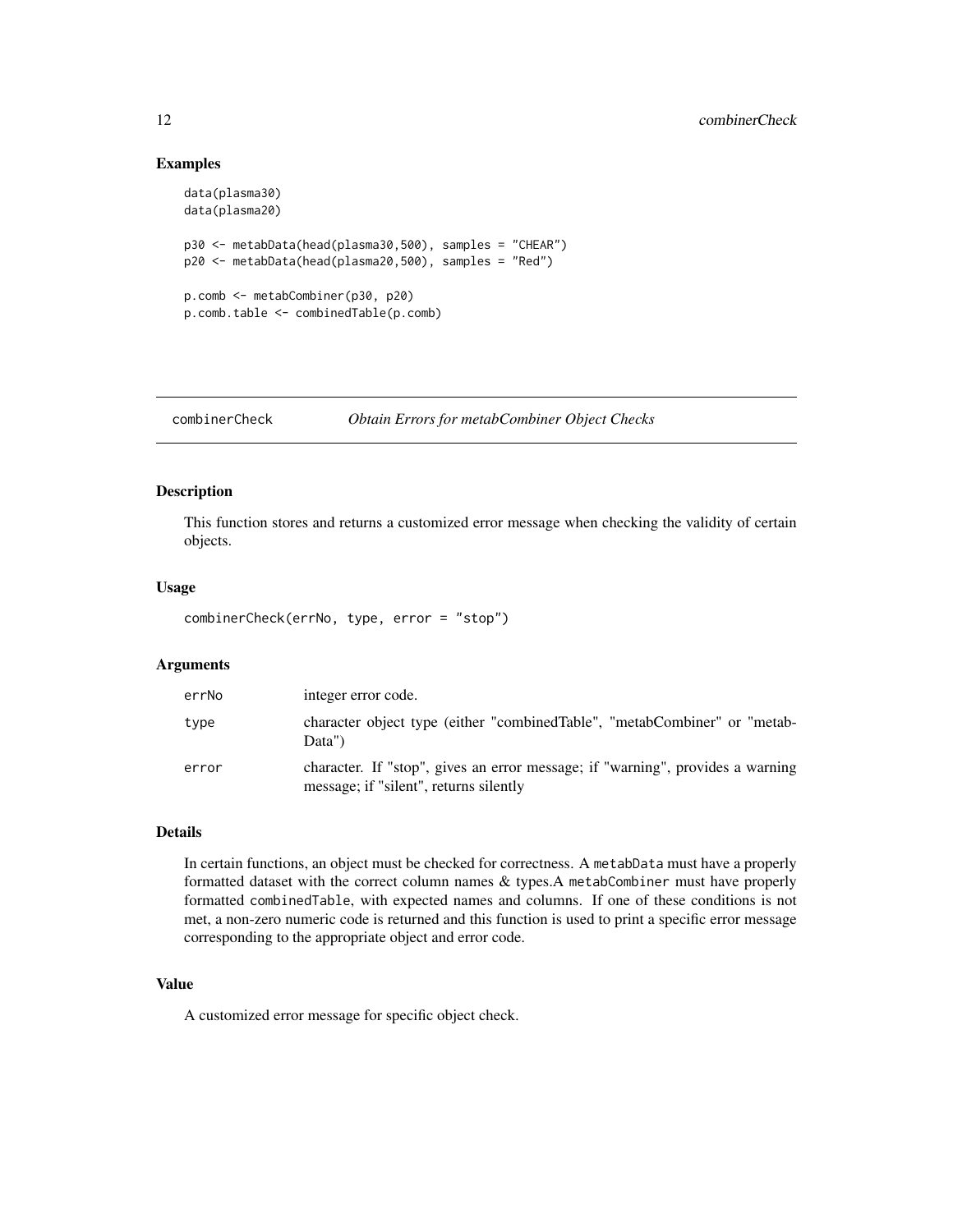<span id="page-12-0"></span>

Helper function for fit\_gam() & fit\_loess(). Determines optimal value of k basis functions for Generalized Additive Model fits or span for loess fits from among user-defined choices, using a 10-fold cross validation minimizing mean squared error.

#### Usage

```
crossValFit(
  rts,
  fit,
  vals,
 bs,
  family,
 m,
 method,
 optimizer,
  control,
 message,
  ...
)
```
## Arguments

| rts       | data.frame of ordered pair retention times                                                                     |
|-----------|----------------------------------------------------------------------------------------------------------------|
| fit       | Either "gam" for GAM fits, or "loess" for loess fits                                                           |
| vals      | numeric vector: k values for GAM fits, spans for loess fits. Best value chosen<br>by 10-fold cross validation. |
| bs        | character. Choice of spline method, either "bs" or "ps"                                                        |
| family    | character. Choice of mgcv family; see: ?mgcv::family.mgcv                                                      |
| m         | integer. Basis and penalty order for GAM; see ?mgcv::s                                                         |
| method    | character. Smoothing parameter estimation method; see: ?mgcv::gam                                              |
| optimizer | character. Method to optimize smoothing parameter; see: ?mgcv::gam                                             |
| control   | control parameters for loess fits; see: ?loess.control                                                         |
| message   | Option to print message indicating function progress                                                           |
| .         | Other arguments passed to $mgcv$ : : gam.                                                                      |

### Value

Optimal parameter value as determined by 10-fold cross validation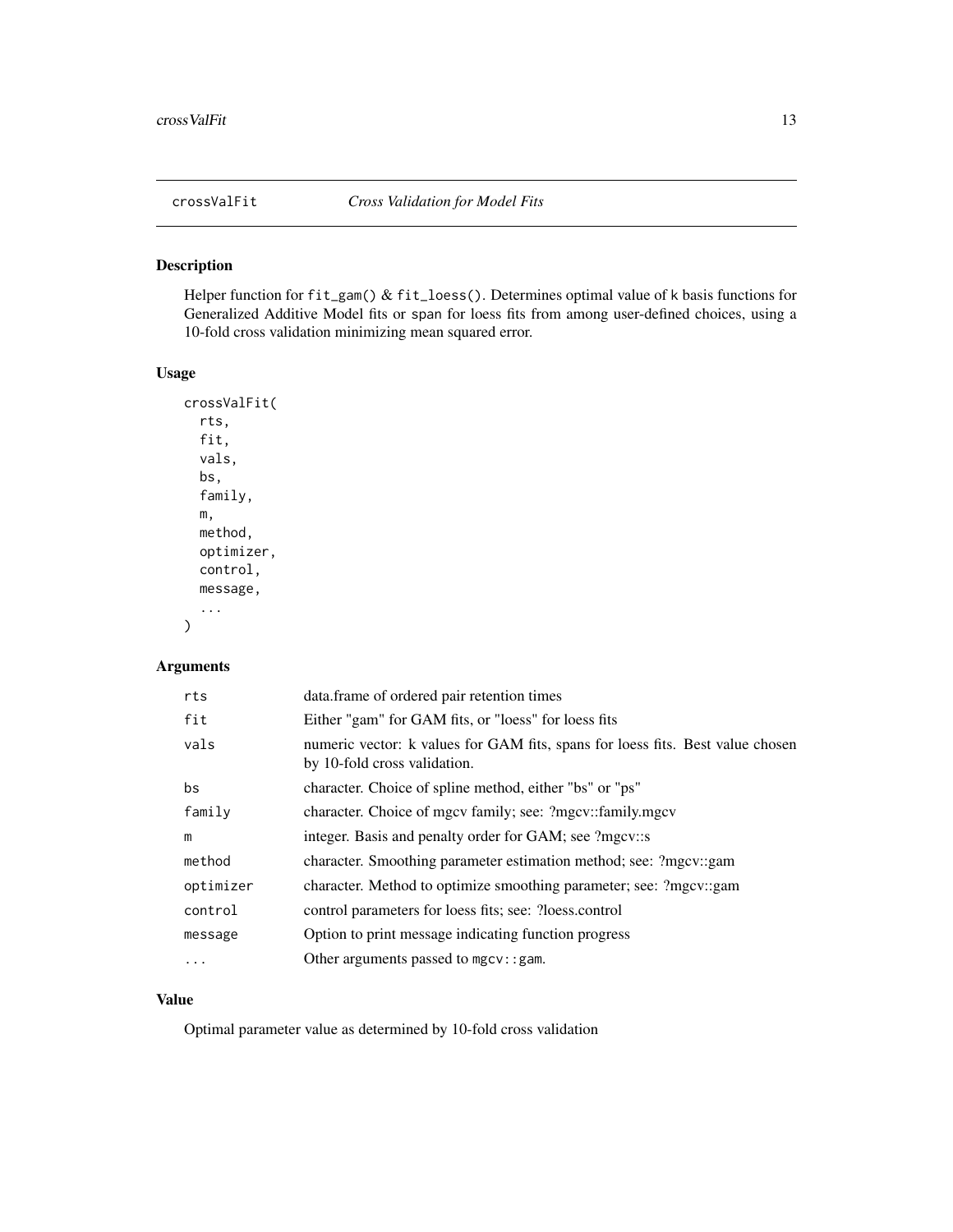<span id="page-13-1"></span><span id="page-13-0"></span>

Each dataset in a metabCombiner object is represented by a character identifier. The datasets slot contains all these ids in a single vector, which can be obtained in sequential order with this accessor method

#### Usage

```
datasets(object, list = FALSE)
## S4 method for signature 'metabCombiner'
datasets(object, list = FALSE)
```
### Arguments

| object | metabCombiner object                                                               |
|--------|------------------------------------------------------------------------------------|
| list   | logical, option to return in list format (TRUE) vs character vector format (FALSE) |

### Value

character vector of dataset identifiers

```
#' @examples
data(plasma30)
data(plasma20)
p30 <- metabData(head(plasma30,500), samples = "CHEAR")
p20 <- metabData(head(plasma20,500), samples = "Red")
p.comb <- metabCombiner(p30, p20, xid = "p30", yid = "p20")
##datasets extraction: expect "p30", "p20"
sets <- datasets(p.comb, list = FALSE)
```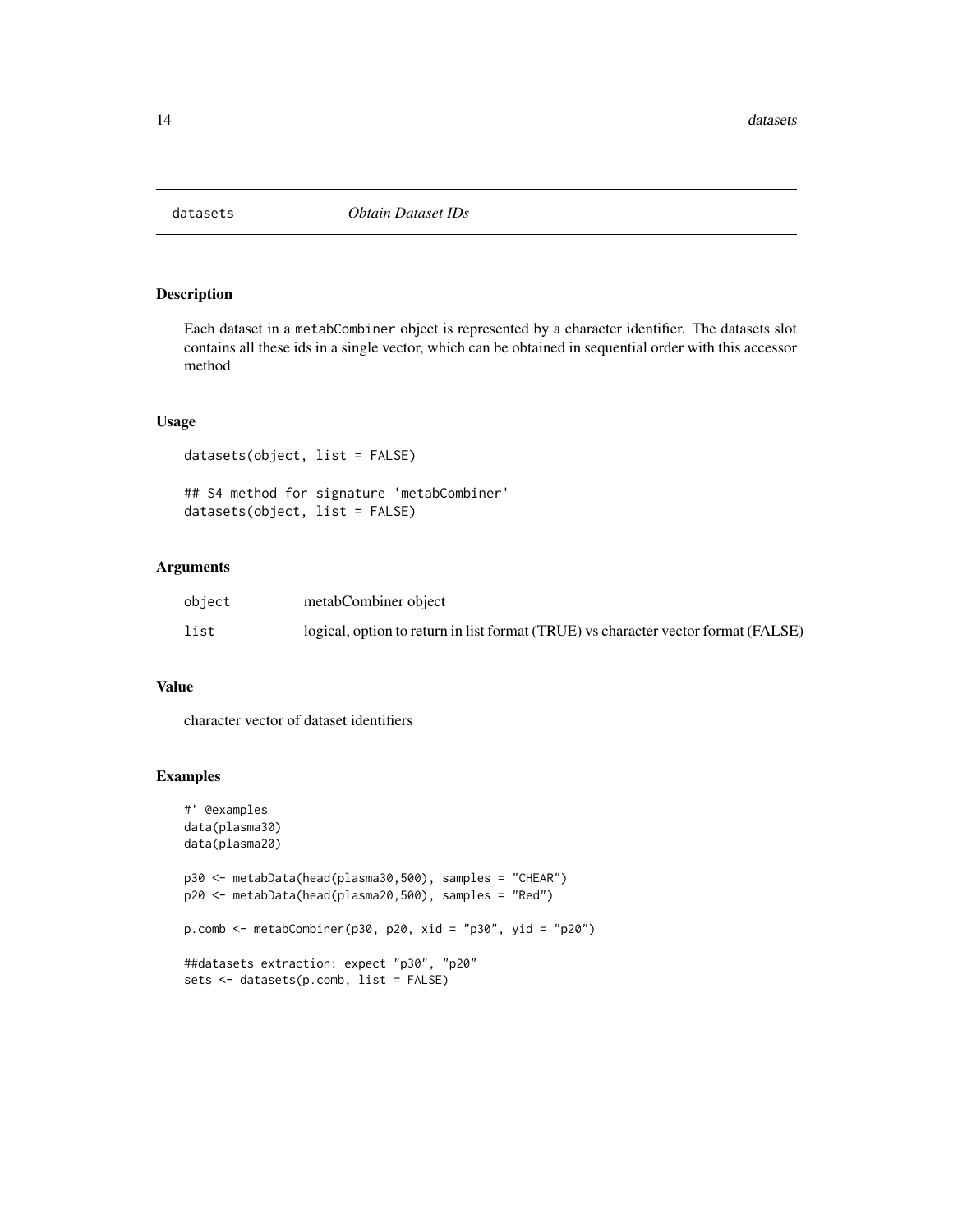<span id="page-14-0"></span>

This function ensures that metabolomics datasets used as inputs for the program possess all of the required fields, plus any optional columns that may appear in the final report table.

### Usage

```
detectFields(Data, table, mz, rt, id, adduct, samples, extra, Q)
```
### Arguments

| Data    | a metabData object.                                                                                                                                                                                                    |
|---------|------------------------------------------------------------------------------------------------------------------------------------------------------------------------------------------------------------------------|
| table   | data frame containing metabolomics features or path to metabolomics data file.                                                                                                                                         |
| mz      | Character name(s) / regular expressions associated with data column contain-<br>ing m/z values. The first column whose name contains this expression will be<br>selected for analysis.                                 |
| rt      | Character name(s) / regular expression associated with data column containing<br>retention time values. The first column whose name contains this expression<br>will be selected for analysis.                         |
| id      | Character name(s) or regular expression associated with data column containing<br>metabolomics feature identifiers. The first column whose name contains this<br>expression will be selected for analysis.             |
| adduct  | Character name(s) or regular expression associated with data column contain-<br>ing adduct, formula, or additional annotations. The first column whose name<br>contains this expression will be selected for analysis. |
| samples | Character names of columns containing sample values. All numeric columns<br>containing these keywords are selected for analysis. If no keywords given,<br>searches for longest stretch of numeric columns remaining.   |
| extra   | Character names of columns containing additional feature information, e.g. non-<br>analyzed sample values. All columns containing these keywords are selected for<br>analysis.                                         |
| Q       | Character name(s) or regular expression associated with numeric feature abun-<br>dance quantiles.                                                                                                                      |

### Value

an initialized and formatted metabData object.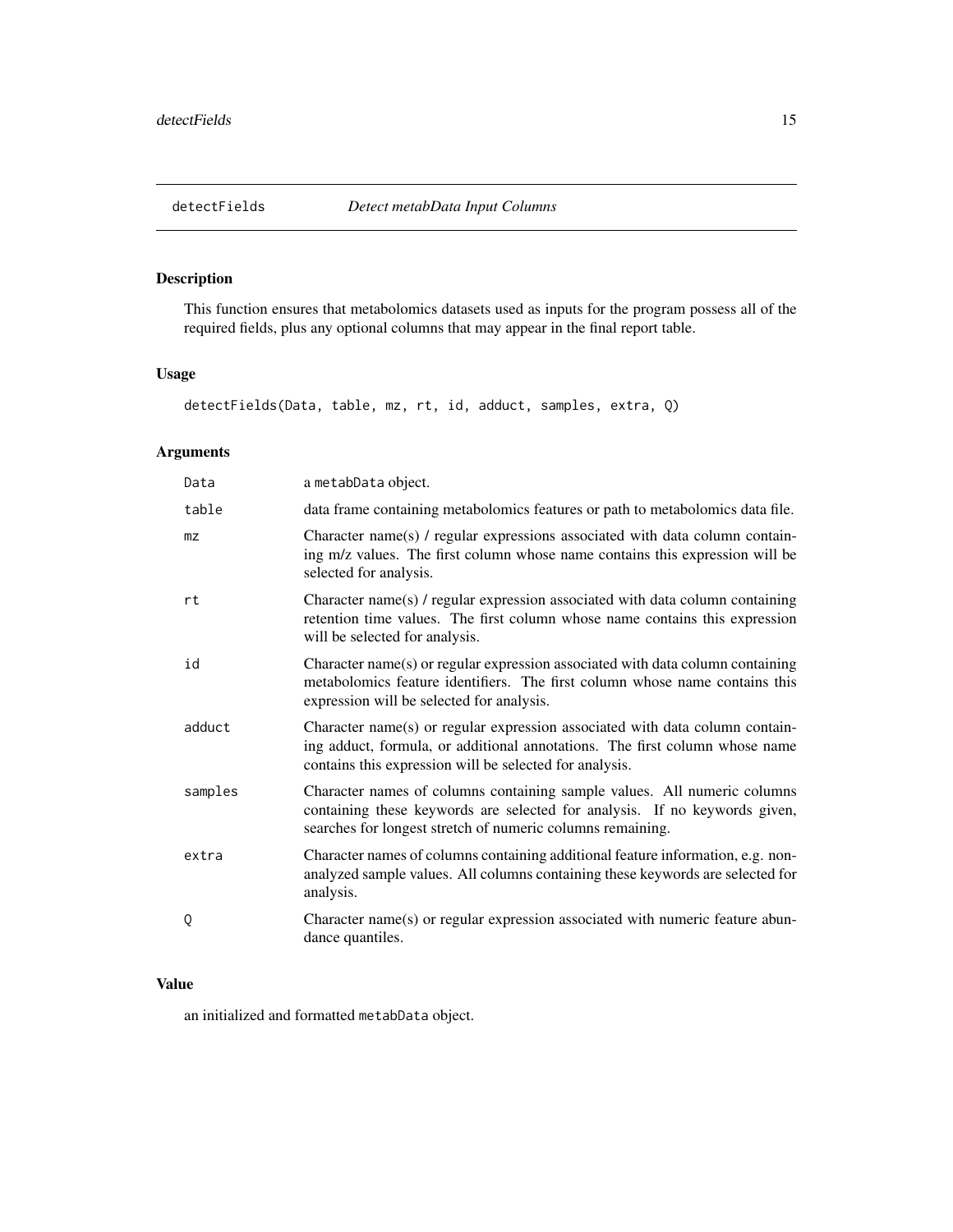This function provides a method for guiding selection of suitable values for A, B, & C weight arguments in the [calcScores](#page-6-1) method, based on the similarity scores of shared identified compounds. Datasets must have at least one identity in common (i.e. idx = idy, case-insensitive), and preferably more than 10.

### Usage

```
evaluateParams(
  object,
 A = seq(60, 150, by = 10),
 B = seq(6, 15),
 C = seq(0.1, 0.5, by = 0.1),fit = c("gam", "loess"),usePPM = FALSE,
 minScore = 0.5,
 penalty = 5,
  groups = NULL,
 brackets_ignore = c("", "["", "{'''}))
```
#### Arguments

| object          | metabCombiner object                                                                                                                             |  |
|-----------------|--------------------------------------------------------------------------------------------------------------------------------------------------|--|
| A               | Numeric weights for penalizing m/z differences.                                                                                                  |  |
| B               | Numeric weights for penalizing differences between fitted $\&$ observed retention<br>times                                                       |  |
| C               | Numeric weight for differences in $Q$ (abundance quantiles).                                                                                     |  |
| fit             | Character. Choice of fitted rt model, "gam" or "loess."                                                                                          |  |
| usePPM          | logical. Option to use relative parts per million (ppm) as opposed to absolute)<br>m/z differences in score computations.                        |  |
| minScore        | numeric minimum score to count towards objective function calculation for<br>known matching features $(\text{idx} = \text{idy})$ and mismatches. |  |
| penalty         | numeric. Subtractive mismatch penalty.                                                                                                           |  |
| groups          | integer. Vector of feature groups to score. If set to NULL (default), will compute<br>scores for all feature groups.                             |  |
| brackets_ignore |                                                                                                                                                  |  |
|                 | bracketed identity and adduct character strings of these types will be ignored<br>according to this argument                                     |  |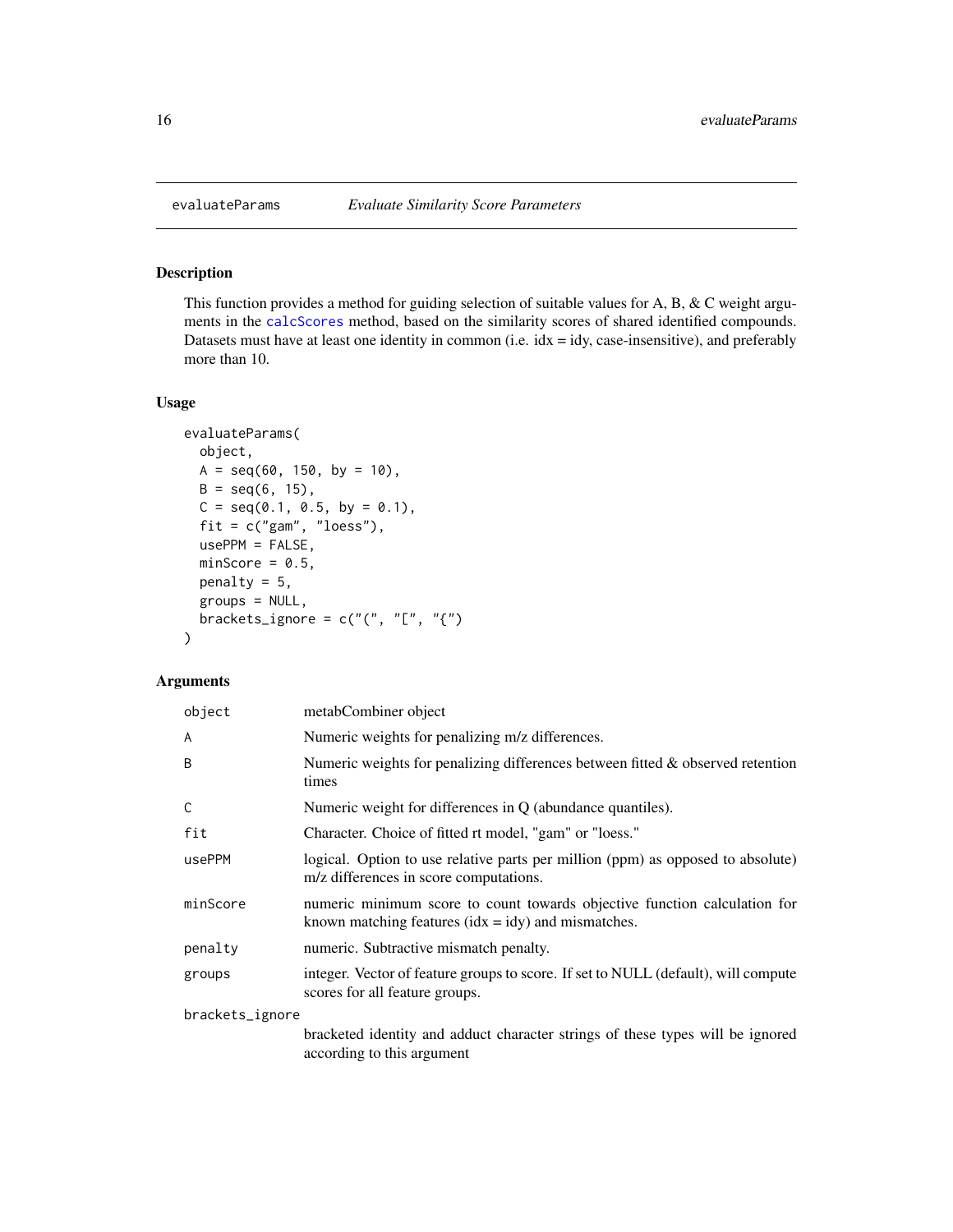### <span id="page-16-0"></span>evaluateParams 17

### Details

This uses an objective function, based on the accurate and inaccurate alignments of shared preidentified compounds. For more details, see: [objective](#page-53-1).

#### Value

A data frame with the following columns:

|       | m/z weight values                                  |
|-------|----------------------------------------------------|
| - B   | rt weight values                                   |
| C.    | Q weight values                                    |
| score | objective function evaluation of $(A,B,C)$ weights |

### Note

In contrast to [calcScores](#page-6-1) function, A, B, & C take numeric vectors as input, as opposed to constants. The total number of rows in the output will be equal to the products of the lengths of these input vectors

#### See Also

[calcScores](#page-6-1), [objective](#page-53-1)

```
data(plasma30)
data(plasma20)
p30 <- metabData(plasma30, samples = "CHEAR")
p20 <- metabData(plasma20, samples = "Red", rtmax = 17.25)
p.comb = metabCombiner(xdata = p30, ydata = p20, binGap = 0.0075)p_{\text{.com}} = \text{selectAnchors}(p_{\text{.com}}), windx = 0.03, windy = 0.02)
p.comb = fit\_gam(p.comb, k = 20, iterFilter = 2)#example 1
scores = evaluateParams(p.comb, A = \text{seq}(60, 100, 10), B = \text{seq}(10, 15), C = 0.5,
    minScore = 0.7, penalty = 10)
##example 2: using PPM mass deviation (note change to A argument)
scores = evaluateParams(p.comb, usePPM = TRUE, A = seq(0.01, 0.05, 0.01))##example 3: limiting to groups 1-2000
scores = evaluateParams(p.comb, minScore = 0.5, groups = 1:2000)
```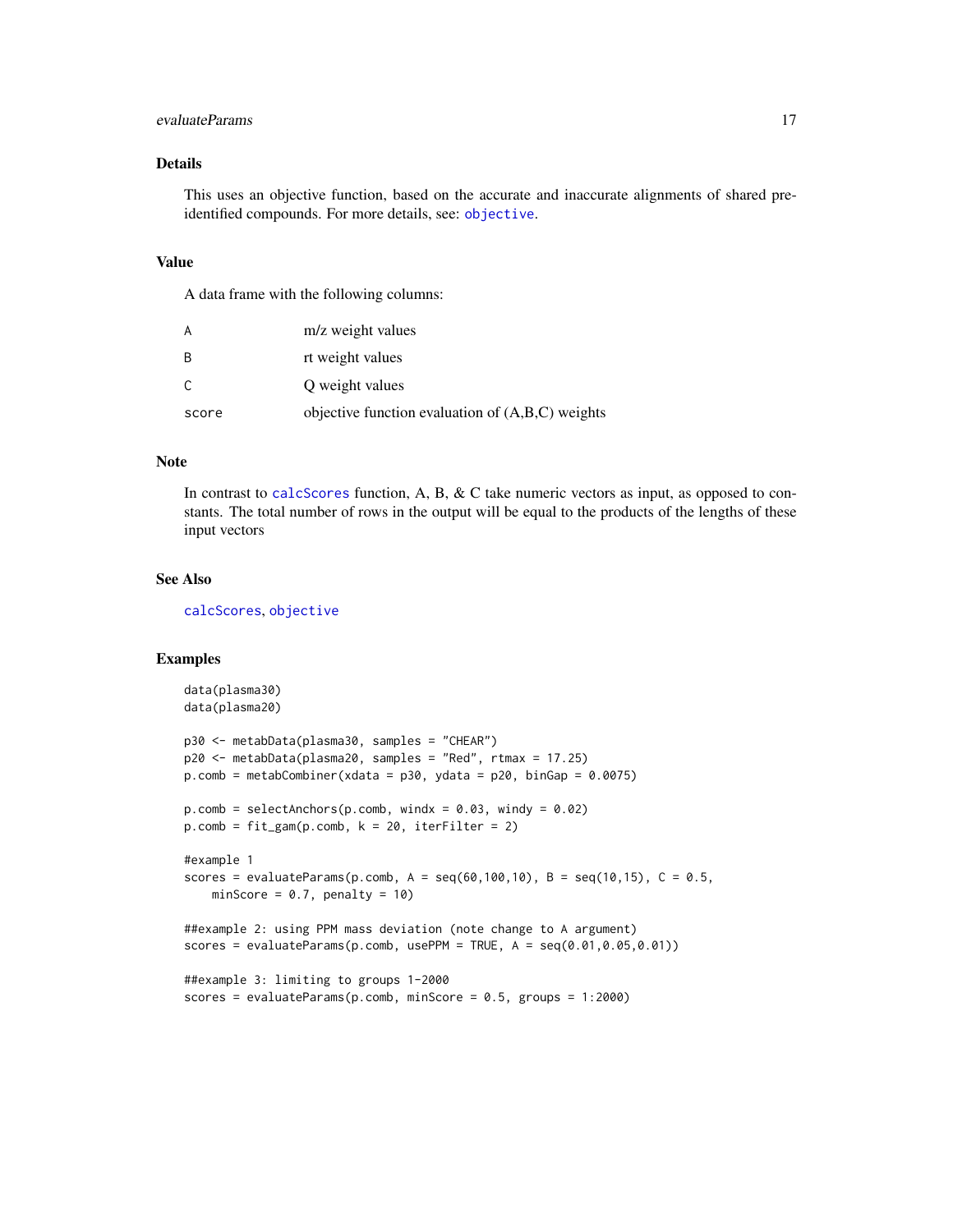<span id="page-17-0"></span>

metabCombiner objects organize metabolomics feature information in the "featdata" slot. This method retrieves all metadata or that of one dataset. The rows should identically correspond to the same rows from the combinedTable data frame.

#### Usage

featdata(object, data = NULL)

## S4 method for signature 'metabCombiner' featdata(object, data = NULL)

### Arguments

| object | a metabCombiner object       |
|--------|------------------------------|
| data   | character dataset identifier |

#### Value

data frame of feature metadata from one or all datasets

```
data(plasma30)
data(plasma20)
p30 <- metabData(head(plasma30,500), samples = "CHEAR")
p20 <- metabData(head(plasma20,500), samples = "Red")
p.comb <- metabCombiner(p30, p20, xid = "p30", yid = "p20")
#full metadata extraction
fdata <- featdata(p.comb, data = NULL)
#single dataset feature information extraction
fdata <- featdata(p.comb, data = "p20")
```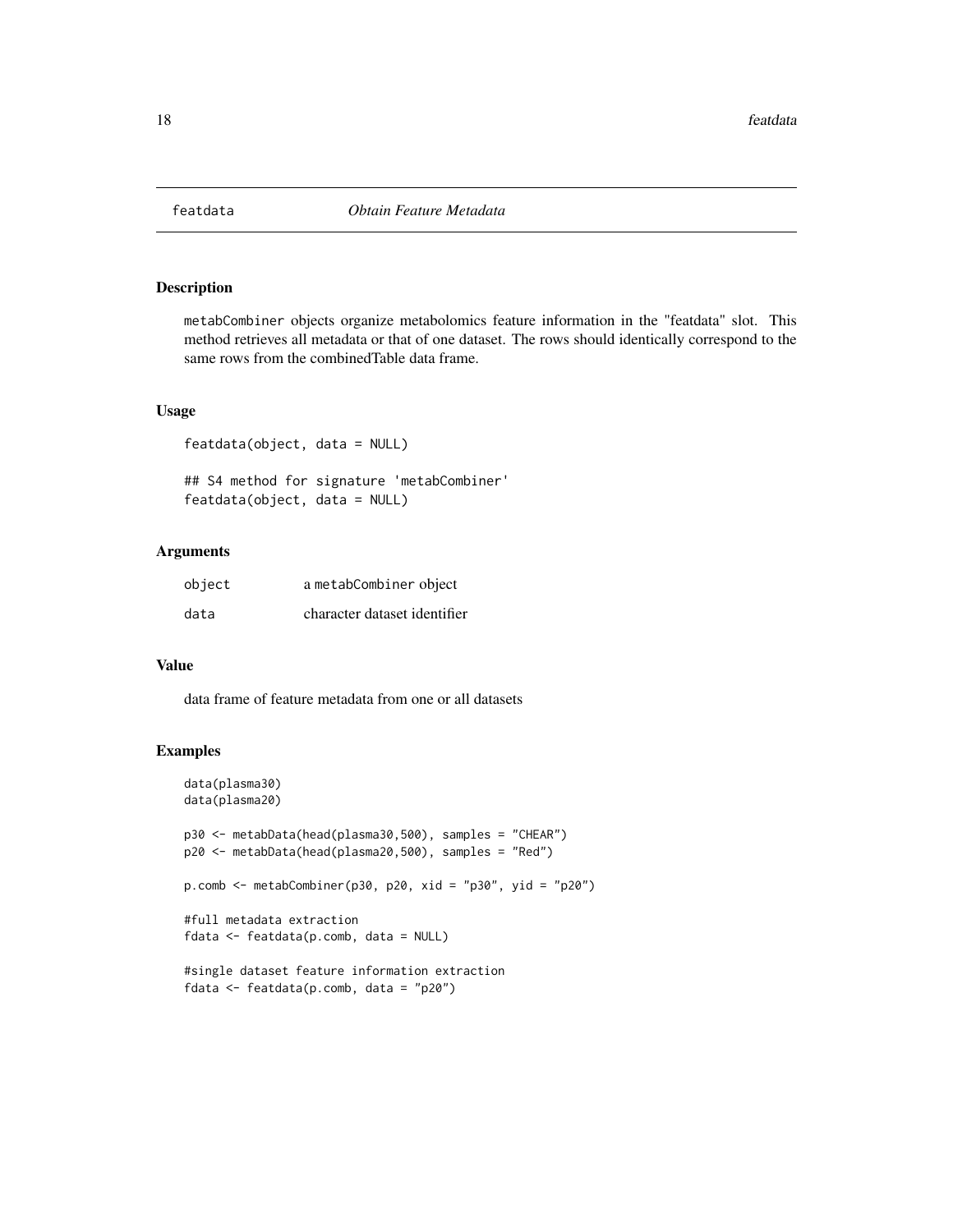<span id="page-18-0"></span>

Helper function for [fit\\_gam](#page-23-1) & [fit\\_loess](#page-26-1). It filters the set of ordered pairs using the residuals calculated from multiple GAM / loess fits.

### Usage

```
filterAnchors(
  rts,
  fit,
 vals,
  outlier,
 coef,
  iterFilter,
 prop,
 bs,
 m,
  family,
 method,
 optimizer,
 control,
 message,
  ...
```

```
)
```
### Arguments

| rts        | Data frame of ordered retention time pairs.                                                                                                                                                                                    |
|------------|--------------------------------------------------------------------------------------------------------------------------------------------------------------------------------------------------------------------------------|
| fit        | Either "gam" for GAM fits, or "loess" for loess fits                                                                                                                                                                           |
| vals       | numeric values: k values for GAM fits, spans for loess fits                                                                                                                                                                    |
| outlier    | Thresholding method for outlier dection. If "MAD", the threshold is the mean<br>absolute deviation (MAD) times coef; if "boxplot", the threshold is coef times<br>IQR plus 3rd quartile of a model's absolute residual values. |
| coef       | numeric $(> 1)$ multiplier for determining thresholds for outliers (see outlier<br>argument)                                                                                                                                   |
| iterFilter | integer number of outlier filtering iterations                                                                                                                                                                                 |
| prop       | numeric. A point is excluded if deemed a residual in more than this proportion<br>of fits. Must be between $0 < 1$ .                                                                                                           |
| bs         | character. Choice of spline method from mgcv; either "bs" or "ps"                                                                                                                                                              |
| m          | integer. Basis and penalty order for GAM; see ?mgcv::s                                                                                                                                                                         |
| family     | character. Choice of mgcv family; see: ?mgcv::family.mgcv                                                                                                                                                                      |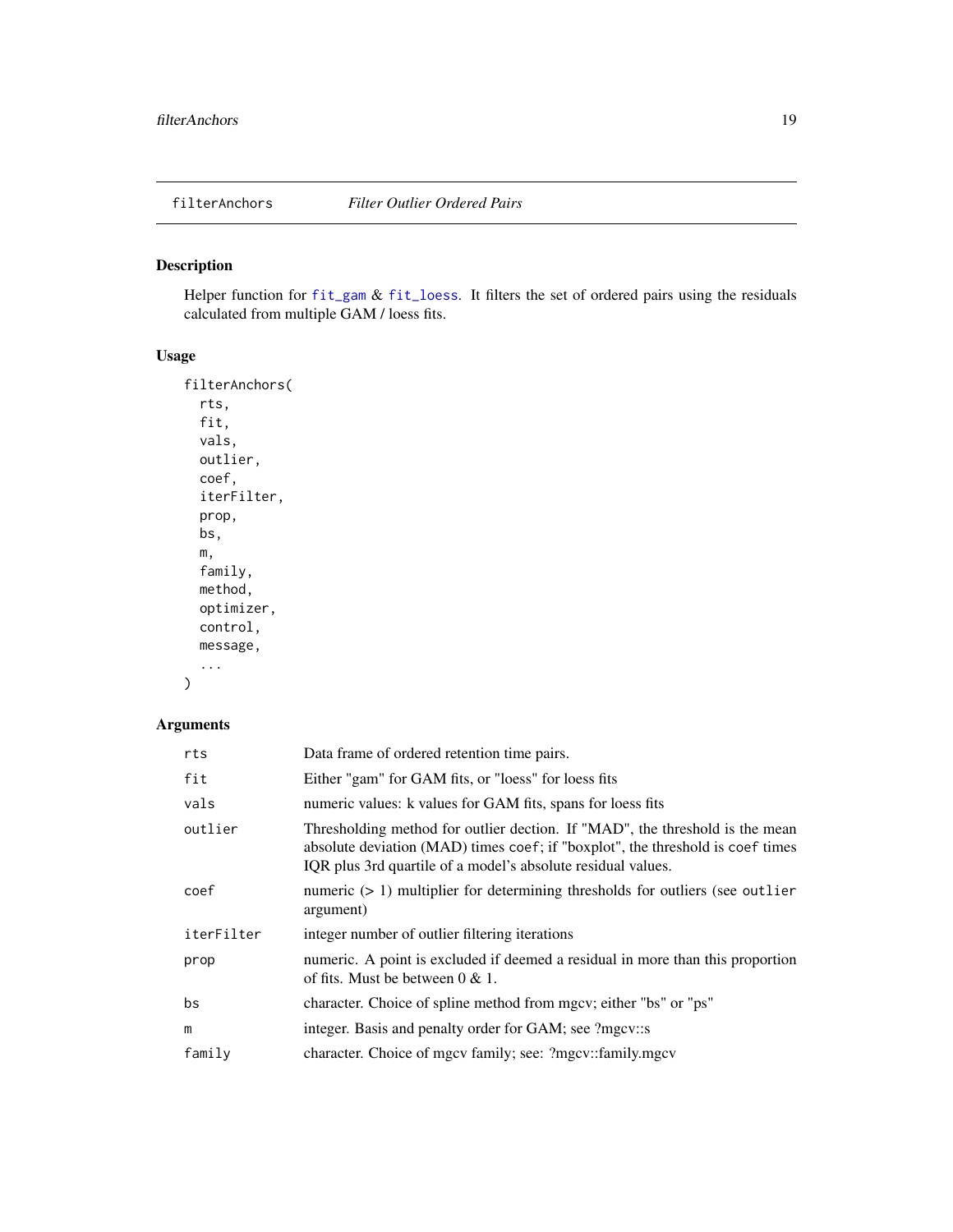<span id="page-19-0"></span>

| method    | character. Smoothing parameter estimation method; see: ?mgcv::gam  |
|-----------|--------------------------------------------------------------------|
| optimizer | character. Method to optimize smoothing parameter; see: ?mgcv::gam |
| control   | control parameters for loess fits; see: ?loess.control             |
| message   | Option to print message indicating function progress               |
| $\cdots$  | other arguments passed to mgcv:: gam.                              |

### Value

anchor rts data frame with updated weights.

### <span id="page-19-1"></span>filterRT *Filter Features by Retention Time*

### Description

Restricts input metabolomics feature table in metabData object to a range of retention times defined by rtmin & rtmax.

### Usage

filterRT(data, rtmin, rtmax)

### Arguments

| data  | formatted metabolomics data frame.                                                                      |
|-------|---------------------------------------------------------------------------------------------------------|
| rtmin | lower range of retention times for analysis. If "min", defaults to minimum ob-<br>served retention time |
| rtmax | upper range of retention times for analysis. If "max", defaults to maximum<br>observed retention time.  |

#### Details

Retention time restriction is often recommended to aid the analysis of comparable metabolomics datasets. The beginning and end of a chromatogram typically contain features that do not correspond with true biological compounds derived from the sample. rtmin and rtmax should be set slightly before and slightly after the first and last commonly observed metabolites, respectively.

### Value

A data frame of metabolomics features, limited to time window rtmin  $\leq$  rt  $\leq$  rtmax)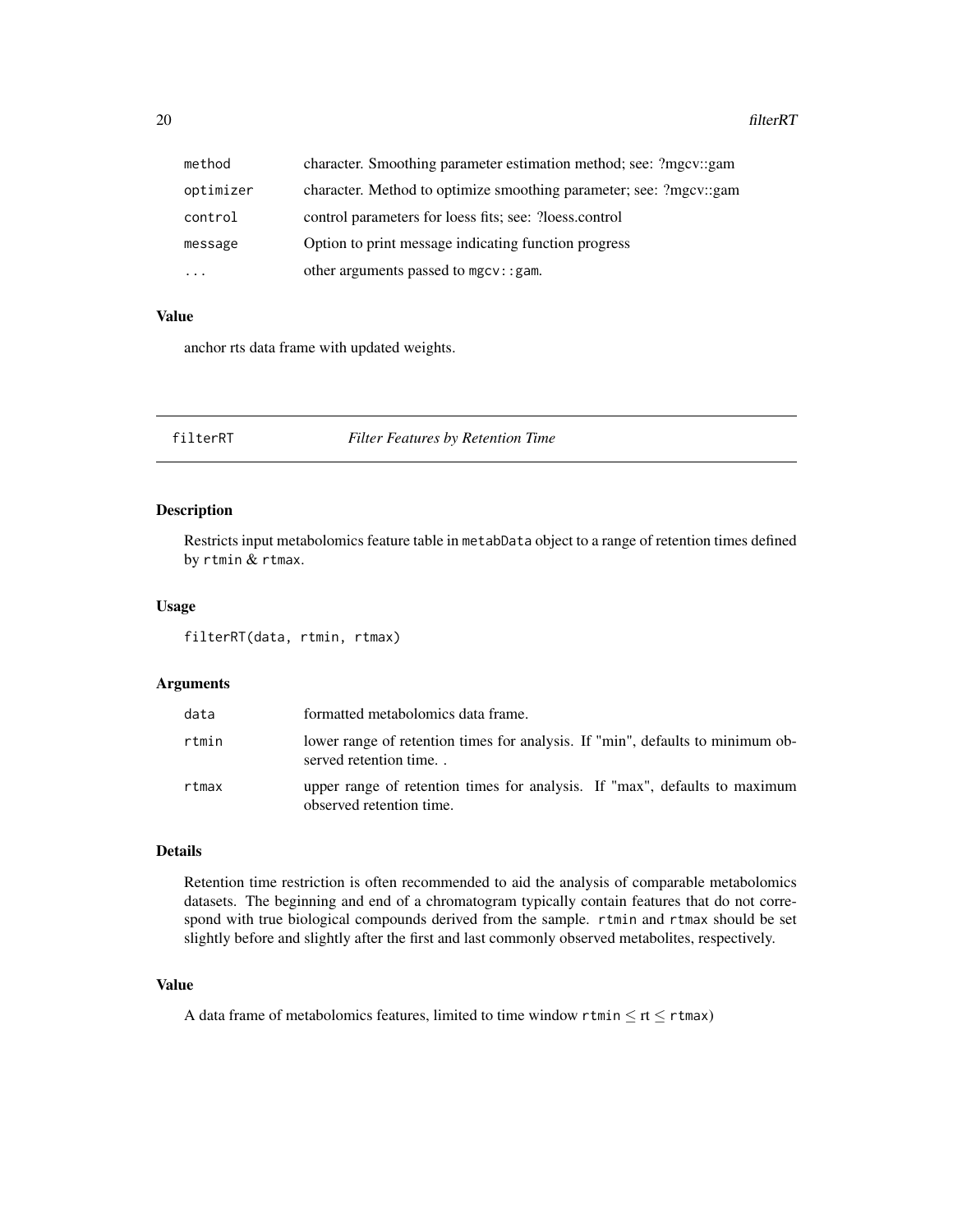<span id="page-20-1"></span><span id="page-20-0"></span>

Pairs of features with nearly identical m/z and retention time values are removed in this step.

#### Usage

findDuplicates(data, missing, counts, duplicate)

### Arguments

| data      | Constructed metabolomics data frame.                                                |
|-----------|-------------------------------------------------------------------------------------|
| missing   | Numeric vector. Percent missingness for each feature.                               |
| counts    | Numeric vector. Central measure for each feature.                                   |
| duplicate | Ordered numeric pair $(m/z, rt)$ tolerance parameters for duplicate feature search. |

### Details

Pairs of features are deemed duplicates if pairwise differences in m/z & rt fall within tolerances defined by the duplicate argument. If a pair of duplicate features is found, one member is removed. The determination of which feature to remove is first by percent missingness, followed by central abundance measure (median or mean). If the features have equal missingness and abundance, then row order determines the feature to be removed.

#### Value

integer indices of removable duplicate features

<span id="page-20-2"></span>fitgamParam *List fit\_gam Defaults*

### Description

List of default parameters for GAM fitting step of main package workflow, which can be used as input for the wrapper functions. See help(fit\_gam) or ?fit\_gam for more details.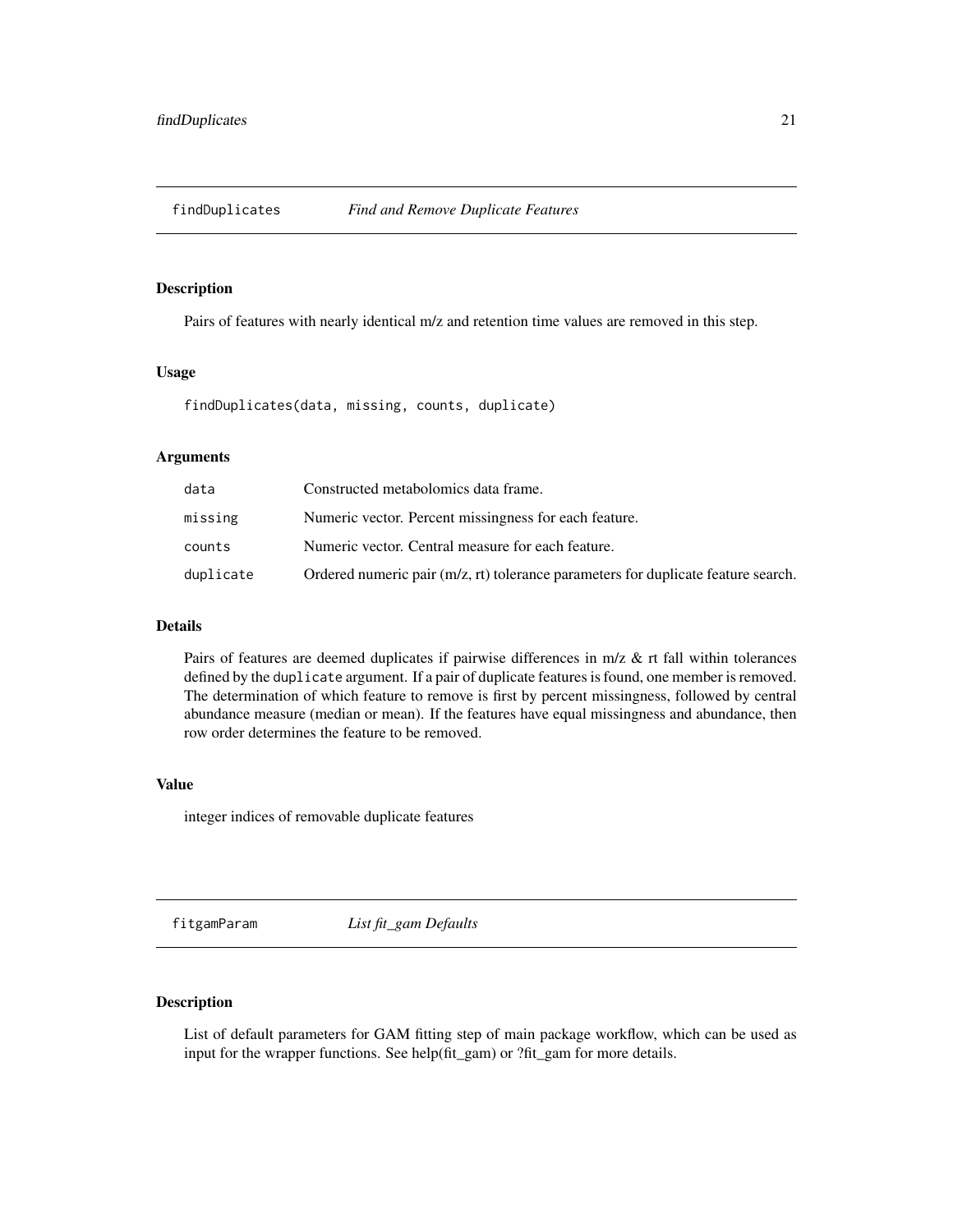### Usage

```
fitgamParam(
 useID = FALSE,
 k = seq(10, 20, 2),iterFilter = 2,
 outlier = "MAD",
 coef = 2,
 prop = 0.5,
 weights = 1,
 bs = "bs",family = \sqrt{n}scat",
 m = c(3, 2),
 method = "REML",rtx = c("min", "max"),
  rty = c("min", "max"),
 optimizer = "newton",
 message = TRUE
\mathcal{L}
```
### Arguments

| useID      | choice of preserving identity-based anchors; default: FALSE                                       |
|------------|---------------------------------------------------------------------------------------------------|
| k          | values for GAM basis dimension k                                                                  |
| iterFilter | number of outlier filtering iterations; default: 2                                                |
| outlier    | outlier filtering method (either "MAD" (mean absolute deviation) or "boxplot");<br>default: "MAD" |
| coef       | outlier filtering coefficient; default: 2                                                         |
| prop       | minimum proportion of fits in which a point can be a flagged outlier; default:<br>0.5             |
| weights    | optional supplied weights to individual points; default: 1                                        |
| bs         | choice of spline type ("bs" or "ps"); default: "bs"                                               |
| family     | choice of family ("scat" or "gaussian"); default: "scat"                                          |
| m          | basis and penalty order; default: $c(3,2)$                                                        |
| method     | smoothing parameter estimation method; default: "REML"                                            |
| rtx        | ordered pair of endpoints for rtx; default: ("min", "max")                                        |
| rty        | ordered pair of endpoints for rty; default: ("min", "max")                                        |
| optimizer  | numerical optimization for GAM; default: "newton"                                                 |
| message    | option to print progress message; default: TRUE                                                   |

#### Value

list of fit\_gam parameters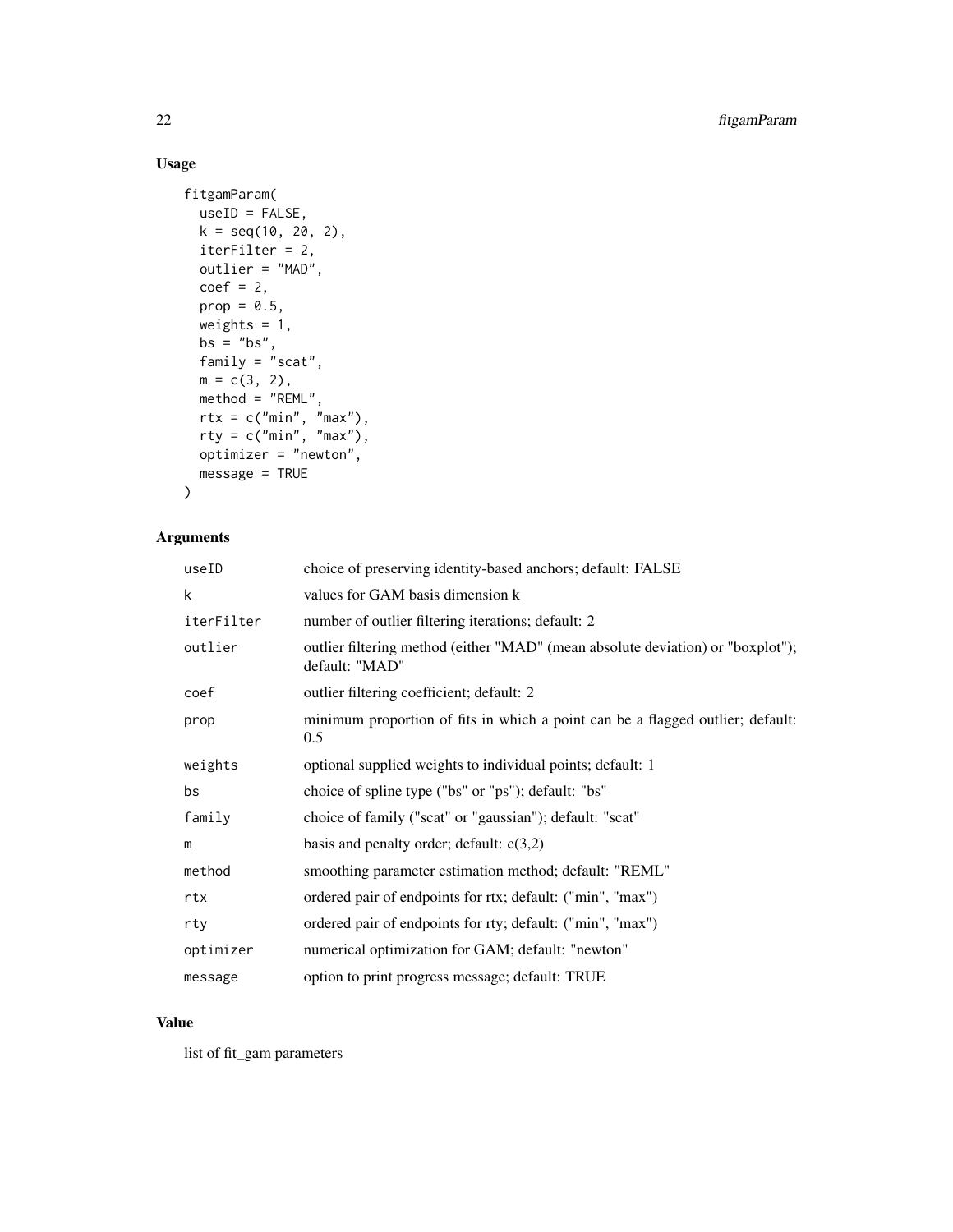### <span id="page-22-0"></span>fitloessParam 23

### See Also

[fit\\_gam](#page-23-1), [metabCombine](#page-43-1)

### Examples

```
fitParam <- fitgamParam(k = c(12, 14, 18, 20), iterFilter = 1, bs = "ps",
                        family = "gaussian", method = "GCV.Cp")
```
<span id="page-22-1"></span>fitloessParam *List fitLoess Defaults*

#### Description

List of default parameters for loess fitting step of main package workflow, See help(fit\_loess) or ?fit\_loess for more details.

#### Usage

```
fitloessParam(
  useID = FALSE,
  spans = seq(0.2, 0.3, by = 0.02),
  outlier = "MAD",
  coef = 2,
  iterFilter = 2,
 prop = 0.5,
 weights = 1,
 message = TRUE,
 rtx = c("min", "max"),
  rty = c("min", "max"),
  control = loess.control(surface = "direct", iterations = 10)
)
```
### Arguments

| useID      | choice of preserving identity-based anchors; default: FALSE                     |
|------------|---------------------------------------------------------------------------------|
| spans      | values for span parameter which controls degree of smoothing                    |
| outlier    | outlier filtering method (either "MAD" or "boxplot"); default: "MAD"            |
| coef       | outlier filtering coefficient; default: 2                                       |
| iterFilter | number of outlier filtering iterations; default: 2                              |
| prop       | minimum proportion of fits where a point can be a flagged outlier; default: 0.5 |
| weights    | optional supplied weights to individual points; default: 1                      |
| message    | option to print progress message; default: TRUE                                 |
| rtx        | ordered pair of endpoints for rtx; default: ("min", "max")                      |
| rty        | ordered pair of endpoints for rty; default: ("min", "max")                      |
| control    | loess-specific control parameters; see: ?loess.control                          |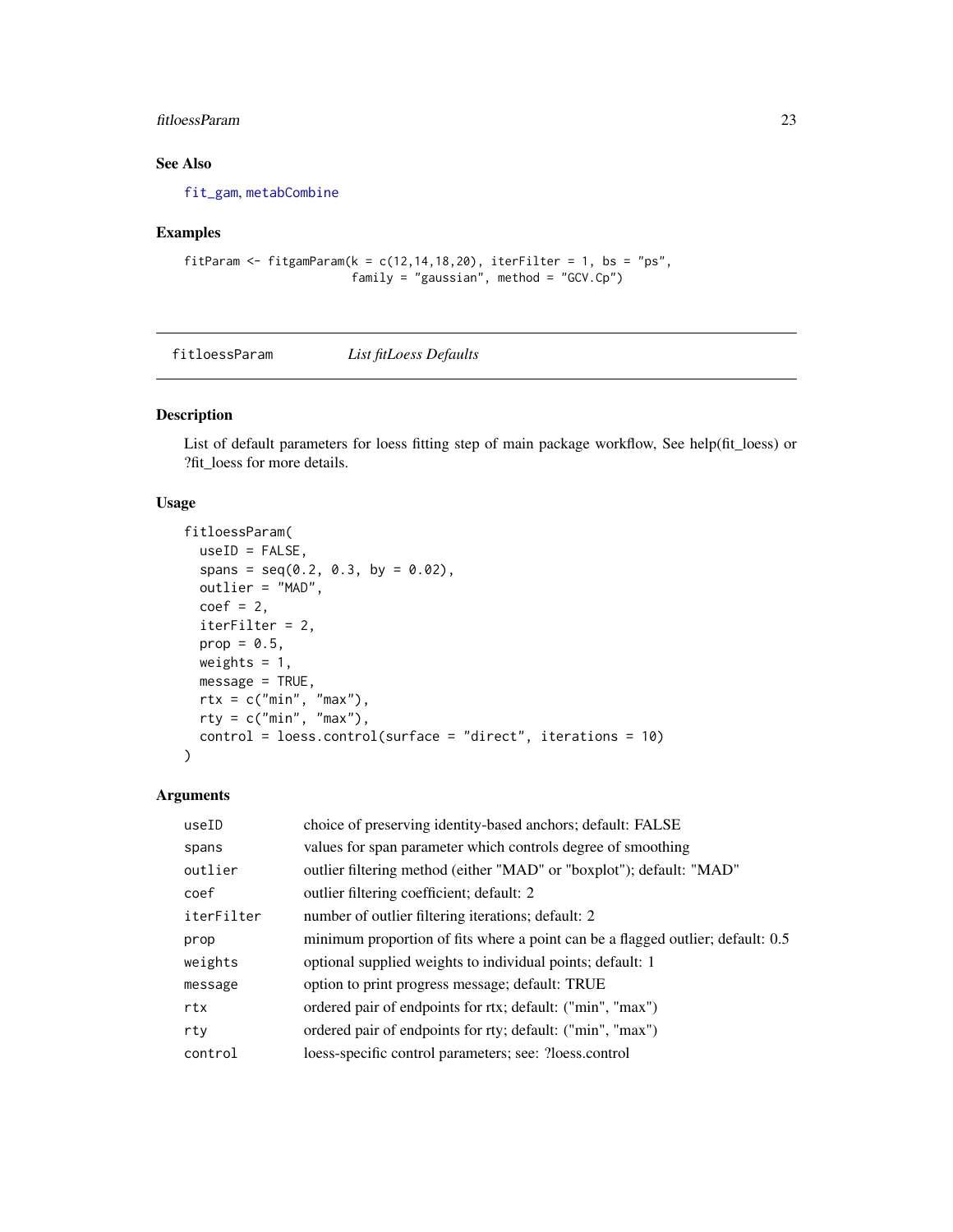### <span id="page-23-0"></span>Value

list of fit\_loess parameters:

### See Also

[fit\\_loess](#page-26-1), [metabCombine](#page-43-1)

### Examples

```
fitParam <- fitloessParam(spans = c(0.2, 0.25, 0.3), outlier = "boxplot",
                         iterFilter = 3, coef = 1.5, message = FALSE,
                         control = loess.control(iterations = 4))
```
<span id="page-23-1"></span>fit\_gam *Fit RT Projection Model With GAMs*

### Description

Fits a (penalized) basis splines curve through a set of ordered pair retention times, modeling one set of retention times (rty) as a function on the other set (rtx). Outlier filtering iterations are performed first, then with the remaining points, the best value of parameter k is selected through 10-fold cross validation.

### Usage

```
fit_gam(
 object,
 useID = FALSE,k = seq(10, 20, 2),
  iterFilter = 2,
  outlier = c("MAD", "boxplot"),
  coef = 2,
 prop = 0.5,
 weights = 1,
 bs = c("bs", "ps"),
 m = c(3, 2),
  family = c("scat", "gaussian"),
 method = "REML",
  rtx = c("min", "max"),
  rty = c("min", "max"),
 optimizer = "newton",
 message = TRUE,
  ...
)
```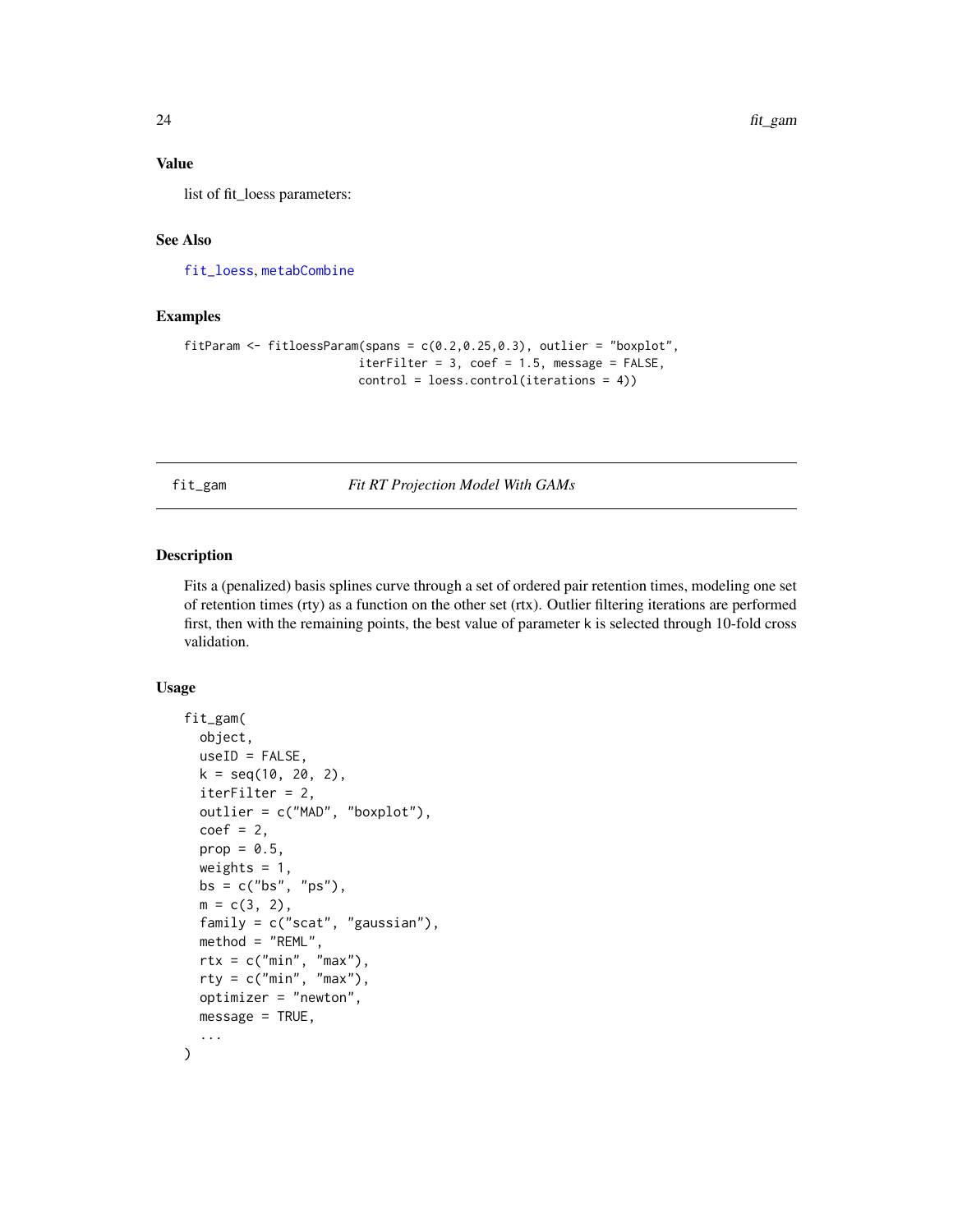#### fit\_gam 25

#### **Arguments**

| object     | a metabCombiner object.                                                                                                                                                                                                        |
|------------|--------------------------------------------------------------------------------------------------------------------------------------------------------------------------------------------------------------------------------|
| useID      | logical. If set to TRUE, matched ID anchors detected from previous step will<br>never be flagged as outliers.                                                                                                                  |
| k          | integer k values controlling the dimension of the basis of the GAM fit (see:<br>?mgcv::s). Best value chosen by 10-fold cross validation.                                                                                      |
| iterFilter | integer number of outlier filtering iterations to perform                                                                                                                                                                      |
| outlier    | Thresholding method for outlier dection. If "MAD", the threshold is the mean<br>absolute deviation (MAD) times coef; if "boxplot", the threshold is coef times<br>IQR plus 3rd quartile of a model's absolute residual values. |
| coef       | numeric $(> 1)$ multiplier for determining thresholds for outliers (see outlier<br>argument)                                                                                                                                   |
| prop       | numeric. A point is excluded if deemed a residual in more than this proportion<br>of fits. Must be between $0 & 1$ .                                                                                                           |
| weights    | Optional user supplied weights for each ordered pair. Must be of length equal to<br>number of anchors (n) or a divisor of $(n + 2)$ .                                                                                          |
| bs         | character. Choice of spline method from mgcv, either "bs" (basis splines) or "ps"<br>(penalized basis splines)                                                                                                                 |
| m          | integer. Basis and penalty order for GAM; see ?mgcv::s                                                                                                                                                                         |
| family     | character. Choice of mgcv family; see: ?mgcv::family.mgcv                                                                                                                                                                      |
| method     | character smoothing parameter estimation method; see: ?mgcv::gam                                                                                                                                                               |
| rtx        | ordered pair of endpoints for rtx; if "max" or "min", gives the maximum or<br>minimum rtx, respectively, as model endpoints for rtx                                                                                            |
| rty        | ordered pair of endpoints for rty; if "max" or "min", gives the maximum or<br>minimum rtx, respectively, as model endpoints for rty                                                                                            |
| optimizer  | character. Method to optimize smoothing parameter; see: ?mgcv::gam                                                                                                                                                             |
| message    | Option to print message indicating function progress                                                                                                                                                                           |
| $\cdots$   | Other arguments passed to mgcv::gam.                                                                                                                                                                                           |

### Details

A set of ordered pair retention times must be previously computed using selectAnchors(). The minimum and maximum retention times from both input datasets are included in the set as ordered pairs (min\_rtx, min\_rty) & (max\_rtx, max\_rty). The weights argument initially determines the contribution of each point to the model fits; they are equally weighed by default, but can be changed using an n+2 length vector, where n is the number of ordered pairs and the first and last of the weights determines the contribution of the min and max ordered pairs; by default, all weights are initially set to 1 for equal contribution of each point.

The model complexity is determined by k. Multiple values of k are allowed, with the best value chosen by 10 fold cross validation. Before this happens, certain ordered pairs are removed based on the model errors. In each iteration, a GAM is fit using each selected value of k. Depending on the outlier argument, a point is "removed" from the model (i.e. its corresponding weight set to 0) if its residual is above the threshold for a proportion of fitted models, as determined by prop. If an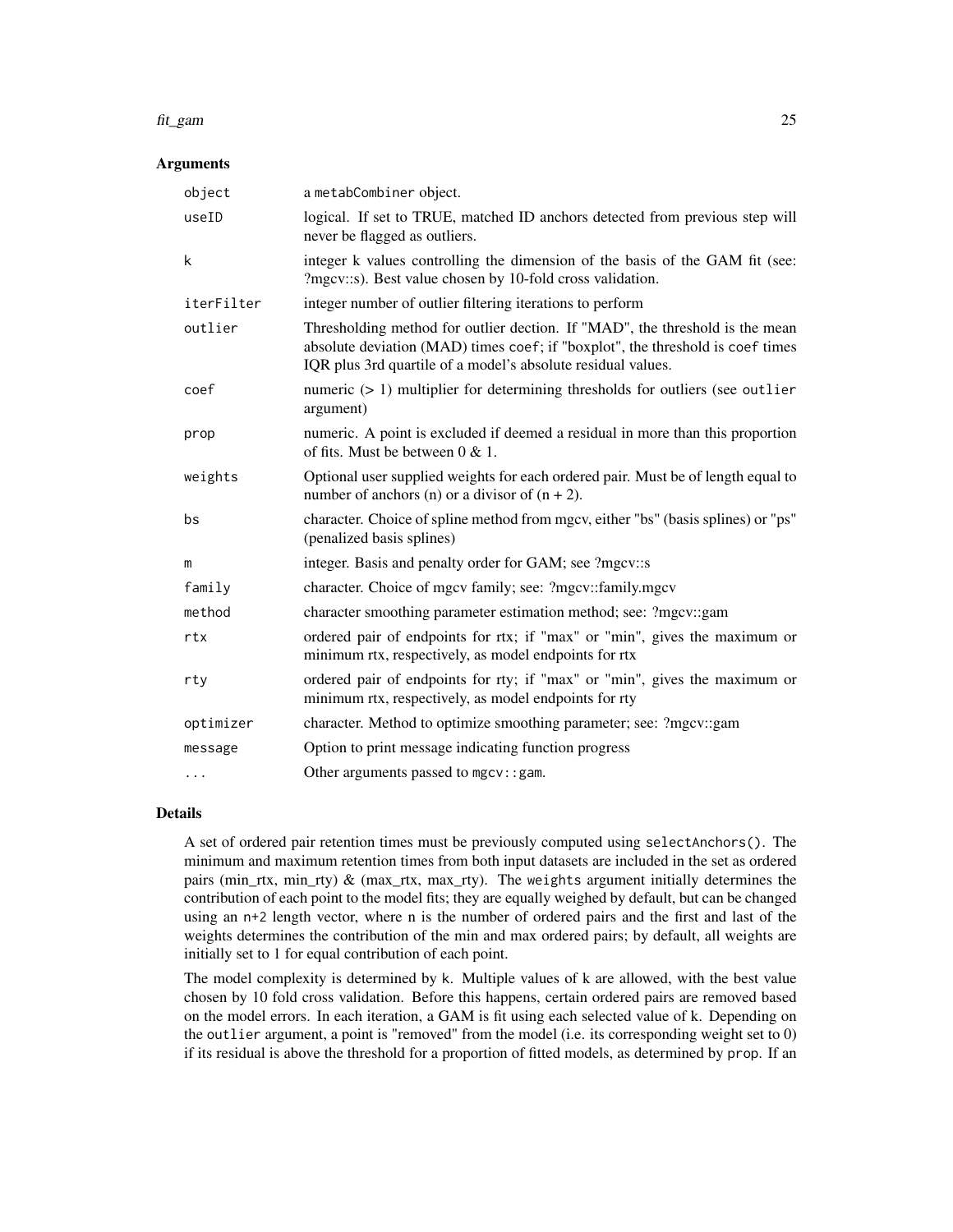anchor is an "identity" ( $idx = idy$ , detected in the selectAnchors by setting useID to TRUE), then setting useID here prevents its removal.

Other arguments, e.g. family, m, optimizer, bs, and method are GAM specific parameters from the mgcv R package. The family option is currently limited to the "scat" (scaled t) and "gaussian" families; scat family model fits are more robust to outliers than gaussian fits, but compute much slower. Type of splines are currently limited to basis splines ("bs" or "ps").

#### Value

metabCombiner with a fitted GAM model object

### See Also

[selectAnchors](#page-60-1),[fit\\_loess](#page-26-1),

```
data(plasma30)
data(plasma20)
p30 <- metabData(plasma30, samples = "CHEAR")
p20 <- metabData(plasma20, samples = "Red", rtmax = 17.25)
p_{\text{.com}} = \text{metabCombiner}(x data = p30, y data = p20, binGap = 0.0075)p.comb = selectAnchors(p.comb, tolmz = 0.003, tolQ = 0.3, windy = 0.02)
anchors = getAnchors(p.comb)
#version 1: using faster, but less robust, gaussian family
p_{\text{.com}} = \text{fit\_gam}(p_{\text{.com}}), k = c(10, 12, 15, 17, 20), prop = 0.5,family = "gaussian", outlier = "MAD", coef = 2)
#version 2: using slower, but more robust, scat family
p_{\text{.com}} = \text{fit\_gam}(p_{\text{.com}}), k = \text{seq}(12, 20, 2), \text{ family} = "scat",iterFilter = 1, \text{coef} = 3, method = "GCV.Cp")
#version 3 (with identities)
p.comb = selectAnchors(p.comb, useID = TRUE)
anchors = getAnchors(p.comb)p.comb = fit\_gam(p.comb, useID = TRUE, k = seq(12, 20, 2), iterFilter = 1)#version 4 (using identities and weights)
weights = ifelse(anchors$labels == "I", 2, 1)
p.comb = fit\_gam(p.comb, useID = TRUE, k = seq(12, 20, 2),iterFilter = 1, weights = weights)
#version 5 (using boxplot-based outlier detection
p.compile = fit\_gam(p.comb, k = seq(12, 20, 2), outlier = "boxplot", coef = 1.5)#to preview result of fit_gam
plot(p.comb, pch = 19, outlier = "h", xlab = "CHEAR Plasma (30 min)",ylab = "Red-Cross Plasma (20 min)", main = "Example GAM Fit")
```
<span id="page-25-0"></span>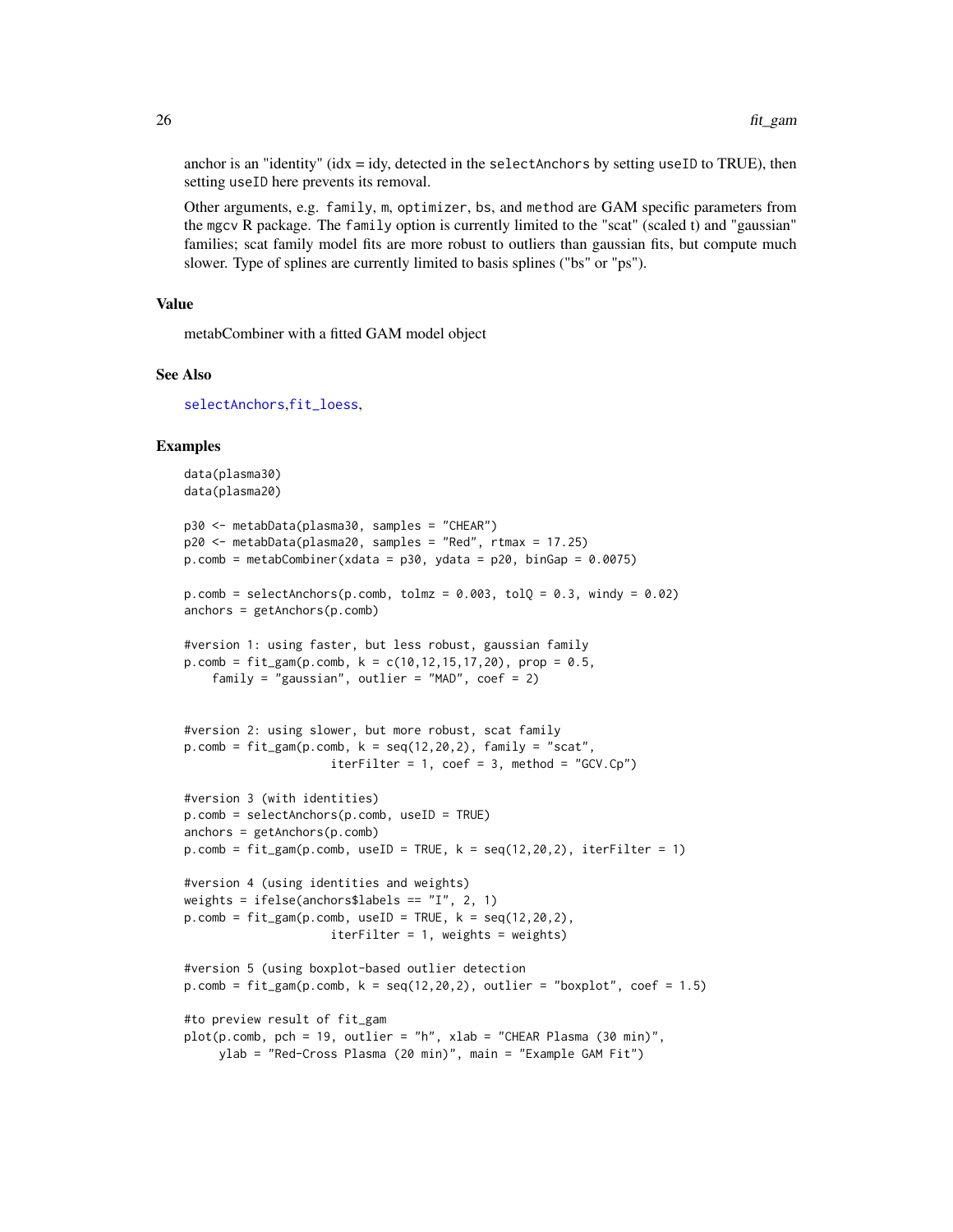### <span id="page-26-1"></span><span id="page-26-0"></span>fit\_loess *Fit RT Projection Model With LOESS*

#### Description

Fits a local regression smoothing spline through a set of ordered pair retention times. modeling one set of retention times (rty) as a function on the other set (rtx). Filtering iterations of high residual points are performed first. Multiple acceptable values of span can be used, with one value selected through 10-fold cross validation.

### Usage

```
fit_loess(
  object,
  useID = FALSE,spans = seq(0.2, 0.3, by = 0.02),
  outlier = c("MAD", "boxplot"),
  coef = 2,
  iterFilter = 2,
 prop = 0.5,
 weights = 1,
  rtx = c("min", "max"),
  rty = c("min", "max"),
 message = TRUE,
  control = loess.control(surface = "direct", iterations = 10)
)
```
#### Arguments

| object     | a metabCombiner object.                                                                                                                                                                                                        |
|------------|--------------------------------------------------------------------------------------------------------------------------------------------------------------------------------------------------------------------------------|
| useID      | logical. If set to TRUE, matched ID anchors detected from previous step will<br>never be flagged outliers.                                                                                                                     |
| spans      | numeric span values (between $0 \& 1$ ) used for loess fits                                                                                                                                                                    |
| outlier    | Thresholding method for outlier dection. If "MAD", the threshold is the mean<br>absolute deviation (MAD) times coef; if "boxplot", the threshold is coef times<br>IQR plus 3rd quartile of a model's absolute residual values. |
| coef       | numeric $(> 1)$ multiplier for determining thresholds for outliers (see outlier<br>argument)                                                                                                                                   |
| iterFilter | integer number of outlier filtering iterations to perform                                                                                                                                                                      |
| prop       | numeric. A point is excluded if deemed a residual in more than this proportion<br>of fits. Must be between $0 \& 1$ .                                                                                                          |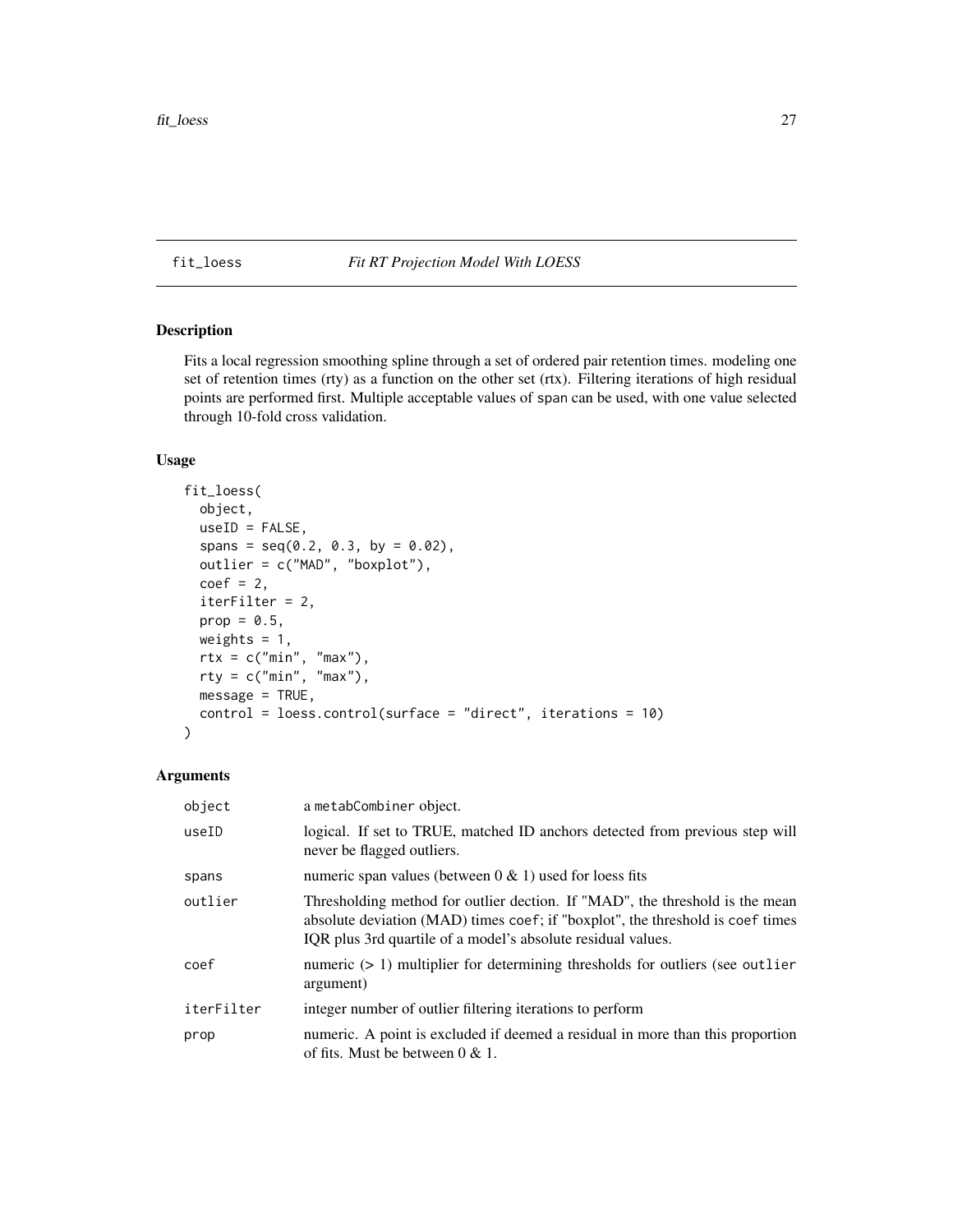<span id="page-27-0"></span>

| weights | Optional user supplied weights for each ordered pair. Must be of length equal to<br>number of anchors (n) or a divisor of $(n + 2)$ |
|---------|-------------------------------------------------------------------------------------------------------------------------------------|
| rtx     | ordered pair of endpoints for rtx; if "max" or "min", gives the maximum or<br>minimum rtx, respectively, as model endpoints for rtx |
| rty     | ordered pair of endpoints for rty; if "max" or "min", gives the maximum or<br>minimum rtx, respectively, as model endpoints for rty |
| message | Option to print message indicating function progress                                                                                |
| control | control parameters for loess fits; see: ?loess.control                                                                              |

#### Value

metabCombiner object with model slot updated to contain a fitted loess model

#### See Also

[selectAnchors](#page-60-1),[fit\\_gam](#page-23-1)

```
data(plasma30)
data(plasma20)
p30 <- metabData(plasma30, samples = "CHEAR")
p20 <- metabData(plasma20, samples = "Red", rtmax = 17.25)
p.comb = metabCombiner(xdata = p30, ydata = p20, binGap = 0.0075)p.comb = selectAnchors(p.comb, tolmz = 0.003, tolQ = 0.3, windy = 0.02)#version 1
p.comb = fit\_loess(p.comb, spans = seq(0.2, 0.3, 0.02), iterFilter = 1)#version 2 (using weights)
anchors = getAnchors(p.comb)
weights = c(2, rep(1, nrow(anchors)), 2) #weight = 2 to boundary points
p.compile = fit\_loess(p.comb, spans = seq(0.2, 0.3, 0.02), weights = weights)#version 3 (using identities)
p.comb = selectAnchors(p.comb, useID = TRUE, tolmz = 0.003)p.comb = fit\_loess(p.comb, spans = seq(0.2, 0.3, 0.02), useID = TRUE)#to preview result of fit_loess
plot(p.comb, fit = "loess", xlab = "CHEAR Plasma (30 min)",
    ylab = "Red-Cross Plasma (20 min)", pch = 19,
    main = "Example fit_loess Result Fit")
```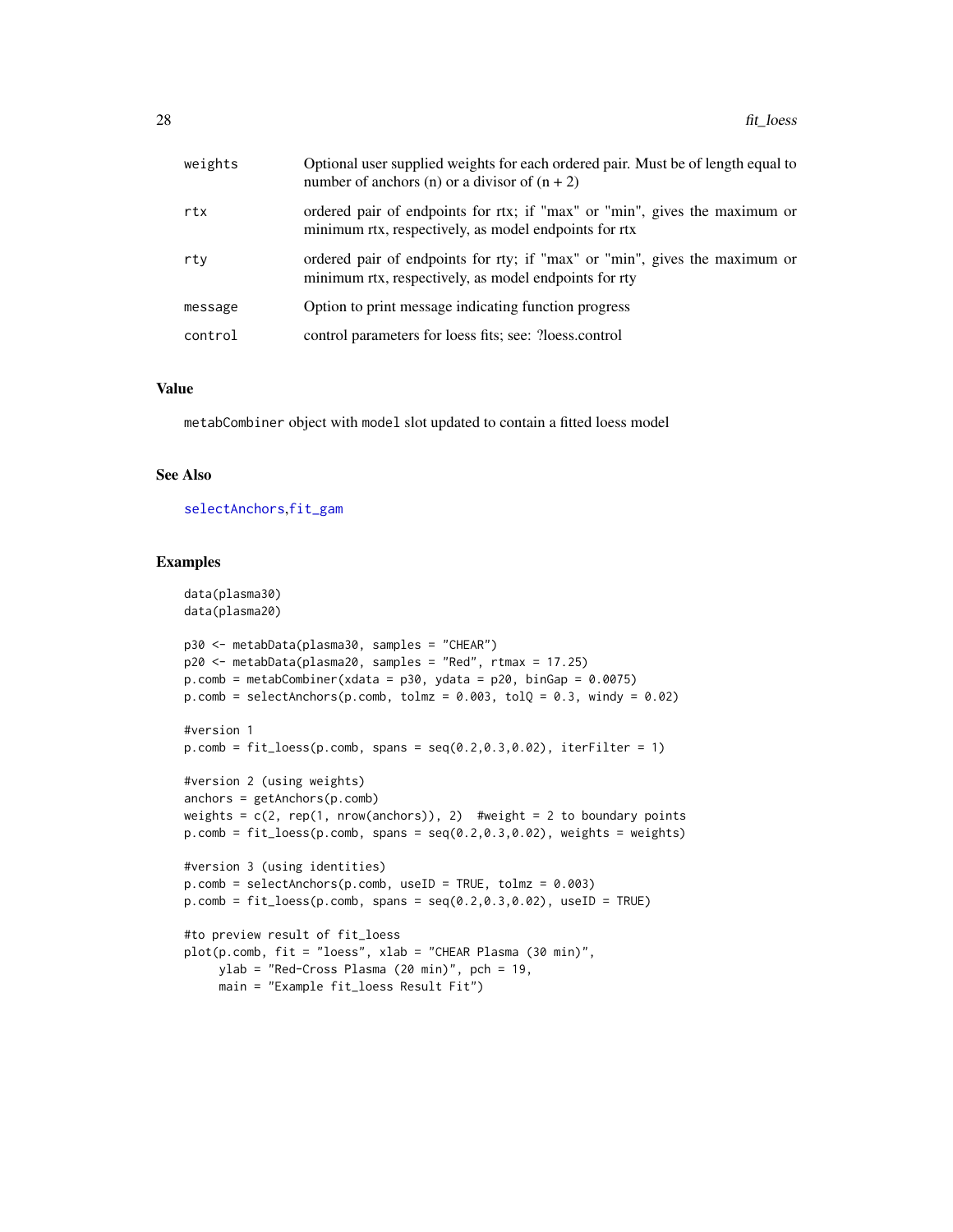<span id="page-28-1"></span><span id="page-28-0"></span>

This returns the data frame of feature alignments used to anchor a retention time projection model, constructed by [selectAnchors](#page-60-1).

#### Usage

getAnchors(object)

## S4 method for signature 'metabCombiner' getAnchors(object)

### Arguments

object metabCombiner object

### Value

Data frame of anchor features

### See Also

[selectAnchors](#page-60-1)

```
data(plasma30)
data(plasma20)
p30 <- metabData(plasma30, samples = "CHEAR")
p20 <- metabData(plasma20, samples = "Red")
p.comb <- metabCombiner(p30, p20)
p.comb \leq selectAnchors(p.comb, windx = 0.05, windy = 0.03)
anchors <- getAnchors(p.comb)
```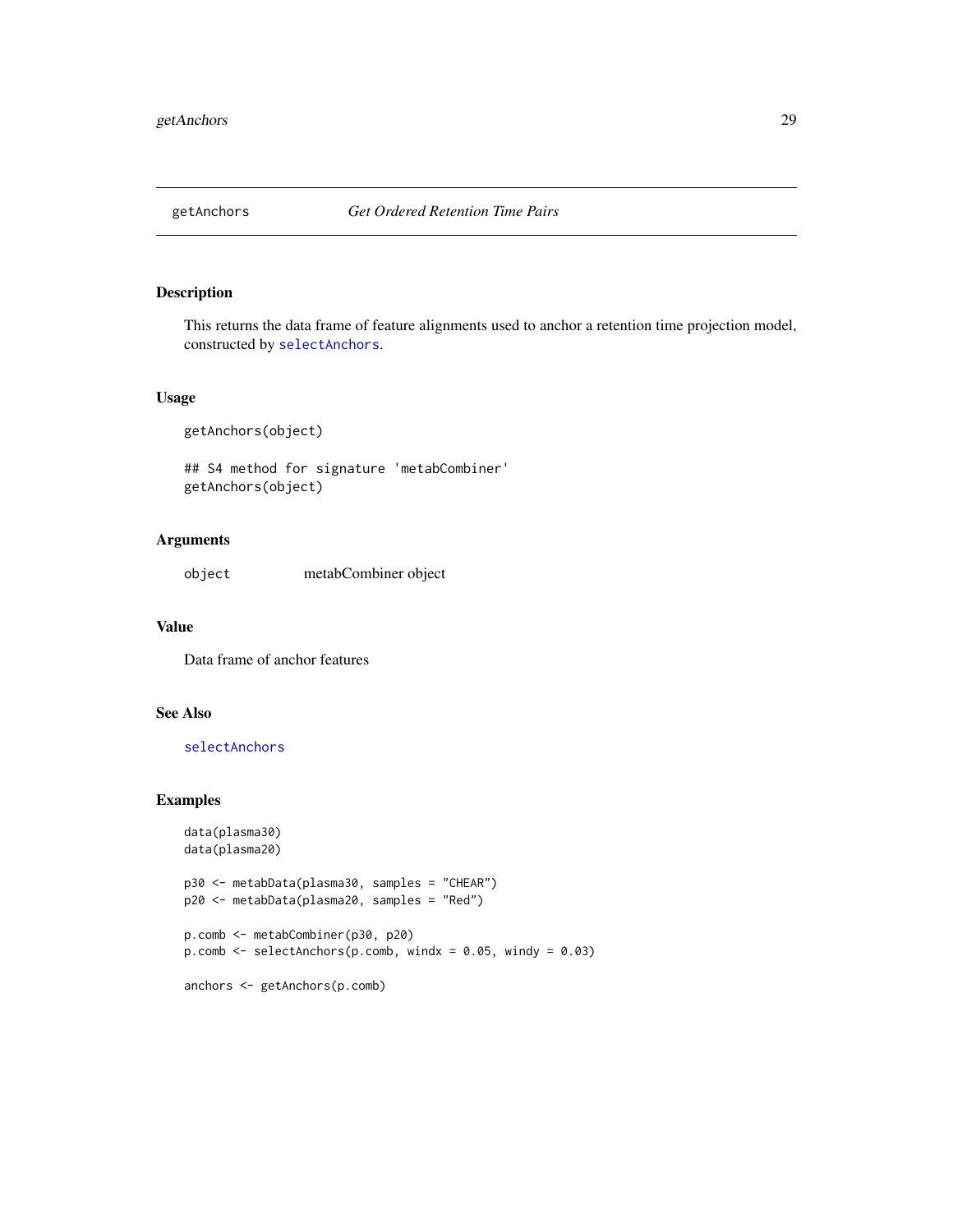<span id="page-29-0"></span>

Provides the last used weight arguments from calcScores() function. Returns empty list if calcScores() has not yet been called.

### Usage

```
getCoefficients(object)
```

```
## S4 method for signature 'metabCombiner'
getCoefficients(object)
```
### Arguments

| object | metabCombiner object |  |
|--------|----------------------|--|
|        |                      |  |

### Value

A list of the last used weight parameters:

| A  | Specific weight penalizing feature m/z differences            |
|----|---------------------------------------------------------------|
| B. | Specific weight penalizing retention time projection error    |
| ◠  | Specific weight penalizing differences in abundance quantiles |

```
data(plasma30)
data(plasma20)
p30 <- metabData(plasma30, samples = "CHEAR")
p20 <- metabData(plasma20, samples = "Red")
p.comb <- metabCombiner(p30, p20)
p.comb \leq selectAnchors(p.comb, windx = 0.05, windy = 0.04, tolrtq = 0.15)
p.comb <- fit_gam(p.comb, k = 20, iterFilter = 1, family = "gaussian")
p.comb \leq calcScores(p.comb, A = 90, B = 14, C = 0.5)
getCoefficients(p.comb)
```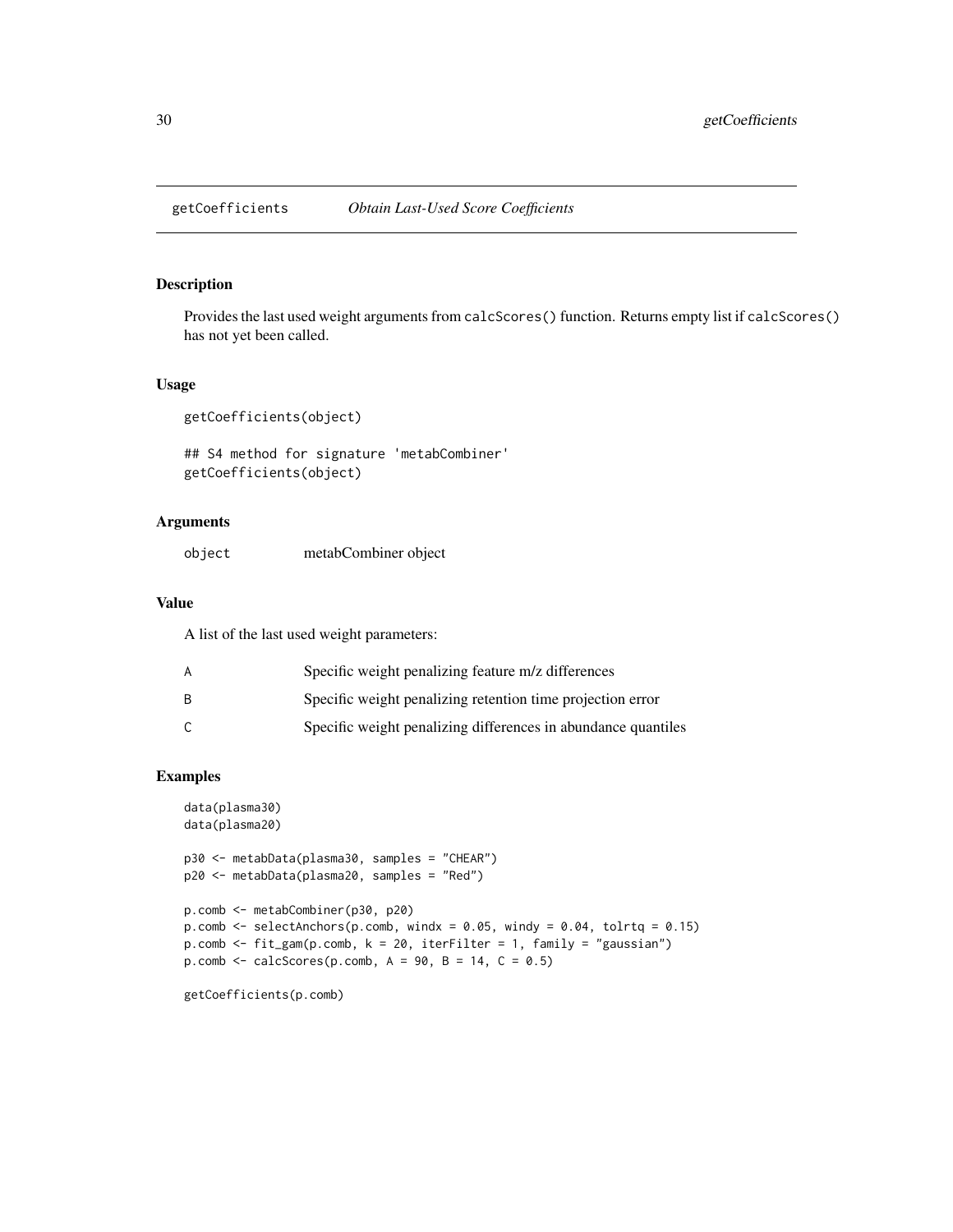<span id="page-30-0"></span>

The [metabData](#page-48-1) constructor creates a formatted dataset from the input, which may be accessed using this method.

### Usage

getData(object)

## S4 method for signature 'metabData' getData(object)

### Arguments

object metabData object

### Value

Single Metabolomics Data Frame

### Examples

data(plasma30)

p30 <- metabData(plasma30, samples = "CHEAR") data <- getData(p30)

getExtra *Get Extra Data Column Names*

### Description

Get Extra Data Column Names

#### Usage

```
getExtra(object, data = NULL)
## S4 method for signature 'metabCombiner'
getExtra(object, data = NULL)
## S4 method for signature 'metabData'
getExtra(object)
```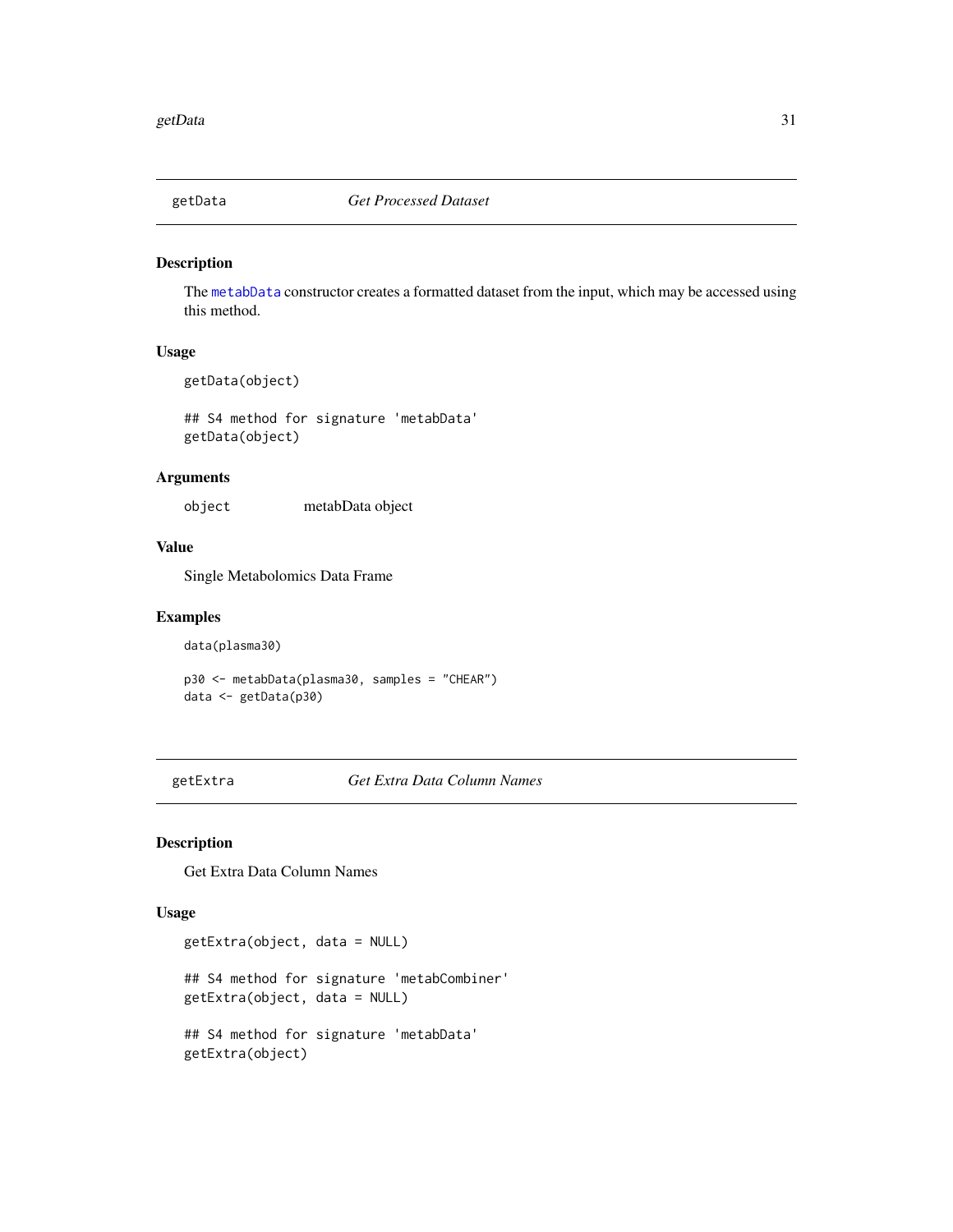<span id="page-31-0"></span>32 getModel

### Arguments

| object | metabCombiner or metabData object            |
|--------|----------------------------------------------|
| data   | dataset identifier for metabCombiner objects |

### Value

character vector of extra column names

### Examples

```
data(plasma30)
p30 <- metabData(plasma30, samples = "CHEAR", extra = "Red")
getExtra(p30)
```
getModel *Get Fitted RT Model*

### Description

Returns the last fitted RT projection model from a metabCombiner object of type "gam" or "loess".

### Usage

```
getModel(object, fit = c("gam", "loess"))
```
## S4 method for signature 'metabCombiner' getModel(object, fit = c("gam", "loess"))

### Arguments

| object | metabCombiner object              |
|--------|-----------------------------------|
| fit    | Choice of model, "gam" or "loess" |

### Value

nonlinear retention time fit object

### See Also

[fit\\_gam](#page-23-1), [fit\\_loess](#page-26-1)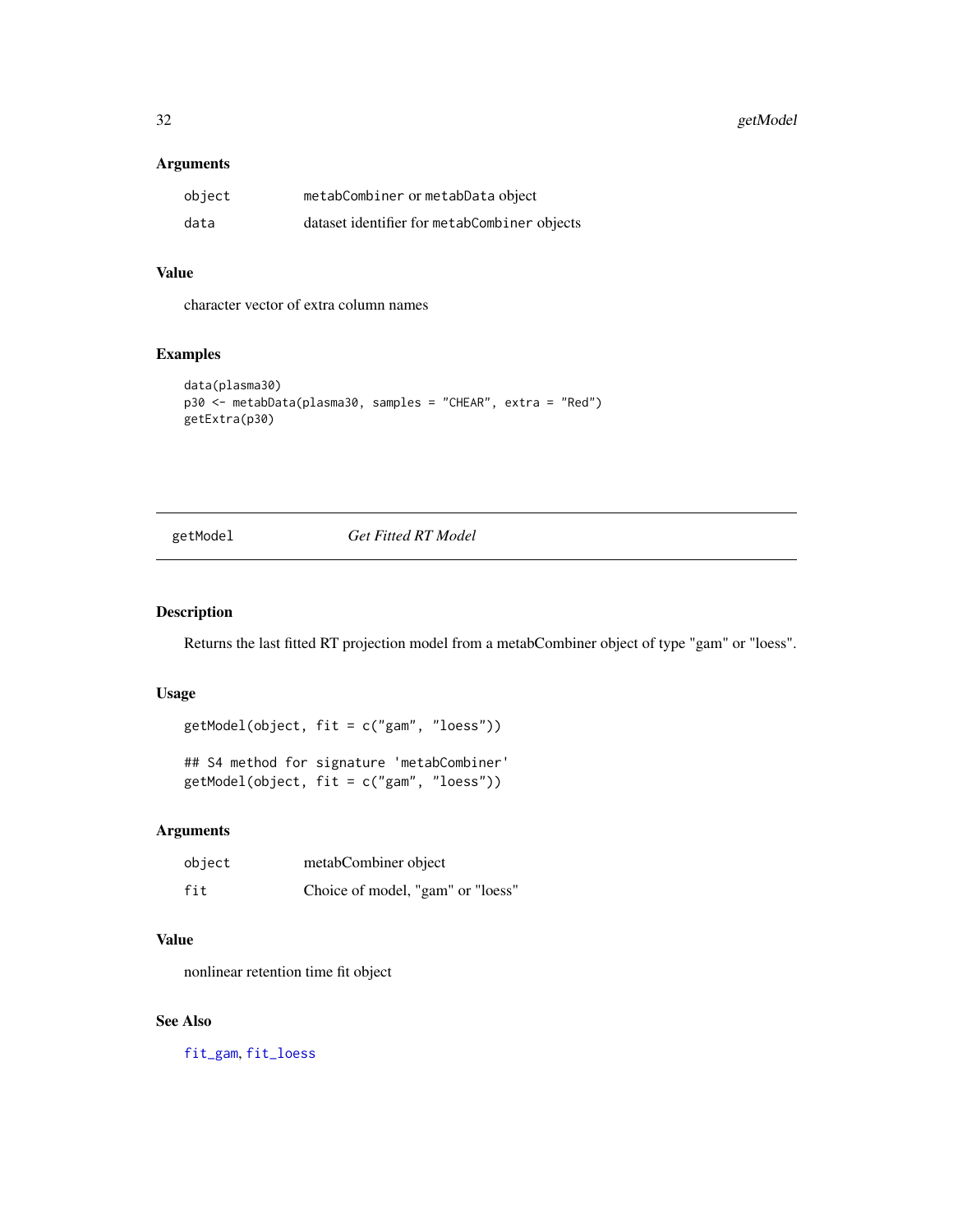### <span id="page-32-0"></span>getSamples 33

#### Examples

```
data(plasma30)
data(plasma20)
p30 <- metabData(plasma30, samples = "CHEAR")
p20 <- metabData(plasma20, samples = "Red", rtmax = 17.25)
p.comb <- metabCombiner(xdata = p30, ydata = p20, binGap = 0.005)
p.comb \leq selectAnchors(p.comb, tolrtq = 0.15, tolQ = 0.2, windy = 0.02)
p.comb <- fit_gam(p.comb, iterFilter = 1, k = 20, family = "gaussian")
p.comb \leq fit_loess(p.comb, iterFilter = 1, spans = 0.2)
model.gam <- getModel(p.comb, fit = "gam")
model.loess <- getModel(p.comb, fit = "loess")
```
getSamples *Get Sample Names From metabCombiner or metabData Object*

### Description

Returns the sample names from one of the two datasets used in metabCombiner analysis, denoted as 'x' or 'y.'

#### Usage

```
getSamples(object, data = NULL)
## S4 method for signature 'metabCombiner'
getSamples(object, data = NULL)
```

```
## S4 method for signature 'metabData'
getSamples(object)
```
#### Arguments

| object | metabCombiner or metabData object            |
|--------|----------------------------------------------|
| data   | dataset identifier for metabCombiner objects |

### Value

character vector of sample names. For metabCombiner objects these may come from the 'x' dataset (if data = "x") or the 'y' dataset (if data = "y").

```
data(plasma30)
data(plasma20)
```

```
p30 <- metabData(plasma30, samples = "CHEAR")
p20 <- metabData(plasma20, samples = "Red", rtmax = 17.25)
```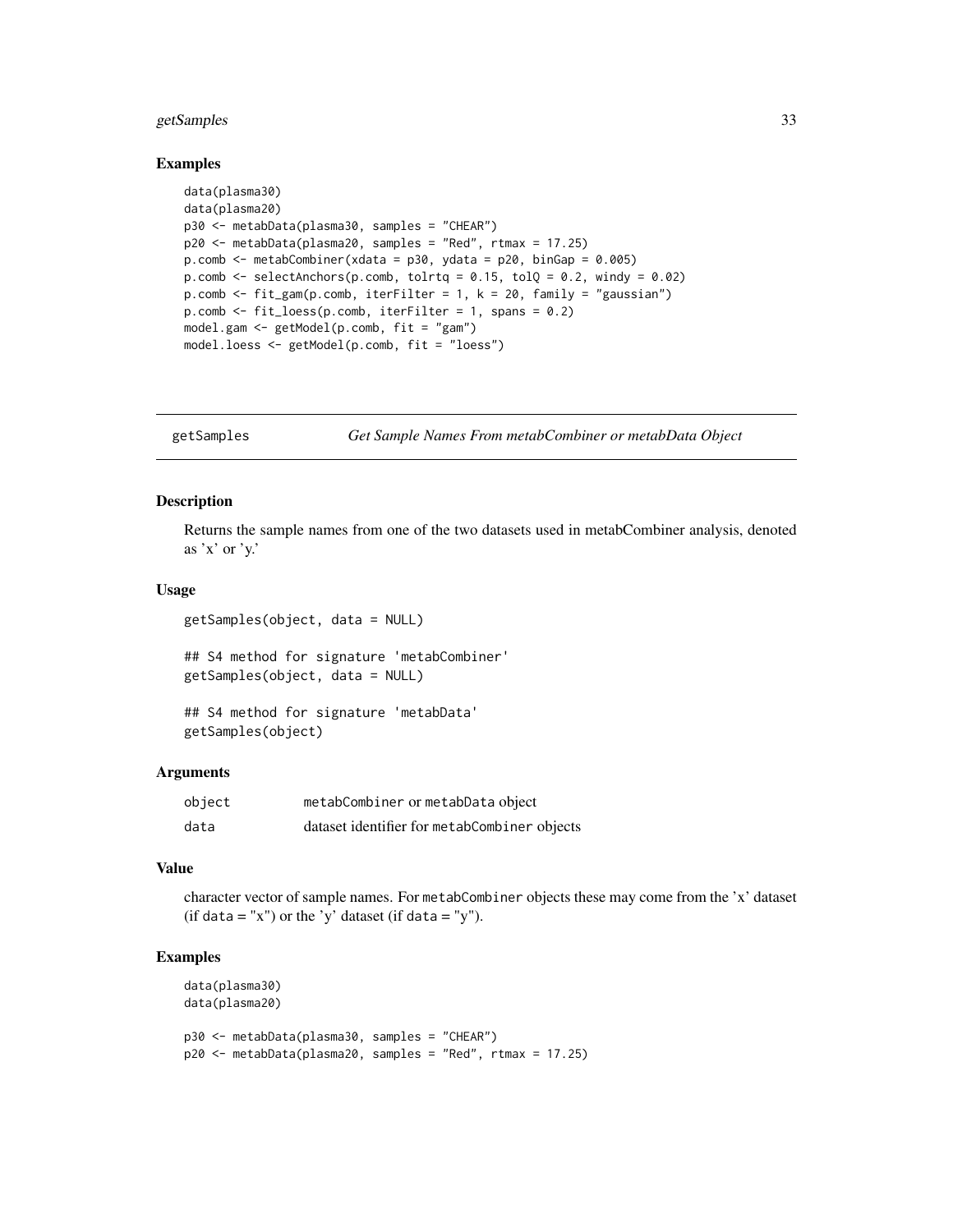```
p.comb <- metabCombiner(xdata = p30, ydata = p20)
getSamples(p30)
get Samples(p.comb, data = "x") #equivalent to previous
getSamples(p20)
get Samples(p.comb, data = "y") #equivalent to previous
```
getStats *Get Object Statistics*

#### Description

Prints out a list of object-specific statistics for both metabCombiner and metabData objects

#### Usage

getStats(object)

```
## S4 method for signature 'metabCombiner'
getStats(object)
```
## S4 method for signature 'metabData' getStats(object)

### Arguments

object metabCombiner or metabData object

#### Value

list of object-specific statistics

#### Methods (by class)

• metabCombiner: Method for 'metabCombiner' object

```
data(plasma30)
data(plasma20)
p30 <- metabData(plasma30, samples = "CHEAR")
p20 <- metabData(plasma20, samples = "Red", rtmax = 17.25)
getStats(p30) #metabData stats
p.comb \leq metabCombiner(xdata = p30, ydata = p20, binGap = 0.005)
p.comb \le selectAnchors(p.comb, tolmz = 0.003, tolQ = 0.3, windy = 0.02)
```
<span id="page-33-0"></span>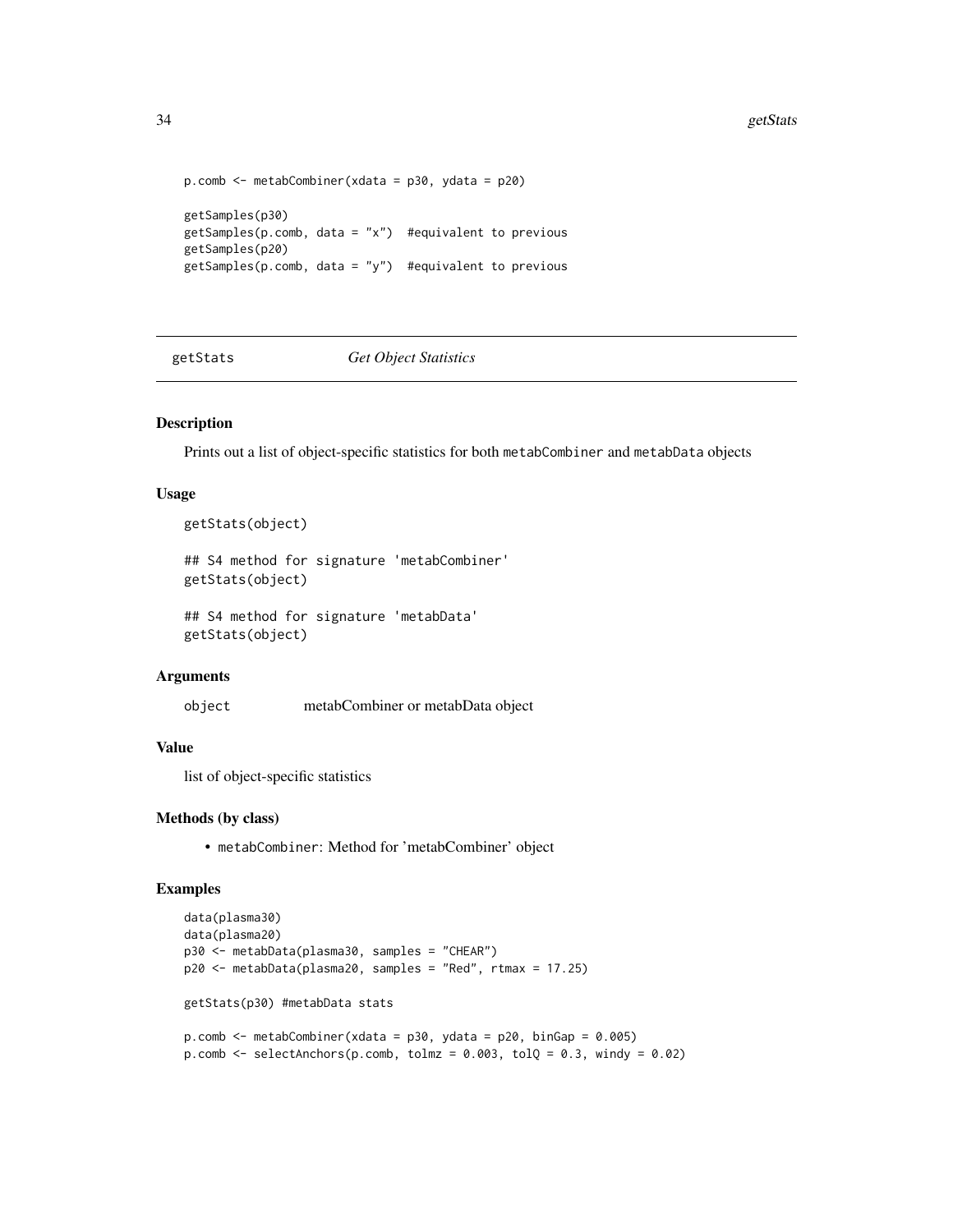#### <span id="page-34-0"></span>iddata 35

```
p.comb \leq fit_gam(p.comb, iterFilter = 1, k = 20)
getStats(p.comb) #metabCombiner stats
```
#### iddata *Retrieve Feature Identities*

### Description

This retrieves user-assigned feature identities from one or all constituent datasets of a metabCombiner object

### Usage

iddata(object, data = NULL)

## S4 method for signature 'metabCombiner' iddata(object, data = NULL)

### Arguments

| object | metabCombiner object                                                          |
|--------|-------------------------------------------------------------------------------|
| data   | dataset identifier to extract information from; if NULL, extracts information |
|        | from all datasets                                                             |

### Value

data frame of feature identities

```
data(plasma30)
data(plasma20)
p30 <- metabData(head(plasma30,500), samples = "CHEAR")
p20 <- metabData(head(plasma20,500), samples = "Red")
p.comb <- metabCombiner(p30, p20, xid = "p30", yid = "p20")
##retrieve all ids
ids <- iddata(p.comb, data = NULL)
##retrieve ids from p30
ids <- iddata(p.comb, data = "p30")
```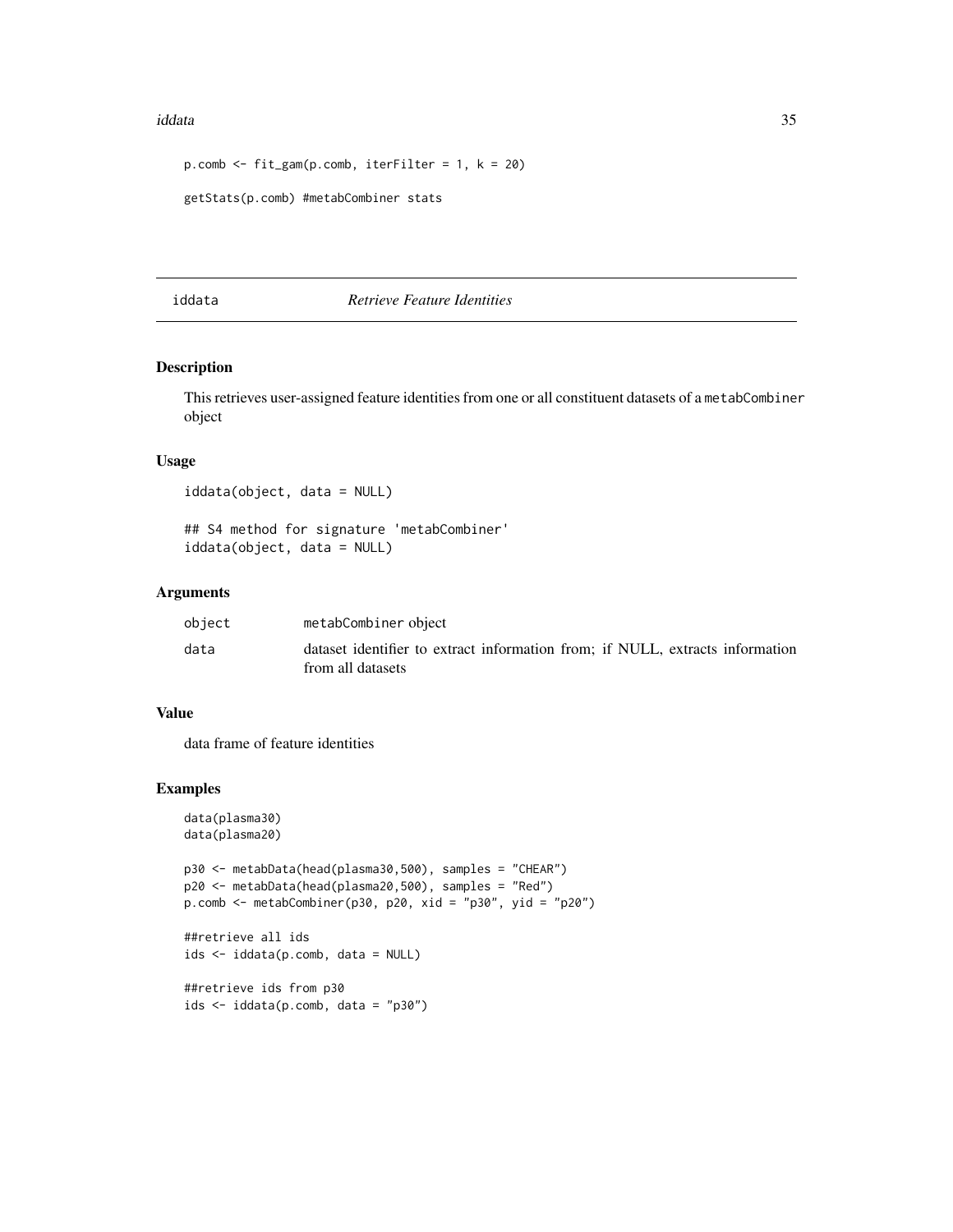<span id="page-35-0"></span>identityAnchorSelection

*Select Matching Ids as Anchors*

### Description

This is an optional helper function for selectAnchors. Uses identities to guide selection of ordered retention time pairs. If useID option is set to TRUE, it will select pairs of features with matching ID character strings before proceeding with iterative anchor selection.

#### Usage

```
identityAnchorSelection(cTable, windx, windy, useID, brackets)
```
#### Arguments

| $c$ Table | data frame, contains only feature ids, mzs, rts, Qs, & labels                                           |
|-----------|---------------------------------------------------------------------------------------------------------|
| windx     | numeric positive retention time exclusion window in X dataset                                           |
| windy     | numeric positive retention time exclusion window in Y dataset                                           |
| useID     | logical. Operation proceeds if TRUE, terminates otherwise.                                              |
| brackets  | If useID = TRUE, bracketed identity strings of the types included in this argu-<br>ment will be ignored |

### Details

Identity anchors are allowed to violate constraints of m/z, Q, and rtq difference tolerances, and will not be removed if they fall within a rt exclusion window of other features. If a name appears more than once, only the pair with the highest relative abundance is selected.

#### Value

combinedTable with updated anchor labels

### See Also

[selectAnchors](#page-60-1)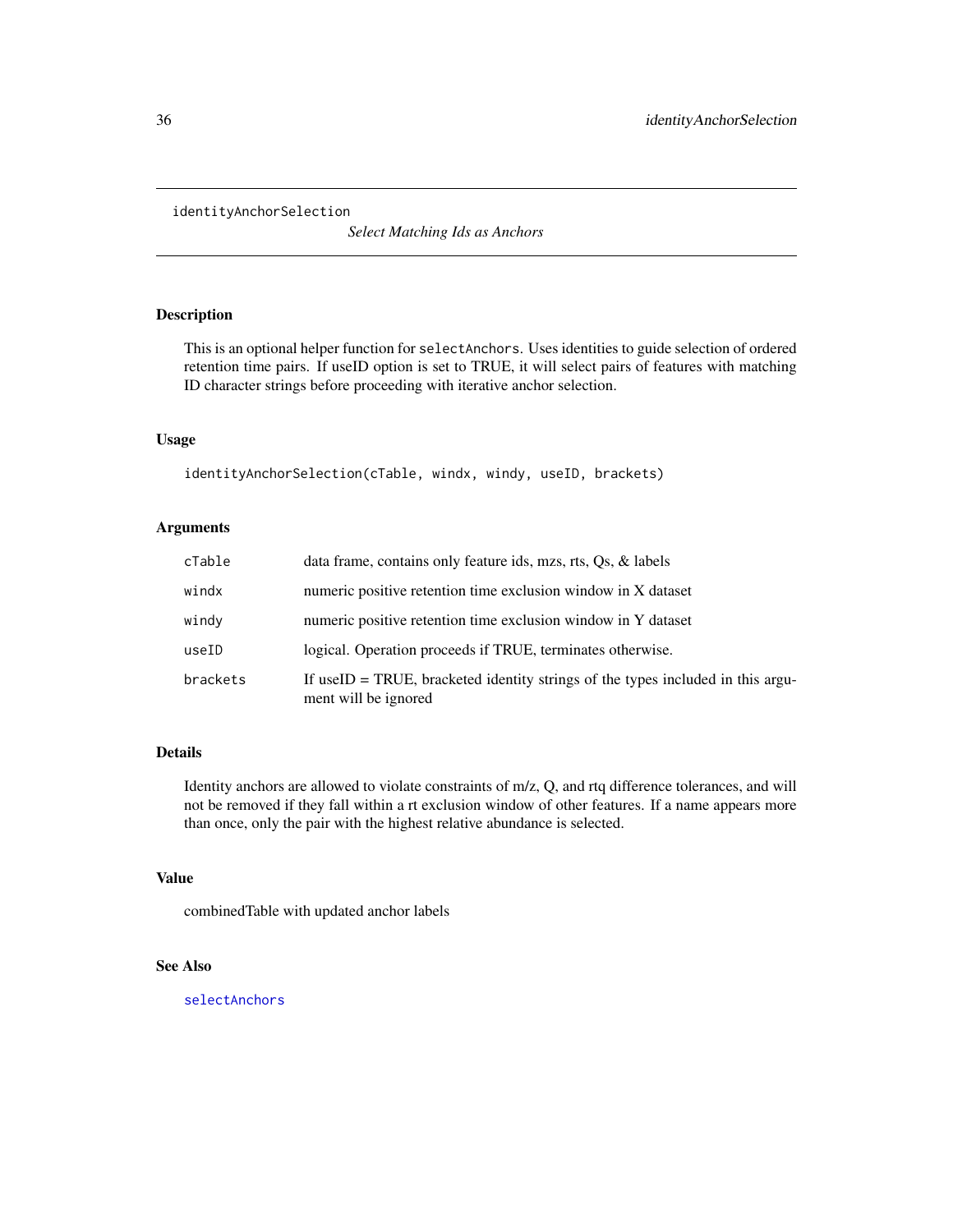<span id="page-36-0"></span>isCombinedTable *Determine* combinedTable *Validity*

#### Description

Checks whether input object is a valid metabData.Returns an integer code if invalid. Function is used alongside combinerCheck.

#### Usage

```
isCombinedTable(object)
```
### Arguments

object Any R object.

### Details

a proper combinedTable must have these characteristics to be deemed valid for metabCombiner operations:

1) It must be a data.frame with at least 16 columns and at least 1 row

2) The first 16 columns must be named "rowID", "idx","idy","mzx","mzy","rtx", "rty", "rtProj","Qx","Qy","group","score","r & "adducty" in this exact order

3) The first 16 columns must be of class: "numeric" "character","character", "numeric","numeric","numeric", "numeric", "numeric","numeric","numeric", "integer", "numeric", "integer", "integer","character", "character"

4) The group column must have no missing or negative values

Failing any one of these criteria causes an error

#### Value

0 if object is a valid Combiner Table; an integer code otherwise

isMetabCombiner *Determine if object is a valid metabCombiner object*

#### **Description**

Checks whether input object is a valid metabCombiner.Returns an integer code if invalid. Function is used alongside combinerCheck.

#### Usage

```
isMetabCombiner(object)
```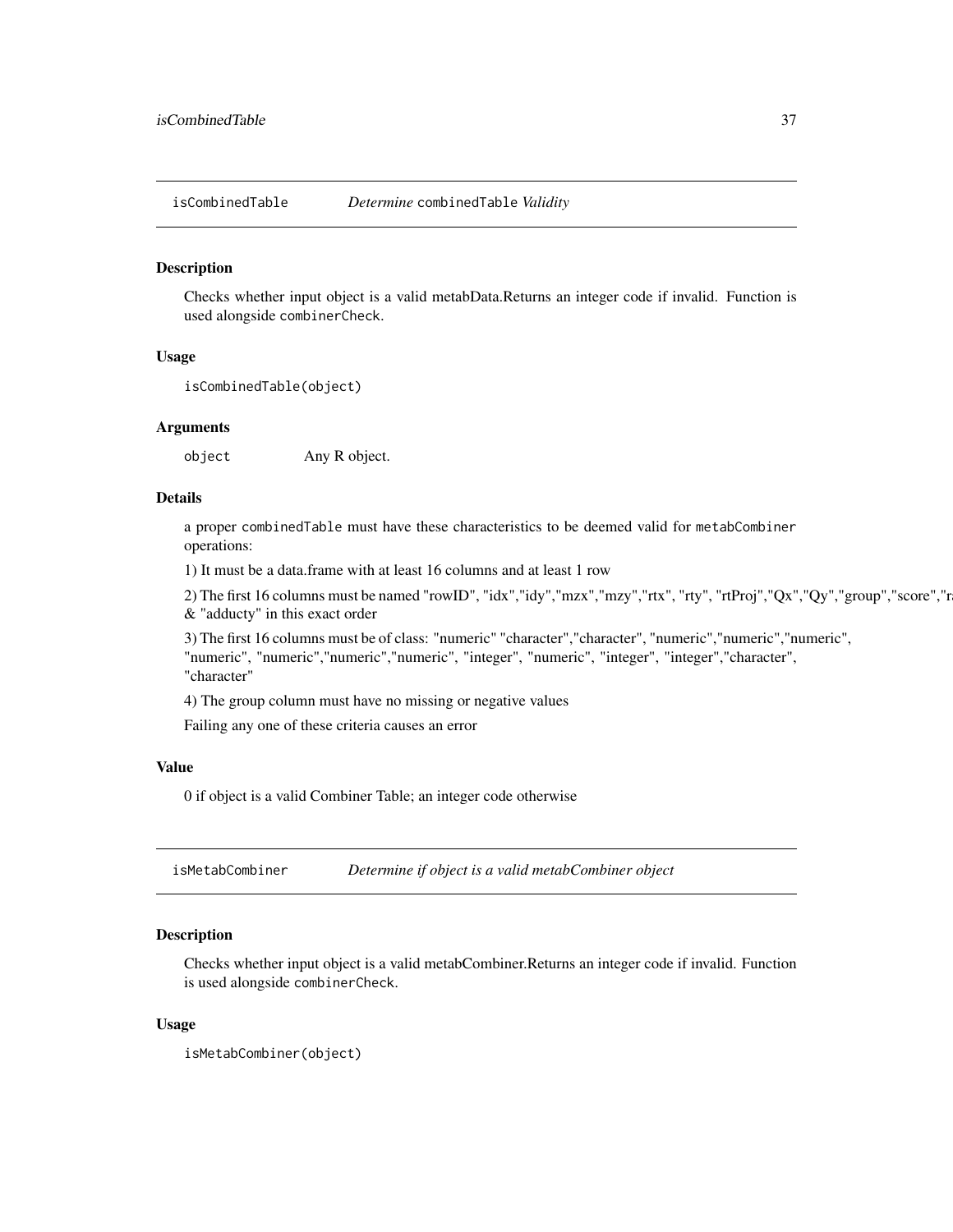#### <span id="page-37-0"></span>Arguments

object Any R object.

### Value

0 if object is a valid metabData object; an integer code otherwise

isMetabData *Determine validity of input metabData object*

### Description

Checks whether input object is a valid metabData.Returns an integer code if invalid. Function is used alongside combinerCheck.

#### Usage

```
isMetabData(object)
```
#### Arguments

object Any R object

### Value

0 if object is a valid metabData object; an integer code otherwise.

iterativeAnchorSelection

*Iterative Selection of Ordered Pairs*

### Description

This is a helper function for selectAnchors. Anchors are iteratively selected from highly abundant feature pairs, subject to feature m/z, rt, & Q constraints set by the user.

#### Usage

iterativeAnchorSelection(cTable, windx, windy, swap = FALSE)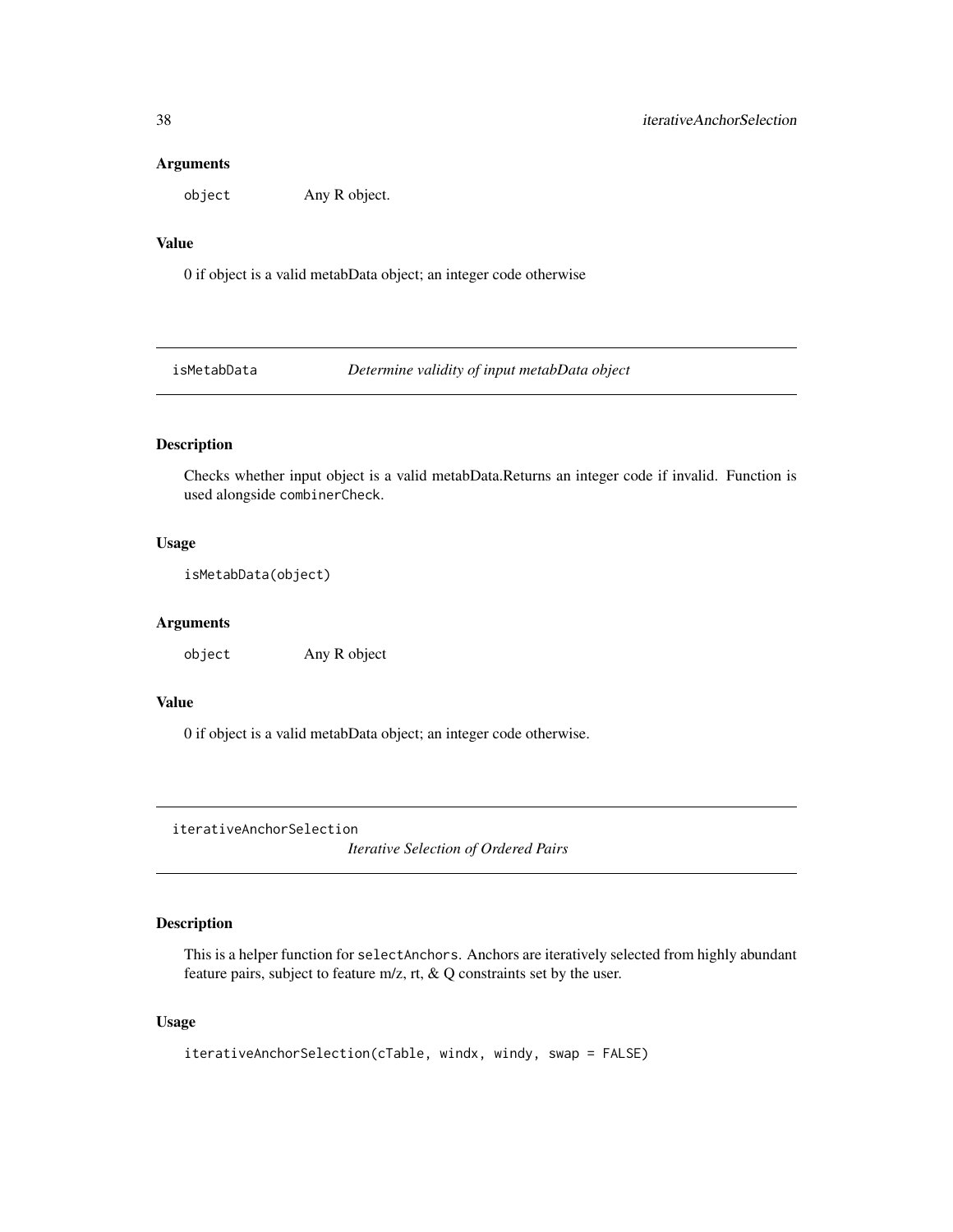#### <span id="page-38-0"></span>labelRows 39

#### **Arguments**

| cTable | data frame, contains only feature ids, mzs, rts, Os, & labels                                                                                                                                             |
|--------|-----------------------------------------------------------------------------------------------------------------------------------------------------------------------------------------------------------|
| windx  | numeric positive retention time exclusion window in X dataset.                                                                                                                                            |
| windy  | numeric positive retention time exclusion windown in Y dataset.                                                                                                                                           |
| swap   | logical. When FALSE, searches for abundant features in dataset X, comple-<br>mented by dataset Y features; when TRUE, searches for abundant features in<br>dataset Y, complemented by dataset X features. |

### Value

data frame of anchor feature alignments.

#### See Also

[selectAnchors](#page-60-1)

<span id="page-38-1"></span>labelRows *Annotate and Remove Report Rows*

### <span id="page-38-2"></span>Description

This is a method for annotating removable, conflicting, and identity-matched feature pair alignment (FPA) rows in the combinedTable report. Simple thresholds for score, rank, retention time error and delta score can computationally reduce the set of possible FPAs to the most likely feature matches. FPAs falling within some small delta score or mz/rt of the top-ranked pair are organized into subgroups to facilitate inspection. Automated reduction to 1-1 pairs is also possible with this function.

reduceTable behaves identically to labelRows, but with a focus on automated table reduction. Rank threshold defaults in reduceTable are also stricter than in labelRows.

#### Usage

```
labelRows(
 object,
 useID = FALSE,
 minScore = 0.5,
 maxRankX = 3,
 maxRankY = 3,
 method = c("score", "mzrt"),
 delta = 0.1,
 maxRTerm = 10,
  resolveConflicts = FALSE,
  rtOrder = TRUE,
  remove = FALSE,balanced = TRUE,
 brackets_ignore = c("", "["", "{'"}
```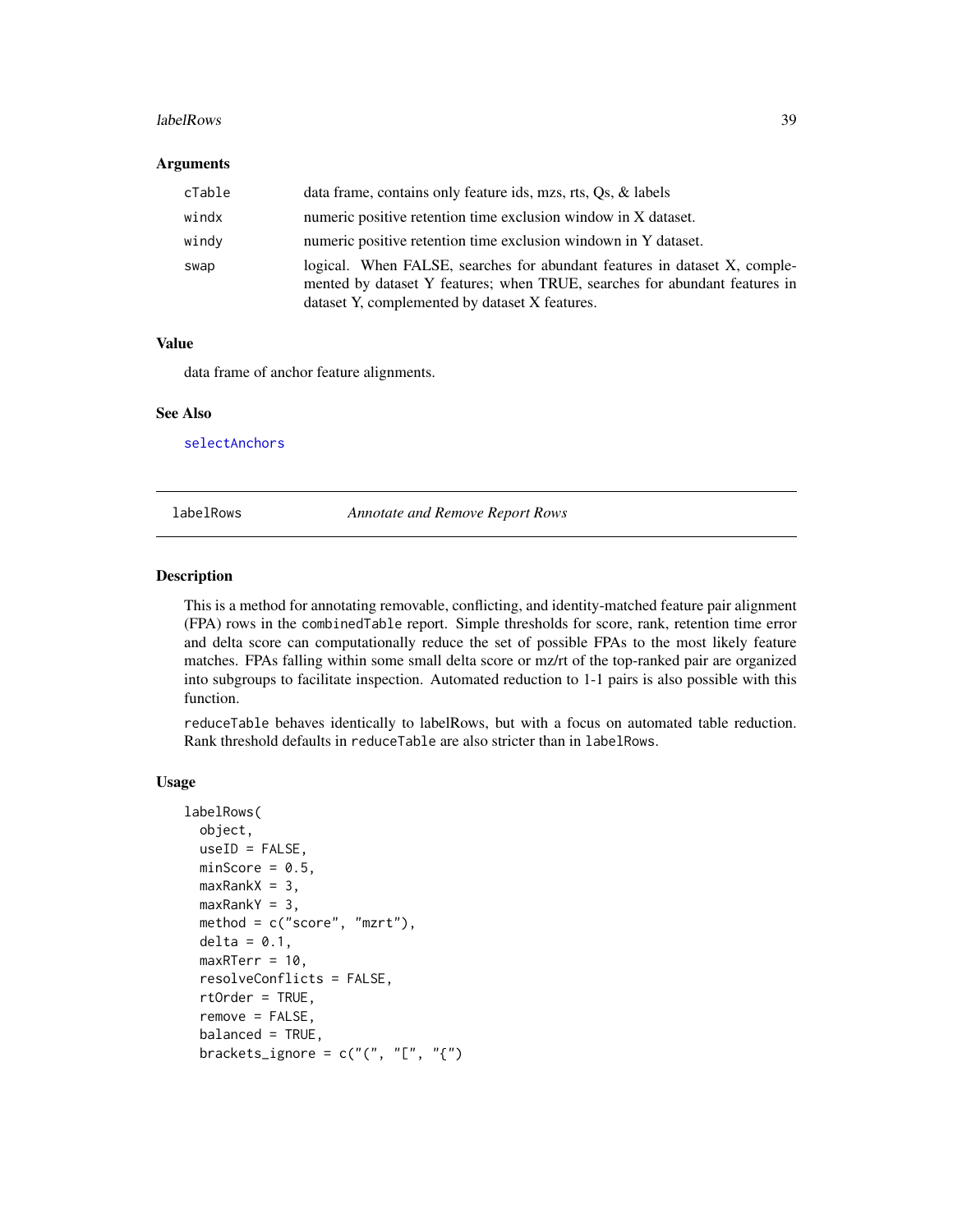```
reduceTable(
 object,
 useID = FALSE,
 maxRankX = 2,maxRankY = 2,minScore = 0.5,
 delta = 0.1,
 maxRTerr = 10,
 rtOrder = TRUE,
 brackets_ignore = c("", "["", "["])\mathcal{L}
```
## Arguments

| object           | Either a metabCombiner object or combinedTable                                                                                                                                                                                                                                                                                       |  |
|------------------|--------------------------------------------------------------------------------------------------------------------------------------------------------------------------------------------------------------------------------------------------------------------------------------------------------------------------------------|--|
| useID            | option to annotate identity-matched strings as "IDENTITY"                                                                                                                                                                                                                                                                            |  |
| minScore         | numeric minimum allowable score (between $0 \& 1$ ) for metabolomics feature<br>pair alignments                                                                                                                                                                                                                                      |  |
| maxRankX         | integer maximum allowable rank for X dataset features.                                                                                                                                                                                                                                                                               |  |
| maxRankY         | integer maximum allowable rank for Y dataset features.                                                                                                                                                                                                                                                                               |  |
| method           | Conflict detection method. If equal to "score" (default), assigns a conflict sub-<br>group if score of lower-ranking FPA is within some tolerance of higher-ranking<br>FPA. If set to "mzrt", assigns a conflicting subgroup if within a small m/z & rt<br>distance of the top-ranked FPA.                                           |  |
| delta            | numeric score or mz/rt distances used to define subgroups. If method = "score",<br>a value (between $0 \& 1$ ) score difference between a pair of conflicting FPAs. If<br>method = "mzrt", a length 4 numeric: $(m/z, rt, m/z, rt)$ tolerances, the first pair<br>for X dataset features and the second pair for Y dataset features. |  |
| maxRTerr         | numeric maximum allowable error between model-projected retention time (rt-<br>Proj) and observed retention time (rty)                                                                                                                                                                                                               |  |
| resolveConflicts |                                                                                                                                                                                                                                                                                                                                      |  |
|                  | logical option to computationally resolve conflicting rows to a final set of 1-1<br>feature pair alignments                                                                                                                                                                                                                          |  |
| rtOrder          | logical. If resolveConflicts set to TRUE, then this imposes retention order con-<br>sistency on rows deemed "RESOLVED" within subgroups.                                                                                                                                                                                             |  |
| remove           | Logical. Option to keep or discard rows deemed removable.                                                                                                                                                                                                                                                                            |  |
| balanced         | Logical. Optional processing of "balanced" groups, defined as groups with an<br>equal number of features from input datasets where all features have a 1-1 match.                                                                                                                                                                    |  |
| brackets_ignore  |                                                                                                                                                                                                                                                                                                                                      |  |
|                  | character. If use $ID = TRUE$ , bracketed identity strings of the types in this argu-<br>ment will be ignored                                                                                                                                                                                                                        |  |

 $\lambda$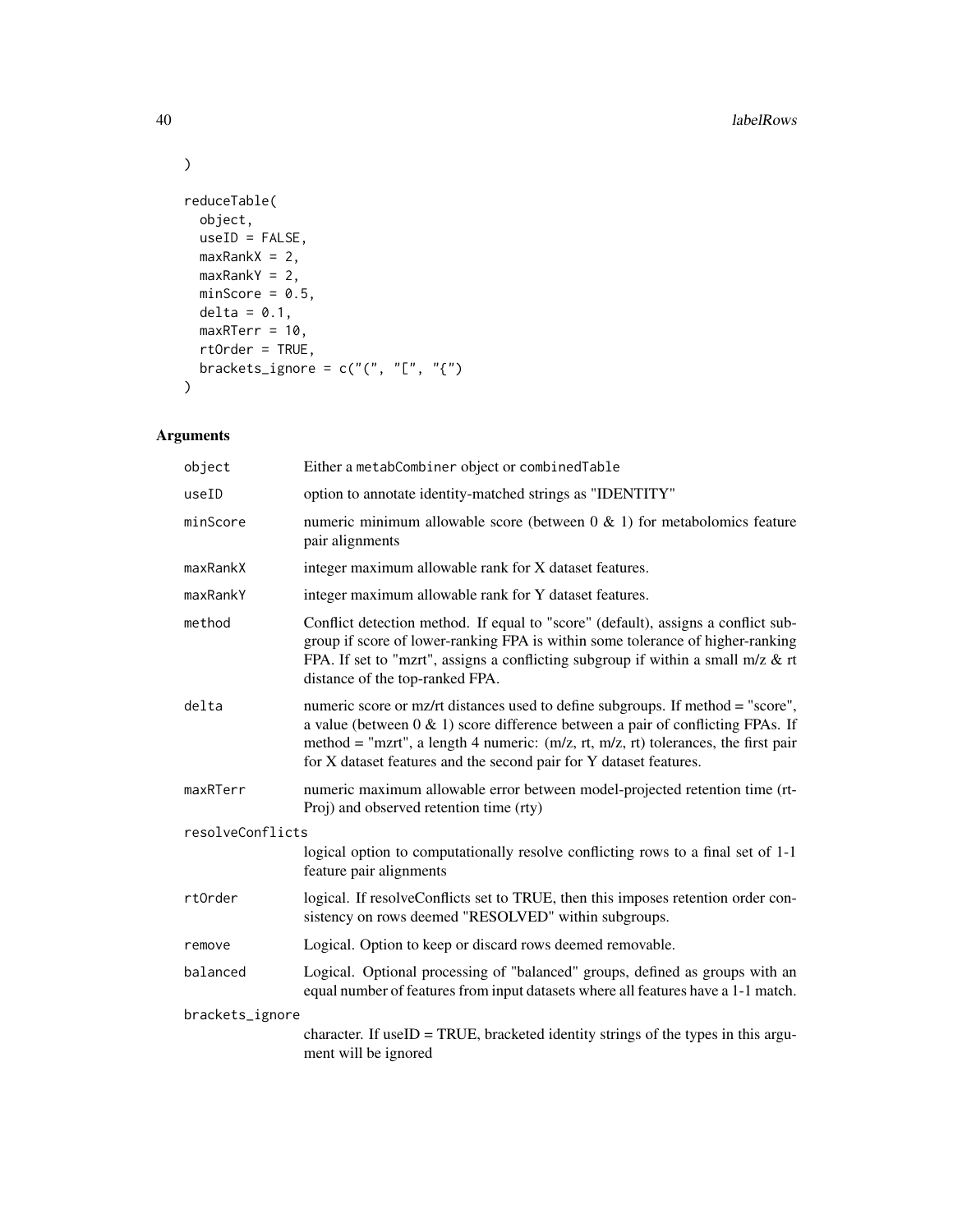#### labelRows 41

#### Details

metabCombiner initially reports all possible feature pairings in the rows of the combinedTable report. Most of these are misalignments that require removal. This function is used to automate this reduction process by labeling rows as removable or conflicting, based on certain conditions, and is performed after computing similarity scores.

A label may take on one of four values:

a) "": No determination made b) "IDENTITY": an alignment with matching identity "idx & idy" strings c) "REMOVE": a row determined to be a misalignment d) "CONFLICT": competing alignments for one or multiple shared features

The labeling rules are as follows:

1) Groups determined to be 'balanced': label rows with rank $X > 1$  & rank $Y > 1$  "REMOVE" irrespective of delta criteria 2) Rows with a score < minScore: label "REMOVE" 3) Rows with rankX > maxRankX and/or rankY > maxRankY: label "REMOVE" 4) Conflicting subgroup assignment as determined by method & delta arguments. Conflicting alignments following outside delta thresholds: labeled "REMOVE". Otherwise, they are assigned a "CONFLICT" label and subgroup number. 5) If useID argument set to TRUE, rows with matching idx & idy strings are labeled "IDEN-TITY". These rows are not changed to "REMOVE" or "CONFLICT" irrespective of subsequent criteria.

#### Value

updated combinedTable or metabCombiner object. The table will have three new columns:

| labels   | characterization of feature alignments as described            |
|----------|----------------------------------------------------------------|
| subgroup | conflicting subgroup number of feature alignments              |
| alt      | alternate subgroup for rows in multiple feature pair conflicts |

```
#required steps prior to function use
data(plasma30)
data(plasma20)
p30 <- metabData(plasma30, samples = "CHEAR")
p20 <- metabData(plasma20, samples = "Red", rtmax = 17.25)
p.comb \leq metabCombiner(xdata = p30, ydata = p20, binGap = 0.0075)
p.comb \leq selectAnchors(p.comb, tolmz = 0.003, tolQ = 0.3, windy = 0.02)
p.comb \leq fit\_gam(p.comb, k = 20, iterFilter = 1)p.comb \leq calcScores(p.comb, A = 90, B = 14, C = 0.5)
##applies labels, but maintains all rows
p.comb <- labelRows(p.comb, maxRankX = 2, maxRankY = 2, maxRTerr = 0.5,
                    delta = 0.1, resolveConflicts = FALSE, remove = FALSE)
##automatically resolve conflicts and filter to 1-1 feature pairs
p.comb.2 <- labelRows(p.comb, resolveConflicts = FALSE, remove = FALSE)
#this is identical to the previous command
p.comb.2 <- reduceTable(p.comb)
```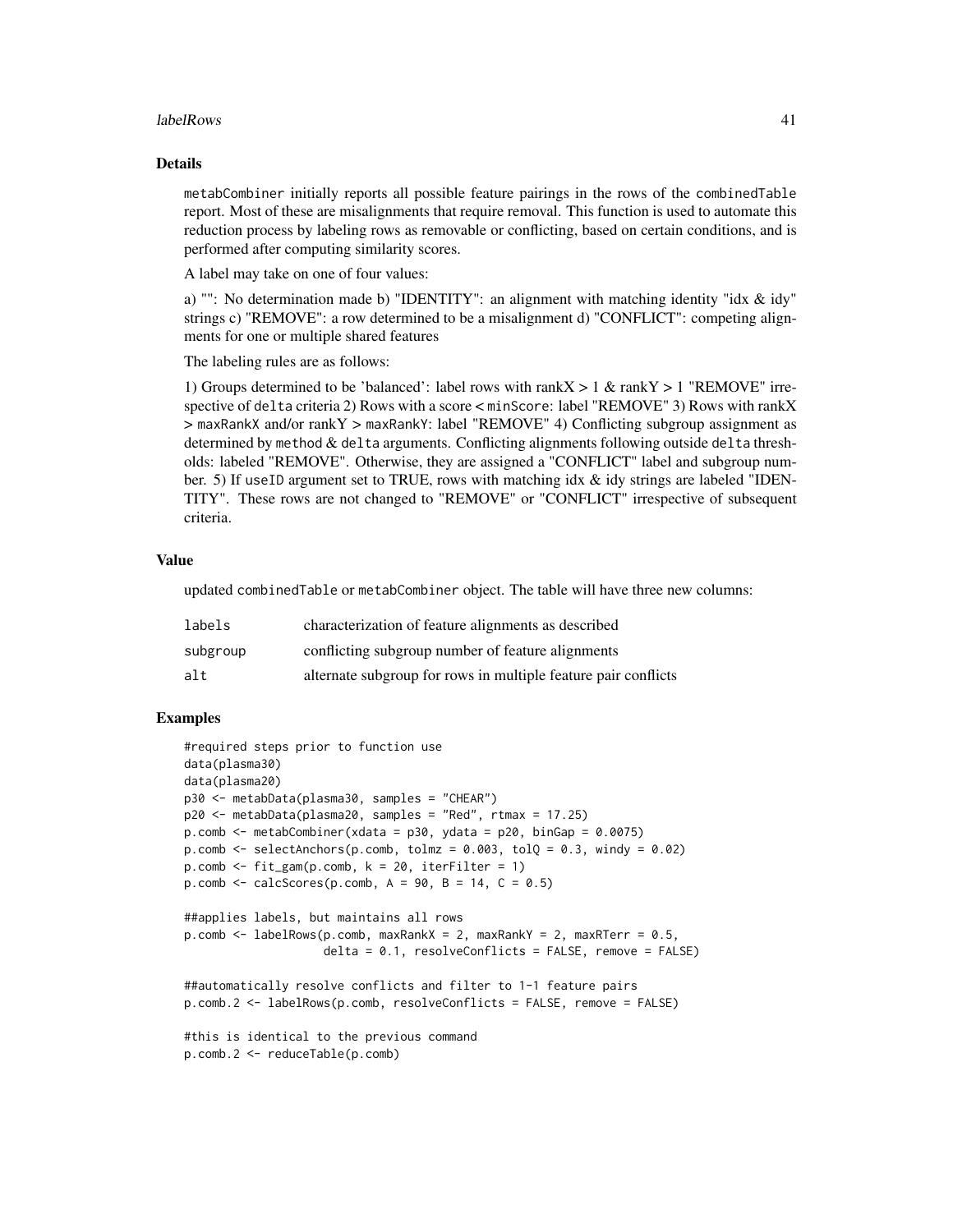```
p.comb = labelRows(p.comb, method = "mzrt", delta = c(0.005, 0.5, 0.005, 0.3))##this function may be applied to combinedTable inputs as well
cTable = cbind.data.frame(combinedTable(p.comb), featdata(p.comb))
lTable = labelRows(cTable, maxRankX = 3, maxRankY = 2, minScore = 0.5,
        method = "score", maxRTerr = 0.5, delta = 0.2)
```
<span id="page-41-1"></span>labelRowsParam *List labelRows & reduceTable Defaults*

### Description

List of default parameters for combinedTable row annotation and removal. See help(labelRows) or ?labelRows for more details. reduceTableParam loads parameters for the more automated reduceTable function

#### Usage

```
labelRowsParam(
  maxRankX = 3,
  maxRankY = 3,
 minScore = 0.5,
  delta = 0.1,
  method = "score",
  maxRTerm = 10,
  resolveConflicts = FALSE,
  rtOrder = TRUE,
  remove = FALSE,balanced = TRUE,
  useID = FALSE,brackets_ignore = c("", "["", "{'"})
reduceTableParam(
  maxRankX = 2,maxRankY = 2,
 minScore = 0.5,
  maxRTerm = 10,
  delta = 0.1,
  rtOrder = TRUE,
  useID = FALSE,brackets_ignore = c("("", "["", "(""))
```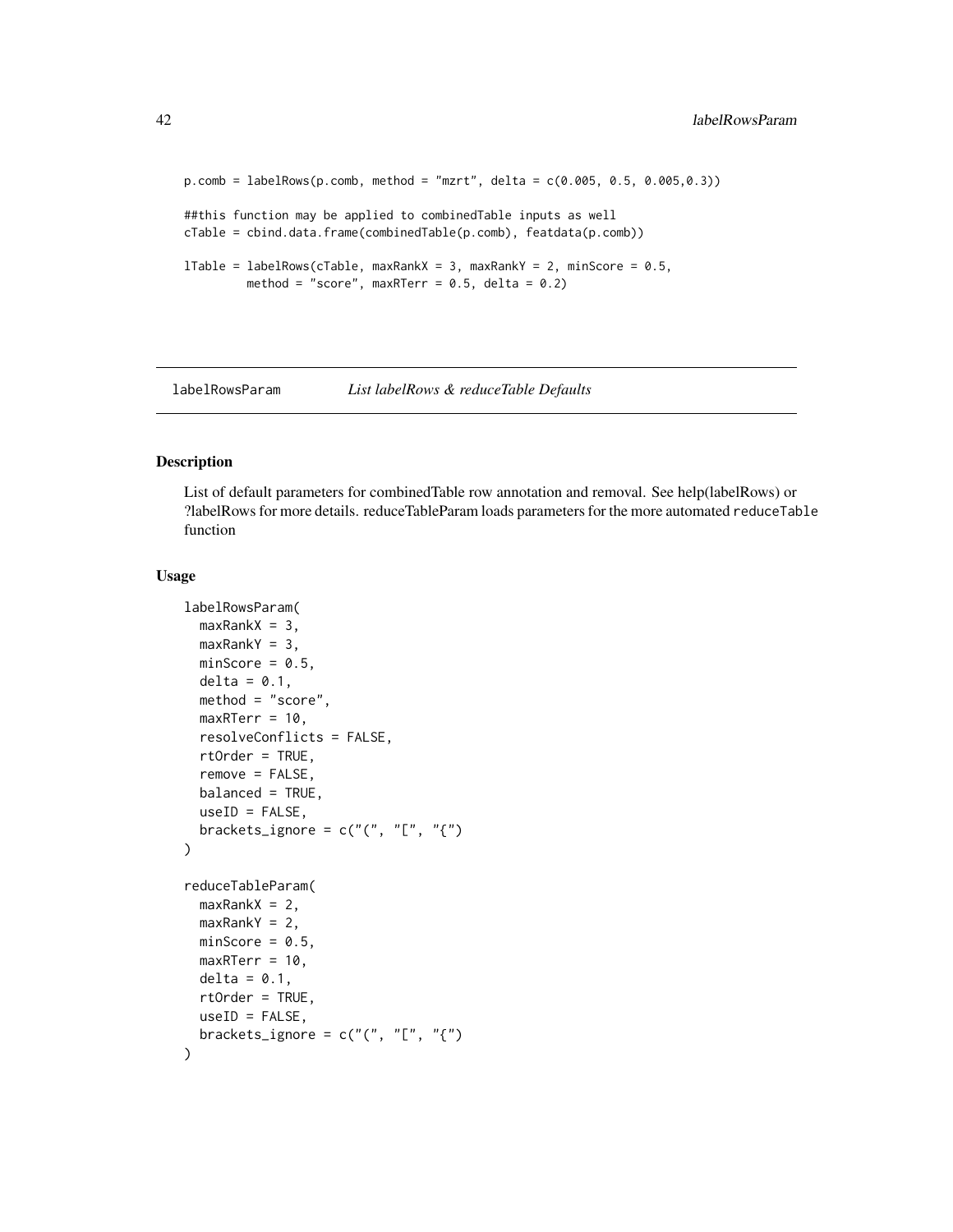### <span id="page-42-0"></span>metabBatches 43

### Arguments

| maxRankX         | maximum rank allowable for X features                                                                       |  |
|------------------|-------------------------------------------------------------------------------------------------------------|--|
| maxRankY         | maximum rank allowable for Y features                                                                       |  |
| minScore         | minimum score threshold; default: 0.5                                                                       |  |
| delta            | score distance or mz/rt difference tolerances for subgrouping; default: 0.1                                 |  |
| method           | thresholding method for subgroup detection ("score" or "mzrt"); default: "score"                            |  |
| maxRTerr         | maximum allowable difference between predicted RT (rtProj) & observed RT<br>$(rty)$ ; default: 10 minutes   |  |
| resolveConflicts |                                                                                                             |  |
|                  | logical. If TRUE, automatically resolves subgroups to 1-1 feature pair align-<br>ments                      |  |
| rtOrder          | logical. If TRUE and resolve Conflicts is TRUE, imposes retention order condi-<br>tion on paired alignments |  |
| remove           | option to eliminate rows determined as removable; default: FALSE                                            |  |
| balanced         | option to reduce balanced groups; default: TRUE                                                             |  |
| useID            | option to annotate identity-matched strings as IDENTITY; default: FALSE                                     |  |
| brackets_ignore  |                                                                                                             |  |
|                  | bracket types for ignoring string comparisons                                                               |  |

#### Value

list of labelRows parameters

### See Also

[labelRows](#page-38-1), [metabCombine](#page-43-1), [batchCombine](#page-4-1), [reduceTable](#page-38-2)

### Examples

```
lrParams \leq labelRowsParam(maxRankX = 2, maxRankY = 2, delta = 0.1,
                             maxRTerm = 0.5
```
metabBatches *Three LC-MS Metabolomics Batch Datasets*

### Description

An example multi-batch LC-MS metabolomics analysis of human plasma, used to demonstrate [batchCombine](#page-4-1). Due to the large size of the full experimental data, only three of the batches are loaded here with a subset of the samples and features from each batch.

#### Usage

data(metabBatches)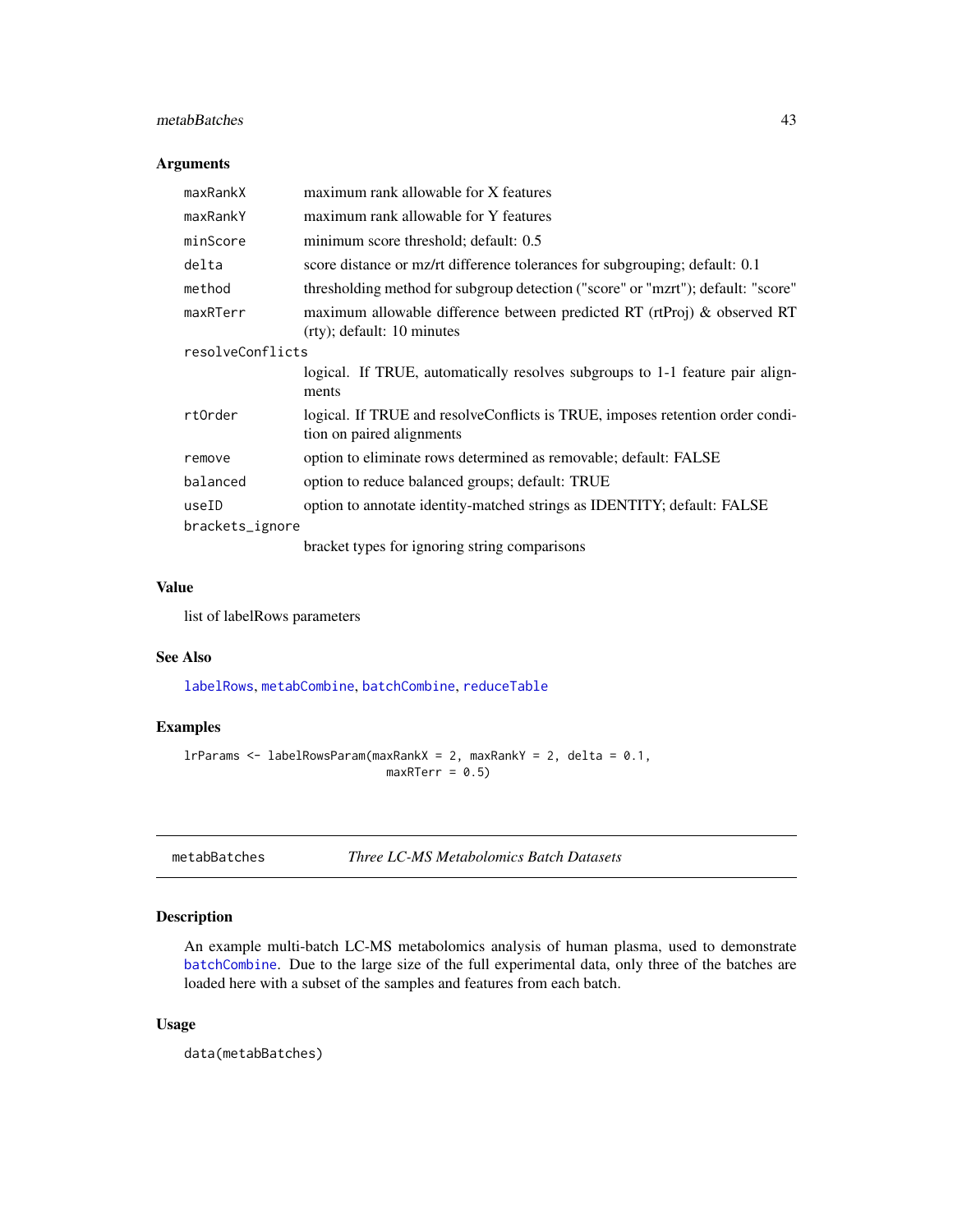A list containing three identically formatted data frames

<span id="page-43-1"></span>metabCombine *metabCombiner Wrapper Function*

### Description

metabCombine wraps the five main metabCombiner workflow steps into a single wrapper function. Parameter list arguments organize program parameters by constituent package functions.

#### Usage

```
metabCombine(
  xdata,
  ydata,
 binGap = 0.005,
 xid = NULL,yid = NULL,means = list(mx = FALSE, rt = FALSE, Q = FALSE),fitMethod = "gam",
  rtOrder = TRUE,
  union = FALSE,
  impute = FALSE,
  anchorParam = selectAnchorsParam(),
  fitParam = fitgamParam(),
  scoreParam = calcScoresParam(),
  labelParam = labelRowsParam()
)
```
### Arguments

| xdata  | metabData object. One of two datasets to be combined.                                                                                                                                                                             |
|--------|-----------------------------------------------------------------------------------------------------------------------------------------------------------------------------------------------------------------------------------|
| ydata  | metabData object. One of two datasets to be combined.                                                                                                                                                                             |
| binGap | numeric parameter used for grouping features by m/z. See ?mzGroup for more<br>details.                                                                                                                                            |
| xid    | character identifier of xdata. If xdata is a metabData, assigns a new ID for this<br>dataset; if xdata is a metabCombiner, must be assigned to one of the existing<br>dataset ID <sub>s</sub> . See details for more information. |
| yid    | character identifier of ydata. If ydata is a metabData, assigns a new ID for this<br>dataset; if ydata is a metabCombiner, must be assigned to one of the existing<br>dataset ID <sub>s</sub> . See details for more information. |
| means  | logical. Option to take average m/z, rt, and/or Q from metabComber. May be<br>a vector (length $=$ 3), single value (TRUE/FALSE), or a list with names "mz",<br>" $rt$ ", " $Q$ " as names.                                       |

<span id="page-43-0"></span>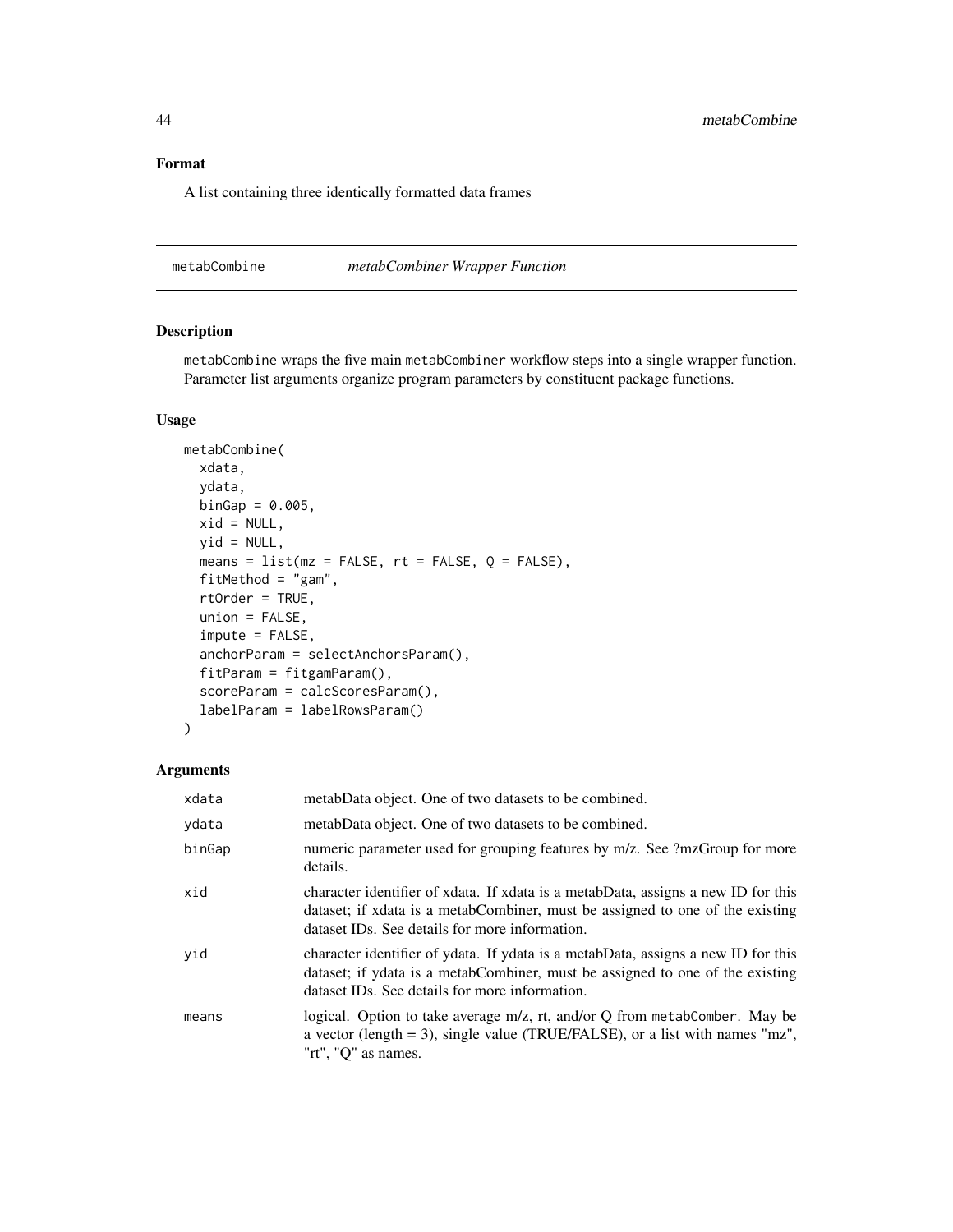### <span id="page-44-0"></span>metabCombine 45

| fitMethod   | RT spline-fitting method, either "gam" or "loess"                                                                                                                                                                                            |
|-------------|----------------------------------------------------------------------------------------------------------------------------------------------------------------------------------------------------------------------------------------------|
| rtOrder     | logical. If set to TRUE, retention order consistency expected when resolving<br>conflicting alignments for metabCombiner object inputs.                                                                                                      |
| union       | logical. Option to include non-matched features in final combined Table results                                                                                                                                                              |
| impute      | logical. If TRUE, imputes the mean mz/rt/Q values for missing features in<br>metabCombiner object inputs before use in alignment (not recommended for<br>disparate data alignment); if FALSE, features with missing information are dropped. |
| anchorParam | list of parameter values for selectAnchors() function                                                                                                                                                                                        |
| fitParam    | list of parameter values for fit_gam() or fit_loess()                                                                                                                                                                                        |
| scoreParam  | list of parameter values for calcScores()                                                                                                                                                                                                    |
| labelParam  | list of parameter values for labelRows()                                                                                                                                                                                                     |

#### Details

The five main steps in metabCombine are 1) m/z grouping  $&$  combined table construction, 2) selection of ordered pair RT anchors, 3) nonlinear spline (Basis Spline GAM or LOESS) fitting to predict RTs, 4) score calculation and feature pair alignment ranking, 5) combined table row annotation and reduction. metabData arguments xdata & ydata and m/z grouping binGap are required for step 1.

Steps 2-5 are handled by anchors, fit, scores, & labels, respectively, with lists containing the argument values for each step expected for these arguments. [selectAnchorsParam](#page-62-1), [fitgamParam](#page-20-2), [fitloessParam](#page-22-1), [calcScoresParam](#page-9-1), & [labelRowsParam](#page-41-1) load the default program values of [selectAnchors](#page-60-1), [fit\\_gam](#page-23-1), [fit\\_loess](#page-26-1), [calcScores](#page-6-1) & [labelRows](#page-38-1), respectively. These program arguments should be modified as necessary for the datasets used for analysis.

By default, the RT fitting method (fitMethod) is set to "gam", which means the argument fit is a list of parameters for fit\_gam; if the (fitMethod) argument is set to "loess", then the fit argument expects a list of fit\_loess parameters.

### Value

a metabCombiner object following complete analysis

#### See Also

[selectAnchorsParam](#page-62-1), [fitgamParam](#page-20-2), [calcScoresParam](#page-9-1), [labelRowsParam](#page-41-1), [fitloessParam](#page-22-1)

```
data("plasma20")
data("plasma30")
p30 <- metabData(plasma30, samples = "CHEAR")
p20 <- metabData(plasma20, samples = "Red", rtmax = 17.25)
#parameter lists:
saParam <- selectAnchorsParam(tolrtq = 0.2, windy = 0.02, tolmz = 0.002)
fitParam <- fitgamParam(k = \text{seq}(12, 15), iterFilter = 1, outlier = "boxplot",
                        family = "gaussian", prop = 0.6, coef = 1.5)
```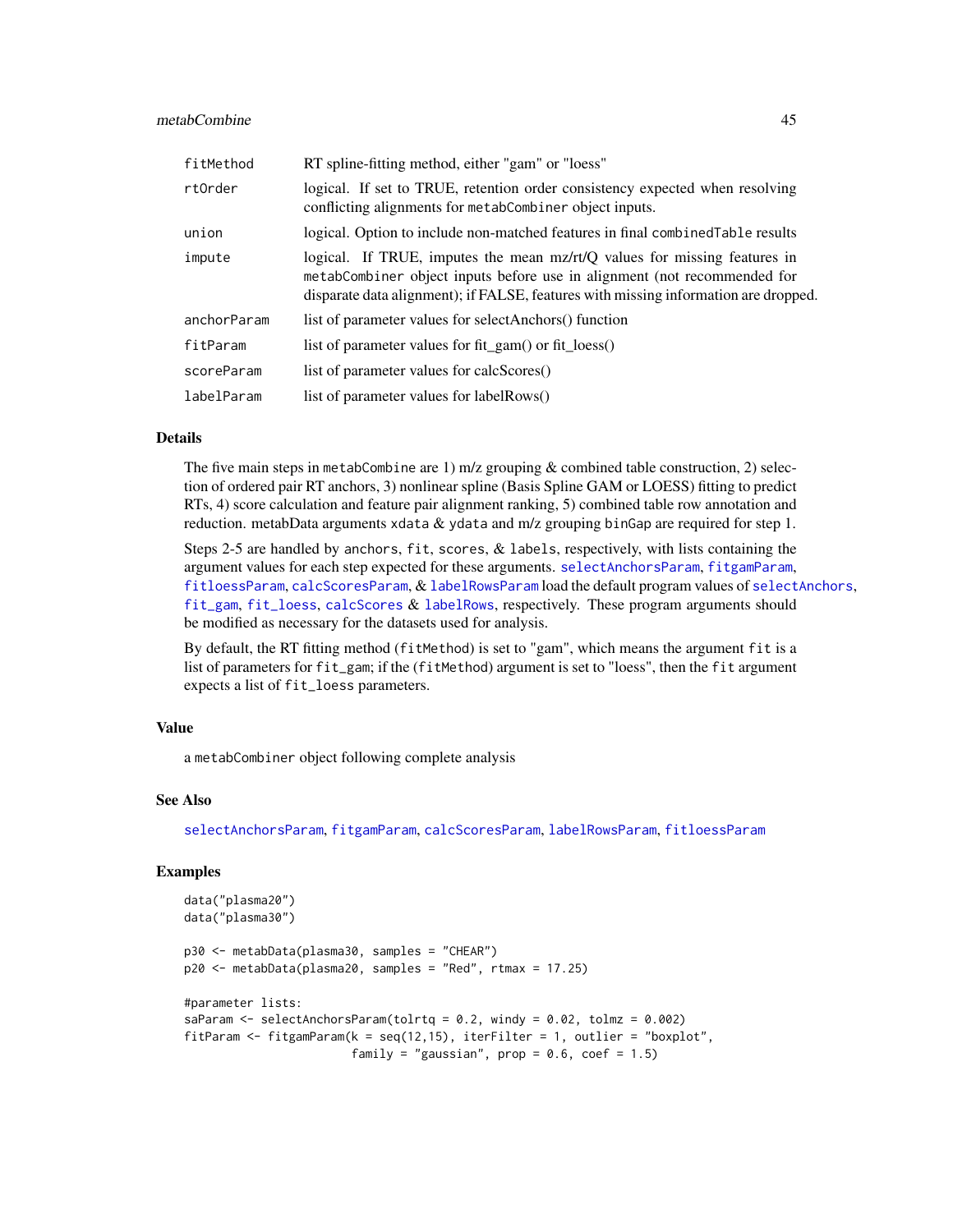```
scoreParam \leq calcScoresParam(A = 75, B = 15, C = 0.3)
labelParam <- labelRowsParam(maxRankX = 2, maxRankY = 2, delta = 0.1)
#metabCombine wrapper
p.combined <- metabCombine(xdata = p30, ydata = p20, binGap = 0.0075,
                           anchorParam = saParam, fitParam = fitParam,
                           scoreParam = scoreParam, labelParam = labelParam)
##to view results
p.combined.table <- combinedTable(p.combined)
```
<span id="page-45-1"></span>metabCombiner *Form a metabCombiner object.*

### Description

This constructs an object of type metabCombiner from a pair of metabolomics datasets, formatted as either metabData (single-dataset class) or metabCombiner (combined-dataset class). An initial table of possible feature pair alignments is constructed by grouping features into m/z groups controlled by the binGap argument

#### Usage

```
metabCombiner(
  xdata,
 ydata,
 binGap = 0.005,xid = NULL,yid = NULL,means = list(mx = FALSE, rt = FALSE, Q = FALSE),rtOrder = TRUE,
  impute = FALSE
)
```
#### Arguments

| xdata  | metabData or metabCombiner object                                                                                                                                                                               |
|--------|-----------------------------------------------------------------------------------------------------------------------------------------------------------------------------------------------------------------|
| vdata  | metabData or metabCombiner object                                                                                                                                                                               |
| binGap | numeric parameter used for grouping features by m/z. See ?mzGroup for more<br>details.                                                                                                                          |
| xid    | character. If xdata is a metabData, assigns a new identifier for this dataset; if<br>xdata is a metabCombiner, selects one of the existing dataset IDs to represent<br>xdata. See details for more information. |

<span id="page-45-0"></span>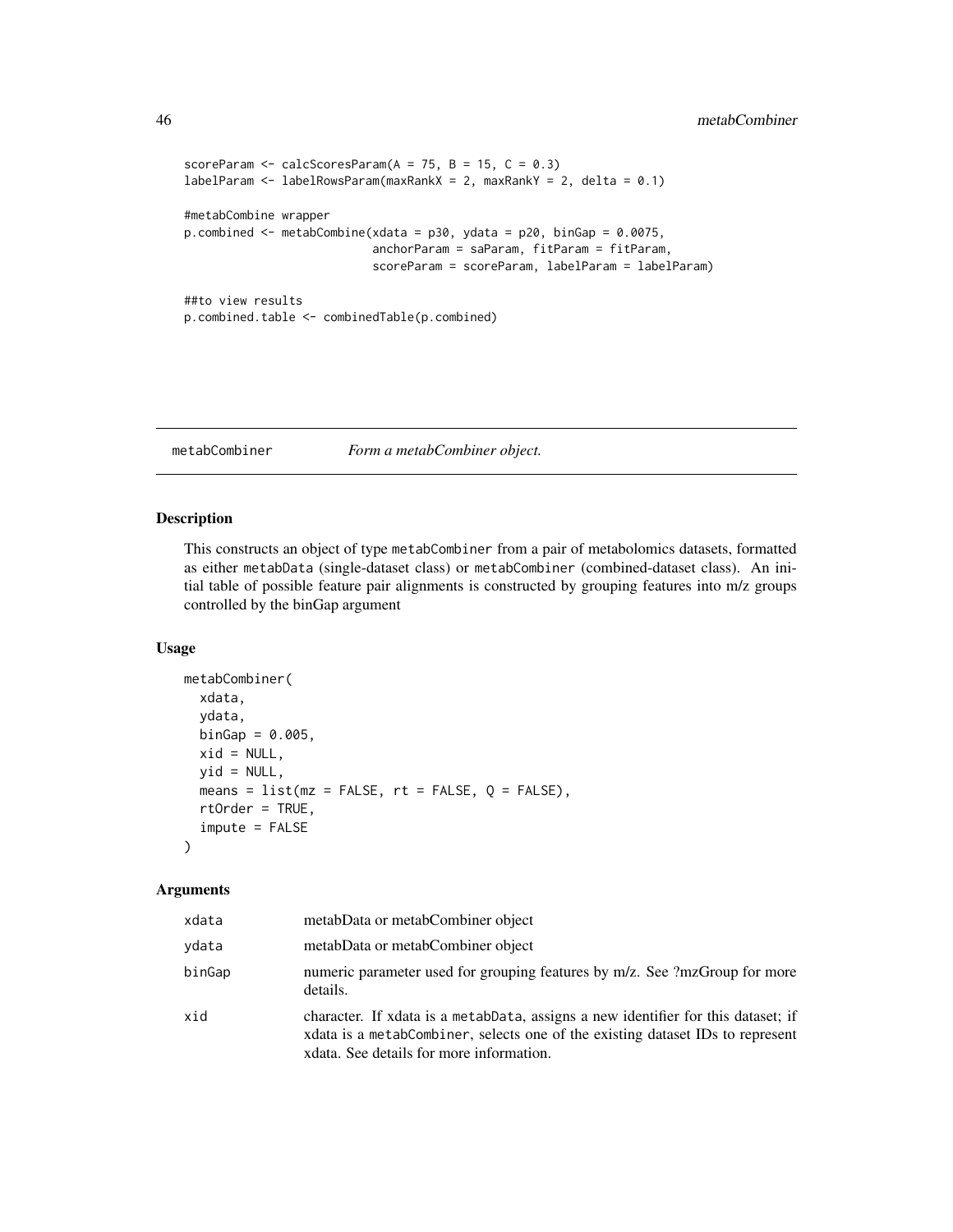<span id="page-46-0"></span>

| yid     | character. If ydata is a metabData, assigns a new identifier for this dataset; if<br>ydata is a metabCombiner, selects one of the existing dataset IDs to represent<br>ydata. See details for more information.                              |
|---------|----------------------------------------------------------------------------------------------------------------------------------------------------------------------------------------------------------------------------------------------|
| means   | logical. Option to take average m/z, rt, and/or Q from metabComber. May be a<br>vector (length $=$ 3), a single value (TRUE/FALSE), or a list with names "mz",<br>"rt", "O" as names.                                                        |
| rtOrder | logical. If set to TRUE, retention order consistency expected when resolving<br>conflicting alignments for metabCombiner object inputs.                                                                                                      |
| impute  | logical. If TRUE, imputes the mean mz/rt/Q values for missing features in<br>metabCombiner object inputs before use in alignment (not recommended for<br>disparate data alignment); if FALSE, features with missing information are dropped. |

#### Details

This function serves as a constructor of the metabCombiner combined dataset class and the entry point to the main workflow for pairwise dataset alignment. Two arguments must be specified, xdata and ydata, which must be either metabData or metabCombiner objects. There are four scenarios listed here:

1) If xdata & ydata are metabData objects, a new metabCombiner object is constructed with an alignment of this pair. New character identifiers are assigned to each dataset (xid  $\&$  yid, respectively); if these are unassigned, then "1" and "2" will be their respective ids. xdata & ydata will be the active "dataset x" and "dataset y" used for the paired alignment.

2) If xdata is a metabCombiner and ydata is a metabData, then the result is the existing metabCombiner xdata augmented by an additional dataset, ydata. One set of meta-data (id, m/z, rt, Q, adduct labels) from xdata is used for alignment with the respective information from ydata, which is controlled by the xid argument; see the [datasets](#page-13-1) method for extracting existing dataset ids. A new identifier yid is assigned to ydata, which must be distinct from the current dataset identifier.

3) If xdata is a metabData and ydata is a metabCombiner, then a similar process to #2 occurs, with xdata augmented to the existing ydata object and one of the constitutent dataset's meta-data is accessed, as controlled by the yid argument. One major difference is that rts of ydata serve as the "reference" or dependent variable in the spline-fitting step.

4) If xdata and ydata are both metabCombiner objects, the resulting metabCombiner object aligns information from both combined datasets. As before, one set of values contained in xdata (specified by xid argument) is used to align to the values from ydata (controlled by yid argument). The samples and extra columns are concatenated from all datasets.

For metabCombiner object inputs, the full workflow ([selectAnchors](#page-60-1), [fit\\_gam](#page-23-1)/[fit\\_loess](#page-26-1), [calcScores](#page-6-1), [labelRows](#page-38-1)) must be performed before further alignment. If not completed already, features are pared down to 1-1 alignments via the resolveConflicts approach (see: help(resolveRows)). Features may not be used more than twice and will be removed if they are detected as duplicates.

The mean of the numeric fields (m/z, rt, Q) from all constituent datasets can be used in alignment in place of values from a single dataset. These are controlled by the means argument. By default this is a list value with "mz", "rt" and "Q" as names, but may also accept a single logical or a length-3 logical vector. If set to a single logical value, then all three fields are averaged (TRUE) or not averaged (FALSE). If a three-length argument is supplied (e.g. c(TRUE, FALSE, FALSE)), then the values correspond to m/z, rt, and Q respectively. RT averaging is generally not recommended for disparate data alignment.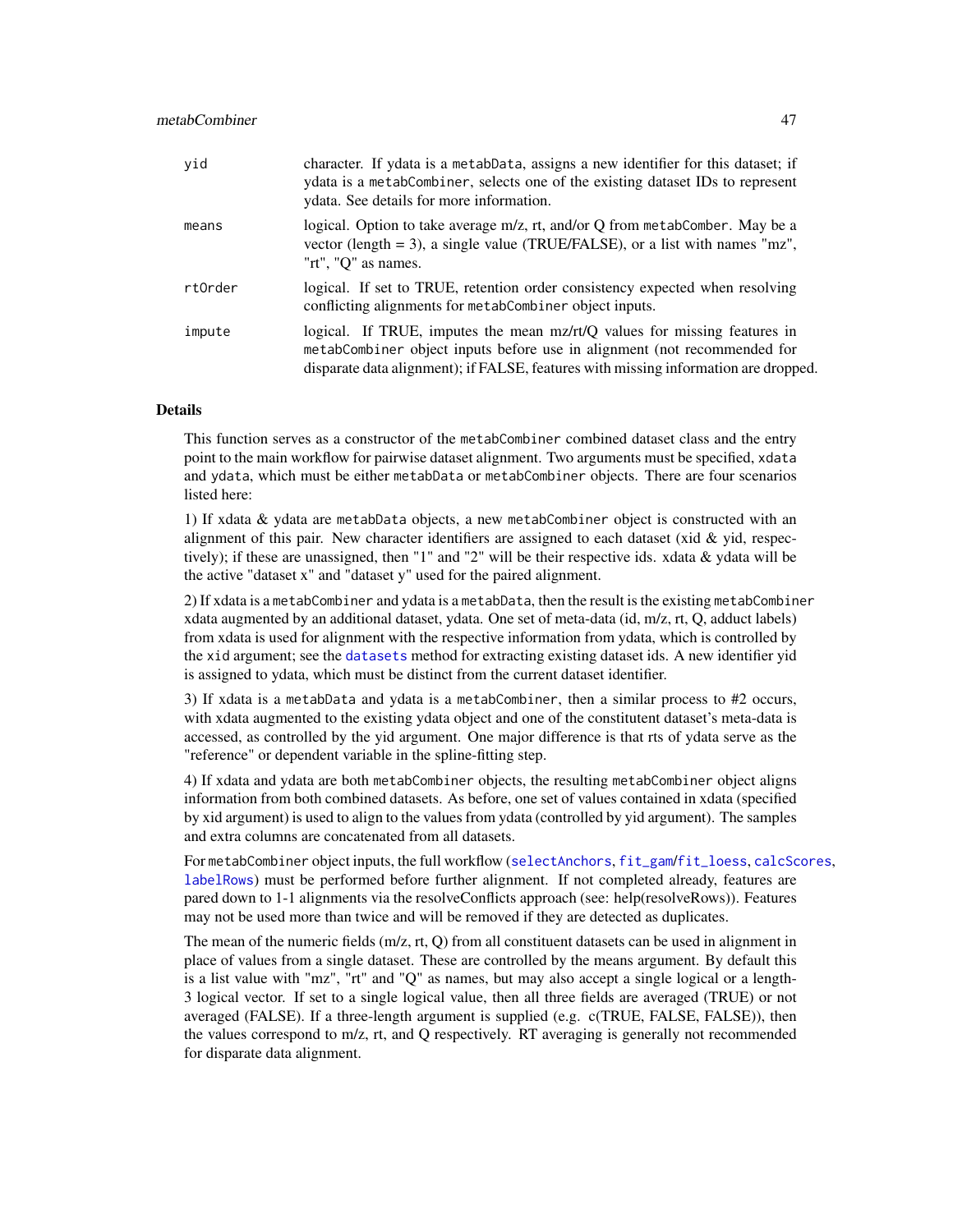<span id="page-47-0"></span>If missing features have been incorporated into the metabCombiner, they an be imputed using the average m/z, rt, and Q values for that feature in datasets in which it is present by setting impute to TRUE. Likewise, this option is not recommended for disparate data alignment.

#### Value

a metabCombiner object constructed from xdata and ydata, with features grouped by m/z according to the binGap argument.

### Note

If using a metabCombiner object as input, only one row is allowed per feature corresponding to its first appearance. It is strongly recommended to reduce the table to 1-1 paired matches prior to aligning it with a new dataset.

#### Examples

```
data(plasma30)
data(plasma20)
p30 <- metabData(plasma30, samples = "CHEAR")
p20 <- metabData(plasma20, samples = "Red", rtmax = 17.25)
p.comb = metabCombiner(xdata = p30, ydata = p20, binGap = 0.0075,
                       xid = "p30", yid = "p20")
```
metabCombiner-class *'metabCombiner' Combined Metabolomics Dataset Class*

#### Description

This is the main object for the metabCombiner package workflow. This object holds a combined feature table, along with a retention time warping model, the ordered pair anchors used to generate this model, important information organized by dataset, and key object statistics.

### Slots

combinedTable data frame displaying all feature pair alignments, combining measurements of all possible shared compounds

featdata data frame of feature metadata (id, m/z, rt, Q, adduct)

anchors data frame of feature pairs used for RT warping model

model list containing the last fitted nonlinear model(s)

datasets list of constituent datasets from xdata & ydata inputs

xy current  $X & Y$  datasets

nonmatched list of data frames consisting of nonmatched features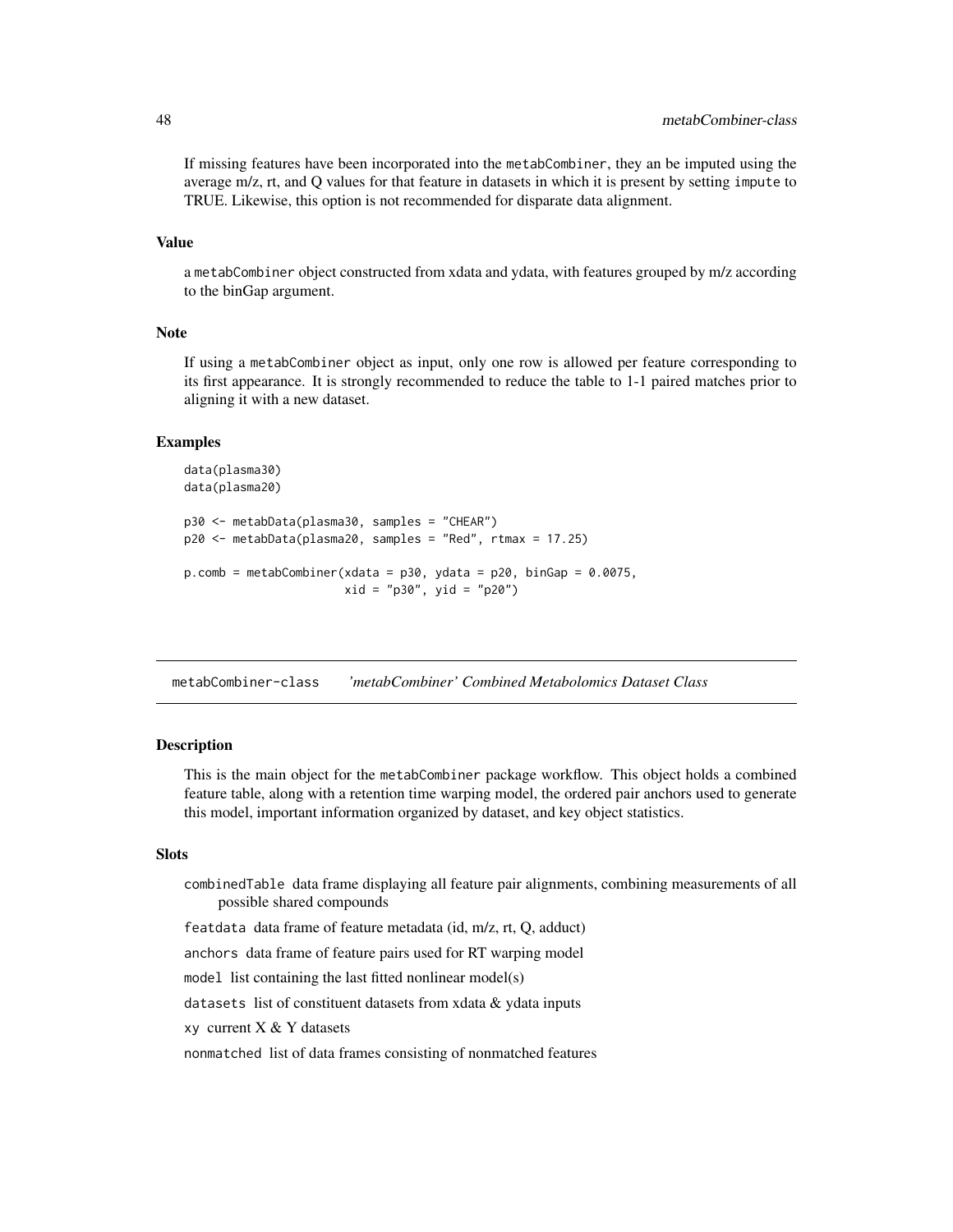#### <span id="page-48-0"></span>metabData 49

coefficients list of last used A,B,C similarity weight values samples list of sample name vectors from input datasets extra list of extra column name vectors from input datasets stats set of useful metabCombiner statistics

<span id="page-48-1"></span>metabData *Constructor for the metabData object.*

### Description

This is a constructor for objects of type metabData.

### Usage

```
metabData(
 table,
 mz = "mz"rt = "rt",id = "id",adduct = "adduct",
 samples = NULL,
 Q = NULL,extra = NULL,
 rtmin = "min",
 rtmax = "max",misspc = 50,
 measure = c("median", "mean"),
 zero = FALSE,
  duplicate = c(0.0025, 0.05))
```
### Arguments

| table  | Path to file containing feature table or data. frame object containing features                                                                                                                                  |
|--------|------------------------------------------------------------------------------------------------------------------------------------------------------------------------------------------------------------------|
| mz     | Character name(s) or regular expression associated with data column contain-<br>ing m/z values. The first column whose name contains this expression will be<br>selected for analysis.                           |
| rt     | Character name(s) or regular expression associated with data column containing<br>retention time values. The first column whose name contains this expression<br>will be selected for analysis.                  |
| id     | Character name(s) or regular expression associated with data column containing<br>metabolomics feature identifiers. The first column whose name contains this<br>expression will be selected for analysis.       |
| adduct | Character name(s) or regular expression associated with data column containing<br>adduct or chemical formula annotations. The first column whose name contains<br>this expression will be selected for analysis. |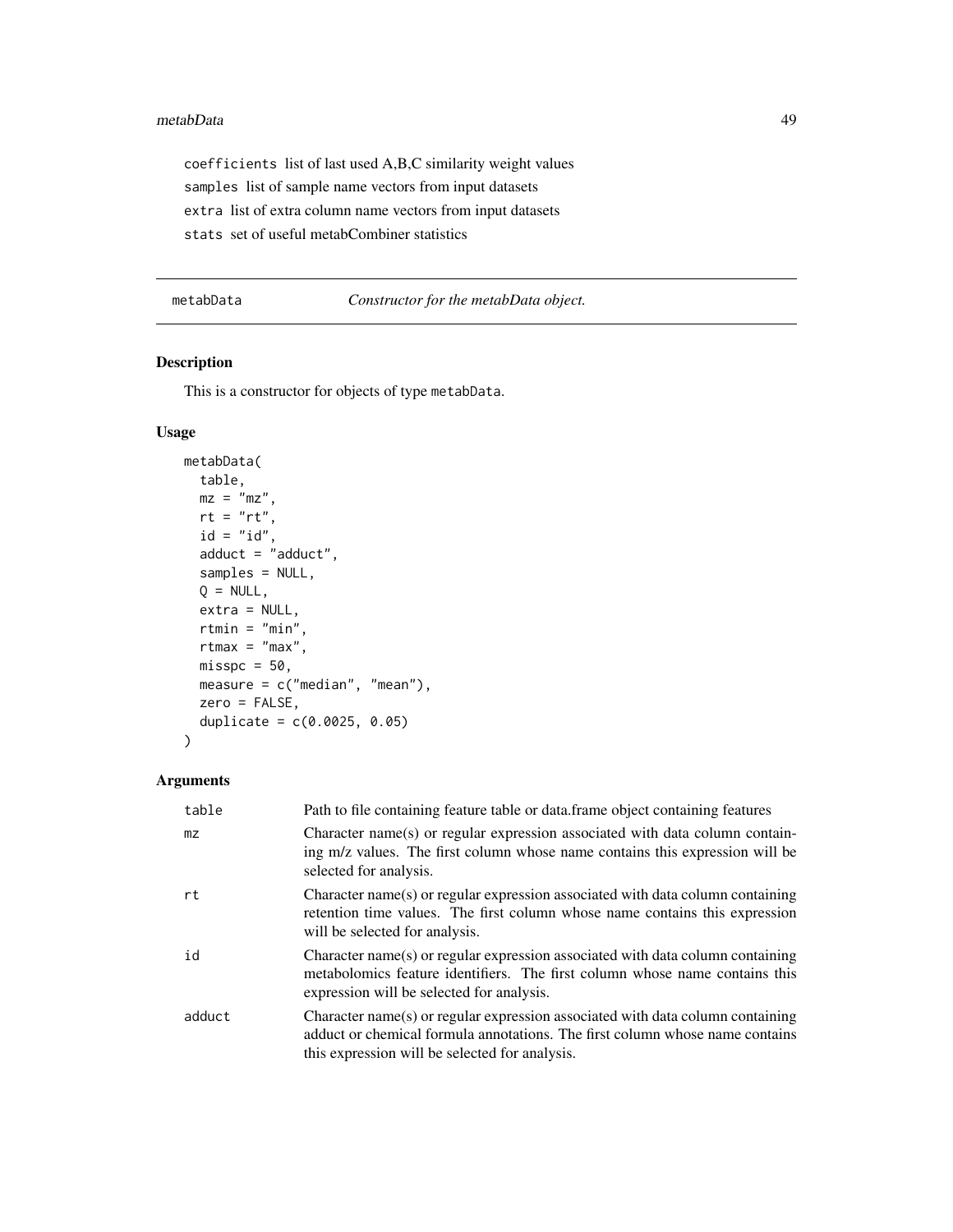<span id="page-49-0"></span>

| samples   | Character name(s) or regular expression associated with data columns. All nu-<br>meric columns whose names contain these keywords are selected for analysis.<br>If no keywords given, program searches longest stretch of remaining numeric<br>columns. |
|-----------|---------------------------------------------------------------------------------------------------------------------------------------------------------------------------------------------------------------------------------------------------------|
| 0         | Character name(s) or regular expression associated with numeric feature abun-<br>dance quantiles. If NULL, abundance quantiles are calculated from sample in-<br>tensities.                                                                             |
| extra     | Character names of columns containing additional feature information, e.g. non-<br>analyzed sample values. All columns containing these keywords selected and<br>will be displayed in the final output.                                                 |
| rtmin     | Numeric. Minimum retention time for analysis.                                                                                                                                                                                                           |
| rtmax     | Numeric. Maximum retention time for analysis.                                                                                                                                                                                                           |
| misspc    | Numeric. Threshold missingness percentage for analysis.                                                                                                                                                                                                 |
| measure   | Central quantitation measure, either "median" or "mean".                                                                                                                                                                                                |
| zero      | Logical. Whether to consider zero values as missing.                                                                                                                                                                                                    |
| duplicate | Numeric ordered pair (m/z, rt) duplicate feature tolerances. Pairs of features<br>within these tolerances are deemed duplicates and one of the pair is removed<br>(see: findDuplicates)                                                                 |

### Details

Processed metabolomics feature table must contain columns for m/z, rt, and numeric sample intensities. Some optional fields such as identity id and adduct label columns may also be supplied. Non-analyzed columns can be included into the final output by specifying the names of these columns in the extra argument. All required arguments are checked for validity (e.g. no negative m/z or rt values, each column is used at most once, column types are valid, etc...).

Following this is a pre-analysis filtering of rows that are either: 1) Outside of a specified retention time range (rtmin,rtmax), 2) Missing in excess of misspc percent of analyzed samples, or 3) deemed duplicates by small pairwise  $\langle m/z, rt \rangle$  differences as specified by the duplicate argument.

Remaining features are ranked by abundance quantiles, Q, using a central measure, either "median" or "mean." Alternatively, the abundance quantiles column can be specified in the argument Q.

#### Value

An object of class metabData containing the specific information specified by mz,rt, samples, id, adduct, Q, and extra arguments, and adjusted by pre-processing steps.

```
data(plasma30)
```

```
#samples: CHEAR; RedCross samples non-analyzed "extra" columns
p30 <- metabData(plasma30, mz = "mz", rt = "rt", id = "identity",
                adduct = "adduct", samples = "CHEAR", extra = "RedCross")
getSamples(p30) #should print names of 5 CHEAR Sample column names
getExtra(p30) #should print names of 5 Red Cross Sample column names
```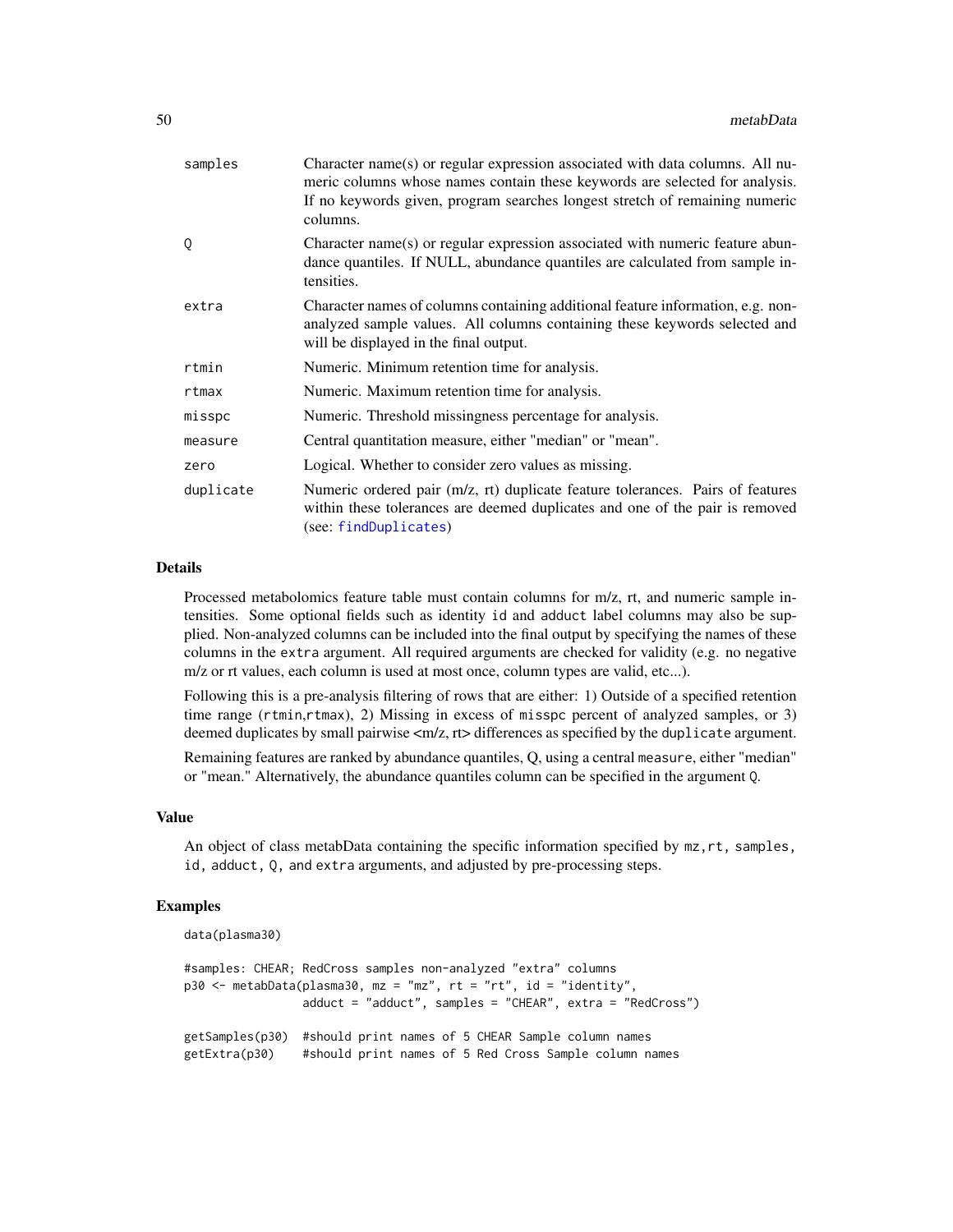```
#equivalent to above
p30 <- metabData(plasma30, id = "id", samples = "CHEAR", extra = "Red")
#analyzing Red Cross samples with retention time limitations (0.5-17.5min)
p30 \le metabData(plasma30, samples = "Red", rtmin = 0.5, rtmax = 17.5)
data = getData(p30)range(data$rt)
#using regular expressions for field searches
p30.2 <- metabData(plasma30, id = "identity|id|ID", samples = ".[3-5]$")
getSamples(p30.2) #should print all column names ending in .3, .4, .5
```
metabData-class *'metabData' Single Metabolomics Dataset Class*

#### Description

This class is designed to process and format input metabolomics feature tables. It stores the information from individual metabolomics datasets, including the formatted feature table, sample names, and feature statistics.

#### **Slots**

data formatted metabolomics data frame.

samples character vector of analyzed sample names

extra character vector of non-analyzed columns names

stats A list of dataset statistics

filtered A list of filtered dataset features

mzdata *Retrieve m/z Values*

#### Description

This retrieves feature m/z values from one or all constituent datasets of a metabCombiner object. Alternatively, the average m/z value can be retrieved.

#### Usage

```
mzdata(object, data = NULL, value = c("obs", "mean"))## S4 method for signature 'metabCombiner'
mzdata(object, data = NULL, value = c("obs", "mean"))
```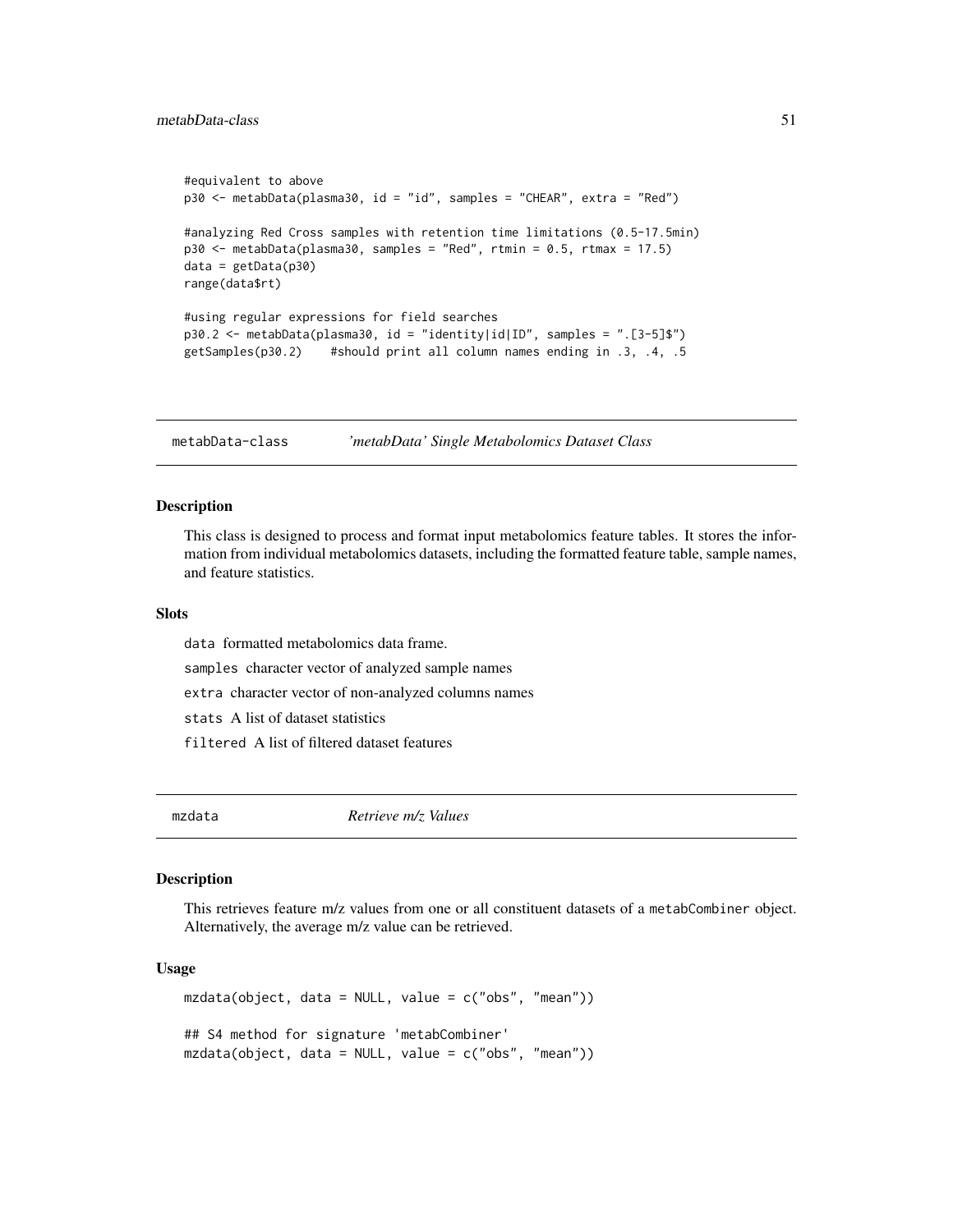<span id="page-51-0"></span>52 mzGroup

#### Arguments

| object | metabCombiner object                                                                                            |
|--------|-----------------------------------------------------------------------------------------------------------------|
| data   | dataset identifier to extract information from; if NULL, extracts data frame in-<br>formation from all datasets |
| value  | Either "obs" (observed - default option) or "mean" value                                                        |

#### Value

data frame of m/z values (if NULL) or single vector of m/z values

data(plasma30) data(plasma20)

p30 <- metabData(head(plasma30,500), samples = "CHEAR") p20 <- metabData(head(plasma20,500), samples = "Red") p.comb <- metabCombiner(p30, p20, xid = "p30", yid = "p20")

##retrieve all m/z mz <- mzdata(p.comb, data = NULL)

##retrieve m/z from p30 mz <- mzdata(p.comb, data = "p30")

##retrieve mean m/z mz <- mzdata(p.comb, value = "mean")

mzGroup *Binning of mass spectral features in m/z dimension*

#### Description

Features in two input feature lists are grouped by their m/z values.

### Usage

```
mzGroup(xset, yset, binGap)
```
#### Arguments

| xset   | data frame containing metabolomics features                                  |
|--------|------------------------------------------------------------------------------|
| vset   | data frame containing metabolomics features                                  |
| binGap | numeric gap value between consecutive sorted $\&$ pooled feature m/z values. |

#### Details

The m/z values from both datasets are pooled, sorted, and binned by the binGap argument. Feature groups form when there is at least one pair of features from both datasets whose consecutive difference is less than binGap. Grouped features are joined together in combinedTable data report.

### Value

list object containing updated xset & yset with group information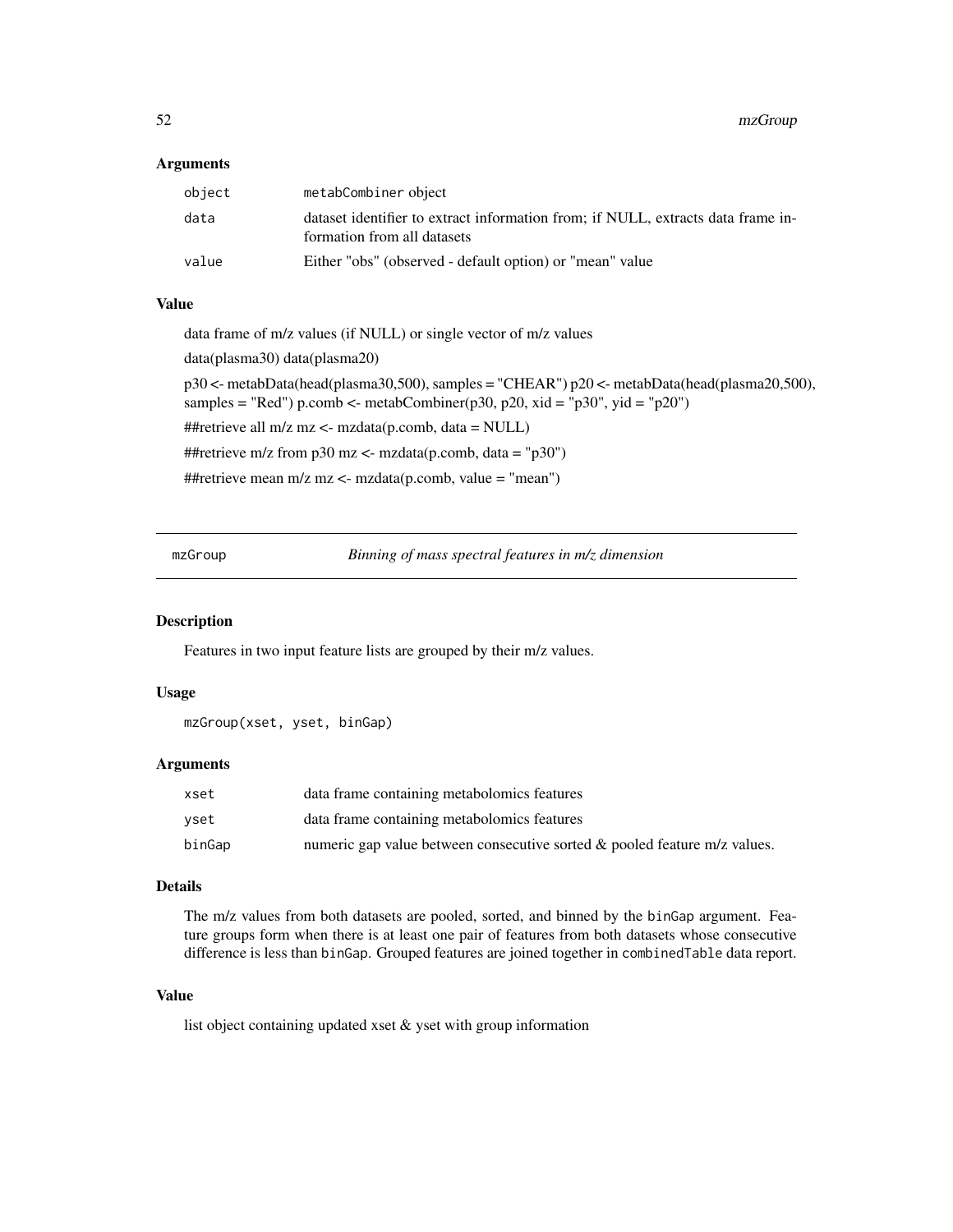<span id="page-52-0"></span>

Features that lack a any counterparts in the complementary dataset may be obtained from this method. If data is set to "x" or "y", will retrieve data from the current X or Y dataset, respectively. If data is set to NULL, will retrieve the list of nonmatched features.

### Usage

```
nonmatched(object, data = "x")
## S4 method for signature 'metabCombiner'
nonmatched(object, data = "x")
```
#### Arguments

| object | metabCombiner object                                                                                 |
|--------|------------------------------------------------------------------------------------------------------|
| data   | dataset identifier for metabCombiner objects; if NULL, returns full list of non-<br>matched features |

#### Value

Data frame of non-matched features corresponding to data argument

```
data(plasma30)
data(plasma20)
p30 <- metabData(head(plasma30,500), samples = "CHEAR")
p20 <- metabData(head(plasma20,500), samples = "Red", rtmax = 17.25)
p.comb \leq - metabCombiner(xdata = p30, ydata = p20, binGap = 0.005)
nnmx \leq nonmatched(p.comb, data = "x")
nnmy <- nonmatched(p.comb, data = "y")
```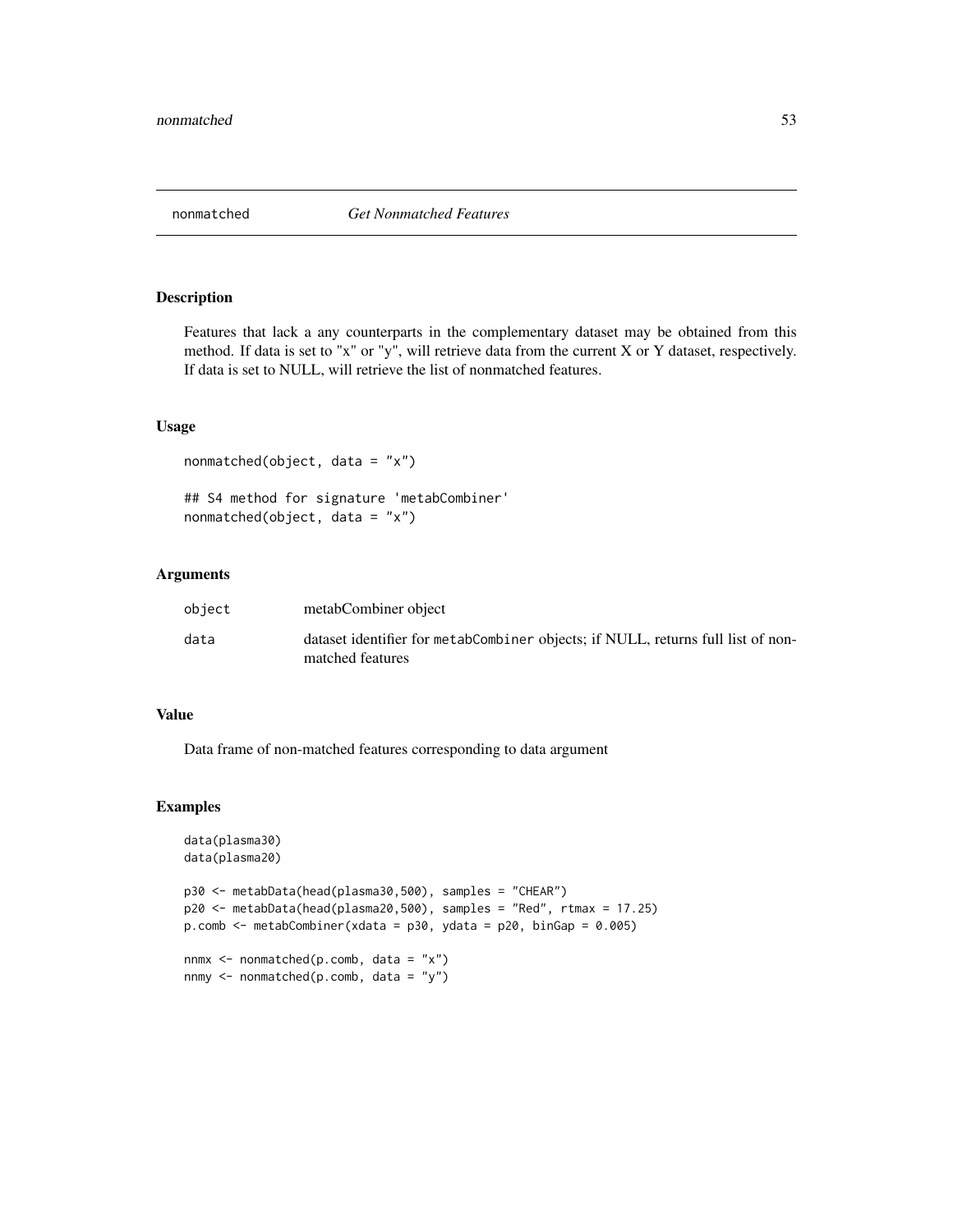This function evaluates the A, B, C weight parameters in terms of score separability of matching versus mismatching compound alignments. Higher objective function value imply a superior weight parameter selection.

#### Usage

```
objective(
  cTable,
  idtable,
 A,
 B,
 C,
 minScore,
 mzdiff,
 rtdiff,
  qdiff,
  rtrange,
  adductdiff,
  penalty,
 matches,
 mismatches
)
```
### Arguments

| $c$ Table  | data frame. Abridged metabCombiner report table.                                         |
|------------|------------------------------------------------------------------------------------------|
| idtable    | data frame containing all evaluated identities                                           |
| A          | Numeric weight for penalizing m/z differences.                                           |
| B          | Numeric weight for penalizing differences between fitted & observed retention<br>times   |
| C          | Numeric weight for differences in $Q$ (abundance quantiles).                             |
| minScore   | numeric. Minimum score to count towards objective value.                                 |
| mzdiff     | numeric differences between feature m/z values                                           |
| rtdiff     | Differences between model-projected retention time value $\&$ observed retention<br>time |
| gdiff      | Difference between feature quantile Q values.                                            |
| rtrange    | range of dataset Y retention times                                                       |
| adductdiff | Numeric divisors of computed score when non-empty adduct labels do not match             |
| penalty    | positive numeric penalty wherever $S(i,j) > S(i,i)$ , $i = l = j$                        |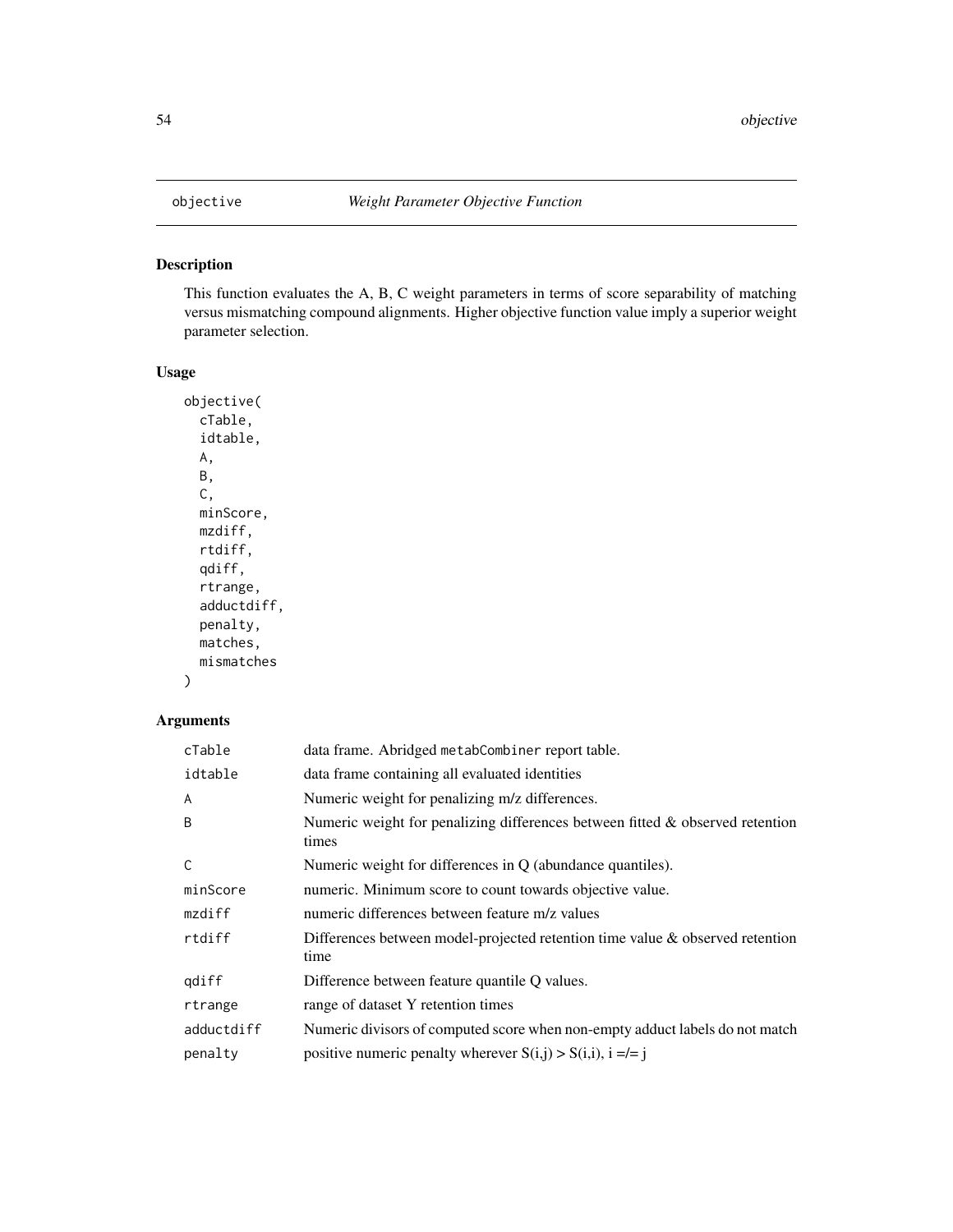<span id="page-54-0"></span>

| matches    | integer row indices of identity matches                   |
|------------|-----------------------------------------------------------|
| mismatches | list of integer identity row mismatches for each identity |

### Details

First, the similarity scores between all grouped features are calculated as described in scorePairs

Then, the objective value for a similarity S is evaluated as:

$$
OBJ(S) = \sum h(S(i, i)) - h(S(i, j)) - p(S(i, i) > S(i, j))
$$

-S(i,i) represents the similarity between correct identity alignments -S(i,j), represents the maximum similarity of i to grouped feature j,  $i = l = j$  (the highest-scoring misalignment)

 $-h(x) = x$  if  $x > minScore, 0$  otherwise

 $-p(COND) = 0$  if the condition is true, and a penalty value otherwise

This is summed over all labeled compound identities (e.g.  $idx = idy$ ) shared between input datasets.

#### Value

A numeric value quantifying total separability of compound match similarity scores from mismatch scores, given A,B,C values

plasma20 *20 minute LC-MS Analysis of Human Plasma*

### Description

An example metabolomics analysis of human plasma from Red Cross and CHEAR cohorts, plus pooled aliquots and blanks, acquired with a 20 minute total Reversed-Phase Liquid Chromatography & QTOF-MS instrument in the positive ionization mode.

### Usage

data(plasma20)

#### Format

A data frame with 8910 rows and 22 columns.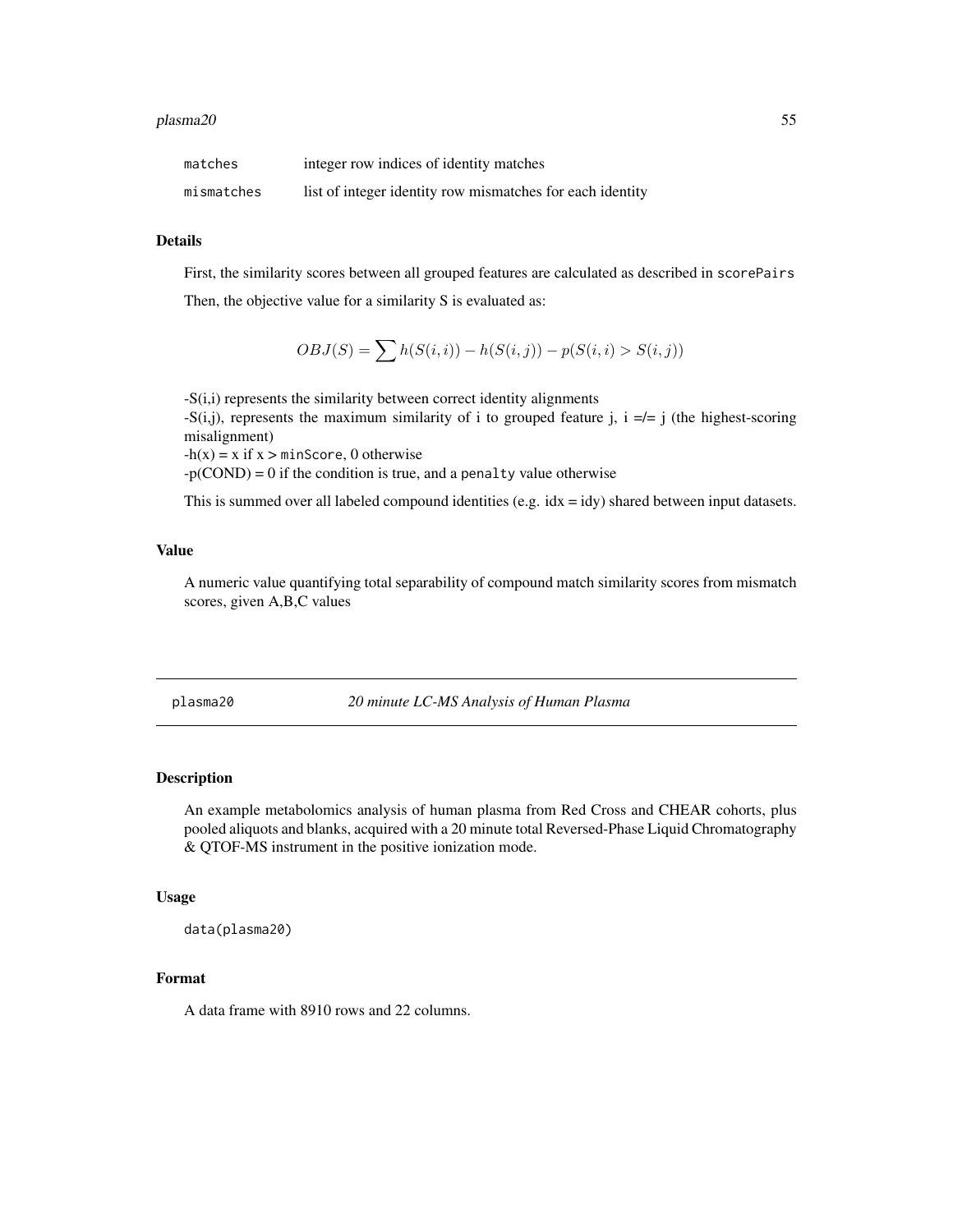<span id="page-55-0"></span>

An example metabolomics analysis of human plasma from Red Cross and CHEAR cohorts, plus pooled aliquots and blanks, acquired with a 30 minute total Reversed-Phase Liquid Chromatography and a QTOF-MS instrument in the positive ionization mode.

#### Usage

data(plasma30)

#### Format

A data frame with 8286 rows and 22 columns

plot,metabCombiner,ANY-method

*Plot metabCombiner Fits*

### Description

This is a plotting method for metabCombiner objects. It displays ordered pairs and a curve fit computed using fit\_gam or fit\_loess, using base R graphics.

#### Usage

```
## S4 method for signature 'metabCombiner,ANY'
plot(x, y, ...)
plot_fit(
  object,
  fit = c("gam", "loess"),pcol = "black",
  lcol = "red",1wd = 3,
  pch = 19.
  outlier = "show",
  ocol = "springgreen4",
  legend = c("anchor", "outlier"),
  ...
)
```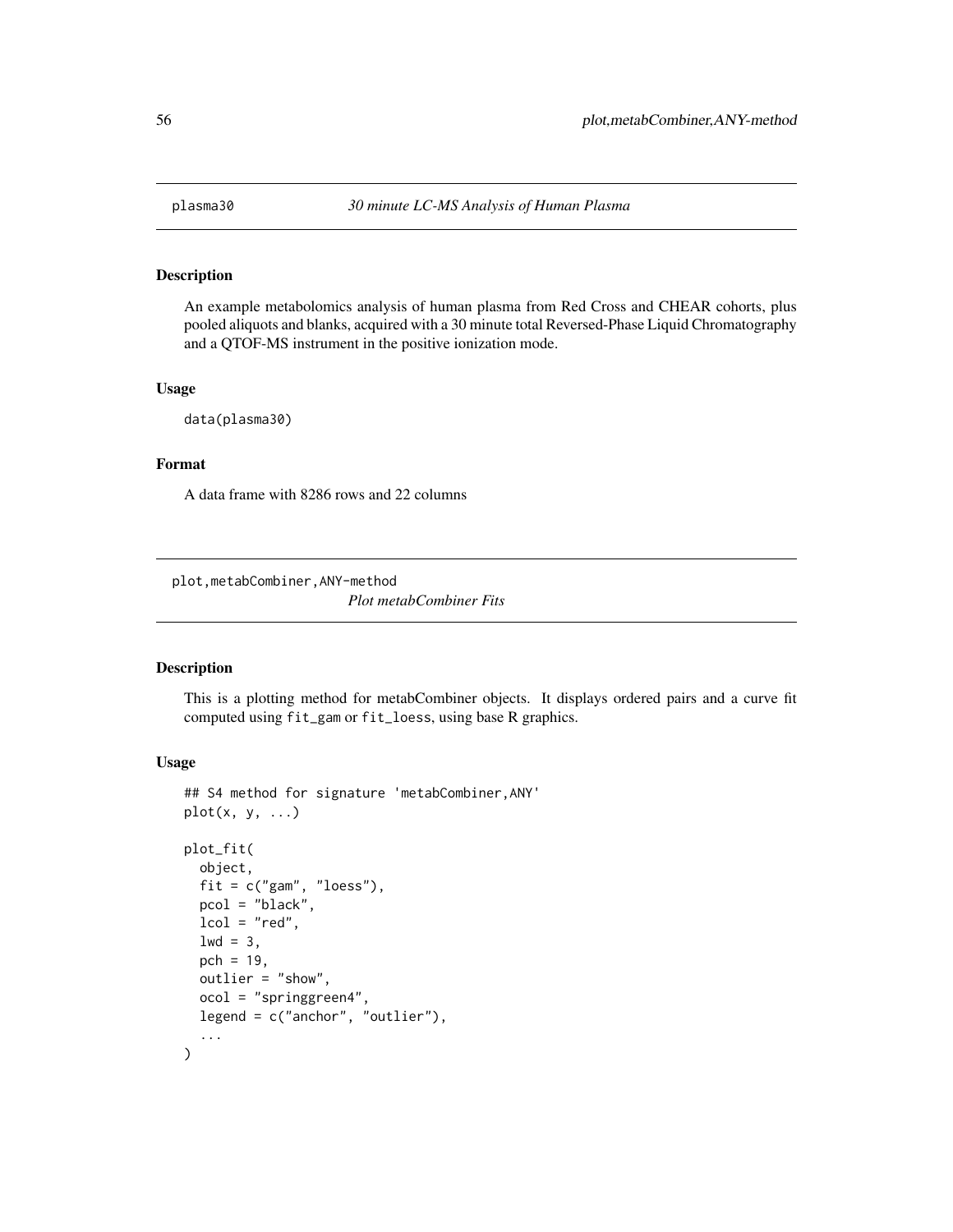### Arguments

| X       | metabCombiner object                                                                                                                                                                                                                             |
|---------|--------------------------------------------------------------------------------------------------------------------------------------------------------------------------------------------------------------------------------------------------|
| У       | $\cdots$                                                                                                                                                                                                                                         |
| .       | Other variables passed into graphics::plot                                                                                                                                                                                                       |
| object  | metabCombiner object                                                                                                                                                                                                                             |
| fit     | choice of model (either "gam" or "loess").                                                                                                                                                                                                       |
| pcol    | color of the normal points (ordered RT pair) in the plot                                                                                                                                                                                         |
| lcol    | color of the fitted line in the plot                                                                                                                                                                                                             |
| lwd     | line width of the curve fit between anchor points                                                                                                                                                                                                |
| pch     | plot character type; see ?graphics::par for details                                                                                                                                                                                              |
| outlier | display option for outliers. If "show" or "s", treats outlier points like normal<br>anchors; if "remove" or "r", removes outlier points from the plot; if "highlight"<br>or "h", displays outliers with a different color and associated legend. |
| ocol    | color of the outlier points; outlier argument must be set to "highlight" or "h"                                                                                                                                                                  |
| legend  | length-2 character vector indicating point labels in the legend if outlier argument<br>set to "highlight" or "h"                                                                                                                                 |

#### Value

no values returned

```
data(plasma30)
data(plasma20)
p30 <- metabData(plasma30, samples = "CHEAR")
p20 <- metabData(plasma20, samples = "Red", rtmax = 17.25)
p.comb = metabCombiner(xdata = p30, ydata = p20, binGap = 0.0075)p.compile = selectAnchors(p.comb, tolmz = 0.003, tolQ = 0.3, windy = 0.02)p.comb = fit\_gam(p.comb, k = 20, iterFilter = 1, family = "gaussian")##plot of GAM fit
plot(p.comb, main = "Example GAM Fit Plot", xlab = "X Dataset RTs",
     ylab = "Y Dataset RTs", pcol = "red", lcol = "blue", lwd = 5,
     fit = "gam", outliers = "remove")
grid(lwd = 2, lty = 3) #adding gridlines
```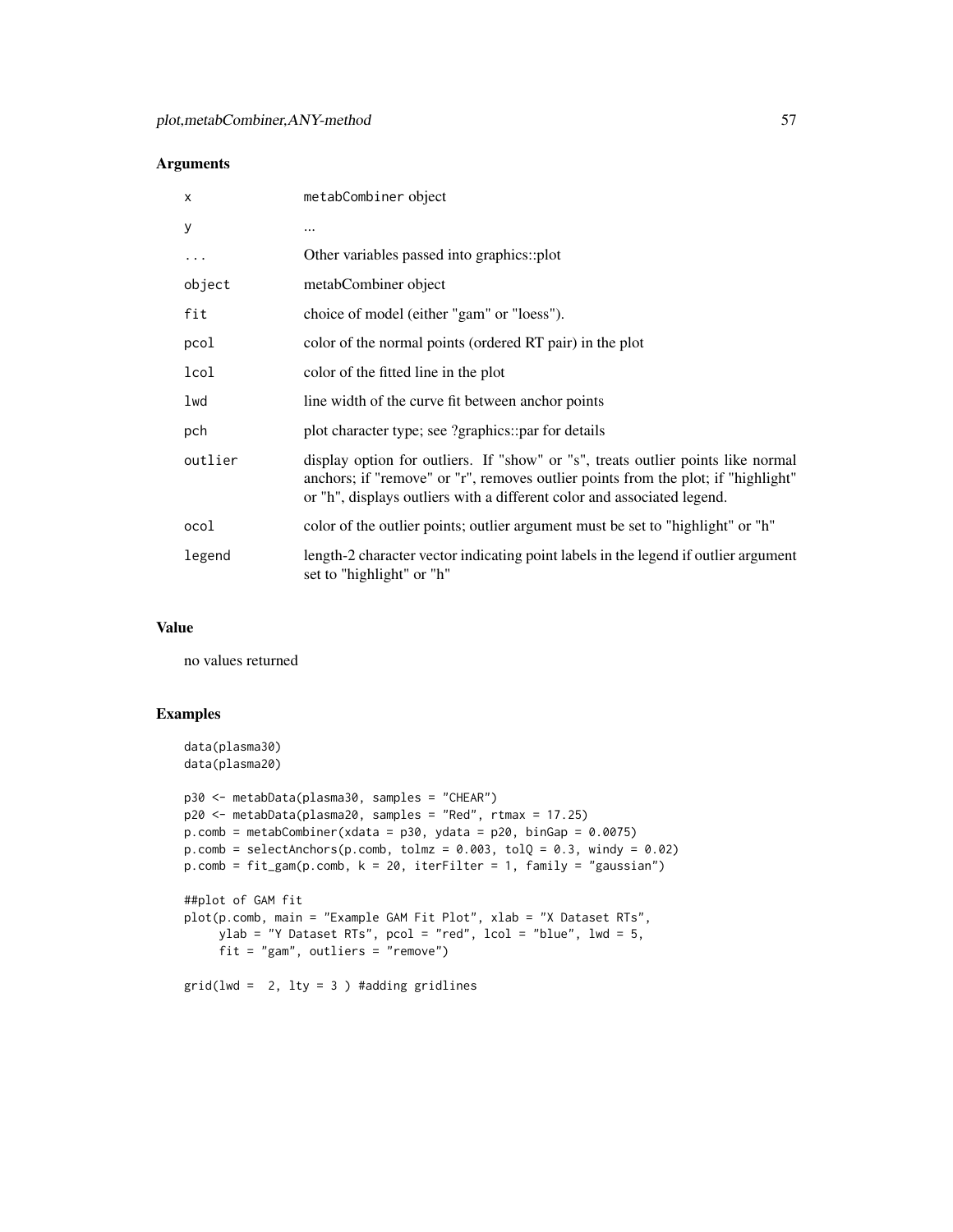<span id="page-57-0"></span>This retrieves feature Q values from one or all constituent dataset features of a metabCombiner object. Alternatively, the average Q value can be retrieved.

### Usage

```
Qdata(object, data = NULL, value = c("obs", "mean"))
## S4 method for signature 'metabCombiner'
Qdata(object, data = NULL, value = c("obs", "mean"))
```
#### Arguments

| object | metabCombiner object                                                                               |
|--------|----------------------------------------------------------------------------------------------------|
| data   | dataset identifier to extract information from; if NULL, extracts information<br>from all datasets |
| value  | Either "obs" (observed - default option) or "mean" average value                                   |

#### Value

data frame or vector of relative ranked abundance (Q) values

data(plasma30) data(plasma20)

```
p30 <- metabData(head(plasma30,500), samples = "CHEAR") p20 <- metabData(head(plasma20,500),
samples = "Red") p.comb <- metabCombiner(p30, p20, xid = "p30", yid = "p20")
##retrieve all QQ \leq Q data(p.comb, data = NULL)
##retrieve Q from p30 Q <- Qdata(p.comb, data = "p30")
##retrieve mean Q \, Q \leq Q \, \text{data}(p \, \text{comb}, \, \text{value} = "mean")
```
resolveRows *Resolve Conflicting Alignment Subgroups*

### Description

This method resolves conflicting feature pair assignments (labeled as "CONFLICT") to obtain 1-1 feature matches in the combinedTable results report.

#### Usage

```
resolveRows(fields, rtOrder)
```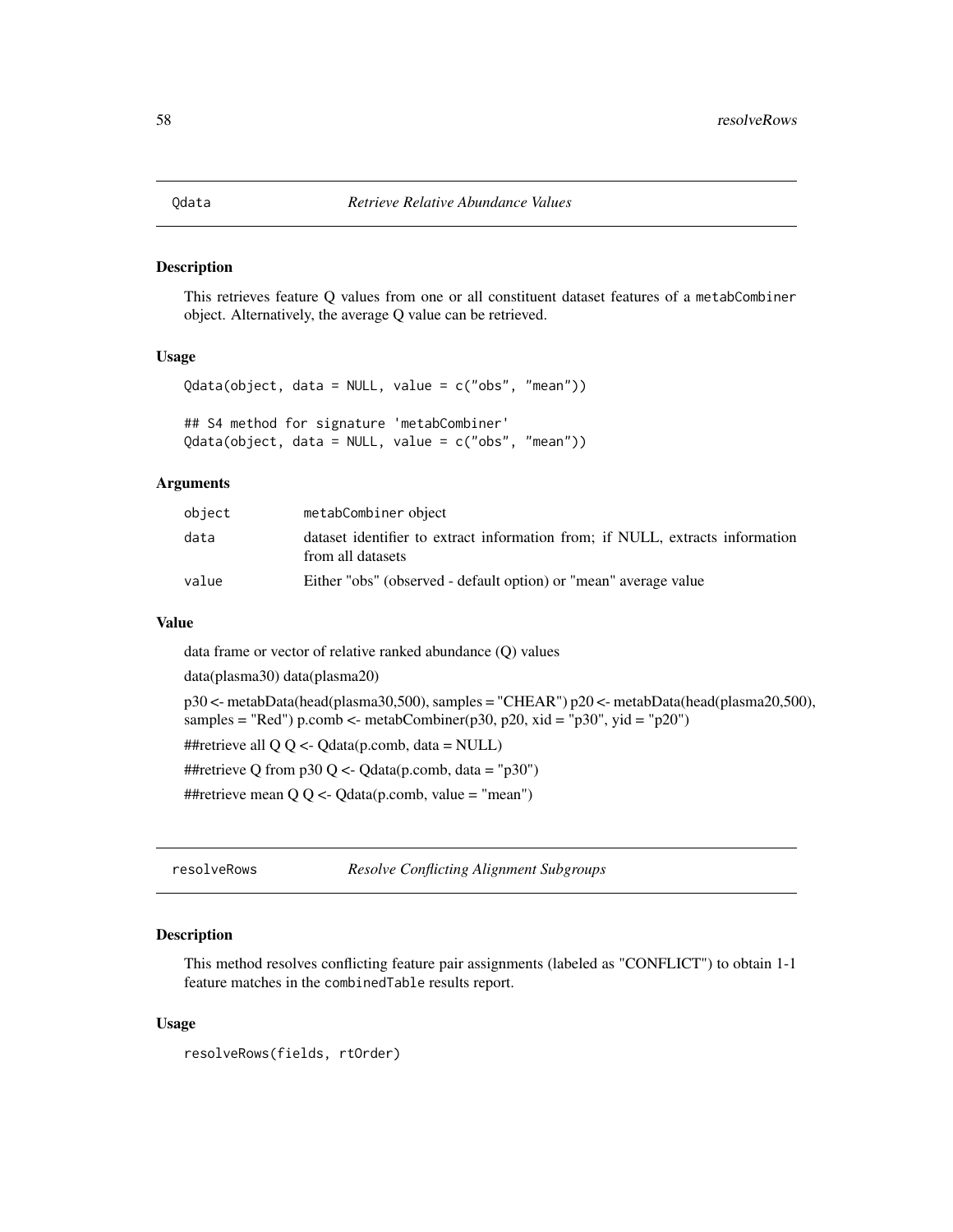#### <span id="page-58-0"></span>rtdata 59

#### **Arguments**

| fields  | data frame containing the main                            |
|---------|-----------------------------------------------------------|
| rt0rder | logical option to impose RT order for resolving subgroups |

#### Details

This is called from within [labelRows](#page-38-1) (with argument resolveConflicts set to TRUE), [reduceTable](#page-38-2), & [metabCombiner](#page-45-1) (using metabCombiner object inputs). The method determines which combination of unique feature pairs has the highest sum of scores ("resolveScore") within each subgroup. By default, these combinations of feature pairs must have consistency in their retention time order (rtOrder = TRUE). The combination of 1-1 feature pair alignments with the highest resolveScore within the subgroups are annotated as "RESOLVED", with the remaining unannotated rows labeled as "REMOVE" (or removed outright by other package functions). Feature pairs belonging to multiple subgroup (alt  $> 0$ ) are labeled as REMOVE.

#### Value

data.frame of combinedTable fields, replacing "CONFLICT" labels with "RESOLVED" or "RE-MOVE", depending on the computations performed.

rtdata *Retrieve Retention Time Values*

### Description

This retrieves feature RT values from one or all constituent dataset features of a metabCombiner object. Alternatively, the average RT value can be retrieved.

### Usage

rtdata(object, data = NULL, value = c("obs", "mean"))

## S4 method for signature 'metabCombiner' rtdata(object, data = NULL, value = c("obs", "mean"))

#### Arguments

| object | metabCombiner object                                                                               |
|--------|----------------------------------------------------------------------------------------------------|
| data   | dataset identifier to extract information from; if NULL, extracts information<br>from all datasets |
| value  | Either" obs" (observed - default option) or "mean"                                                 |

### Value

data frame or vector of retention time values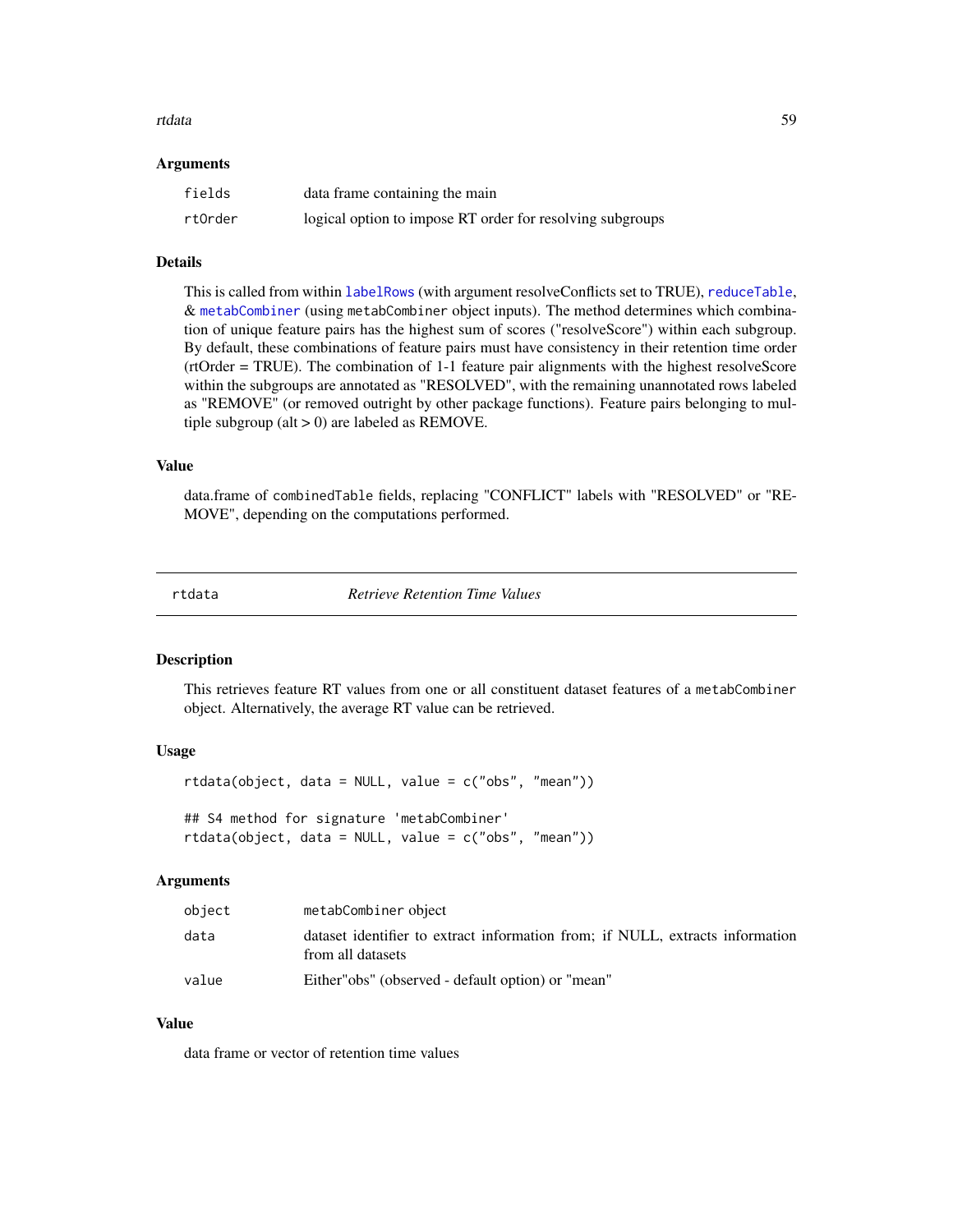### Examples

```
data(plasma30)
data(plasma20)
p30 <- metabData(head(plasma30,500), samples = "CHEAR")
p20 <- metabData(head(plasma20,500), samples = "Red")
p.comb <- metabCombiner(p30, p20, xid = "p30", yid = "p20")
##retrieve all RTs
rt <- rtdata(p.comb, data = NULL)
##retrieve RTs from p30
rt < -rtdata(p.comb, data = "p30")##retrieve mean RT
rt <- rtdata(p.comb, value = "mean")
```
### <span id="page-59-1"></span>scorePairs *Calculate Pairwise Alignment Scores*

### Description

Helper function for [calcScores](#page-6-1) & [evaluateParams](#page-15-1). Calculates a pairwise similarity score between grouped features using differences in m/z, rt, and Q.

#### Usage

```
scorePairs(A, B, C, mzdiff, rtdiff, qdiff, rtrange, adductdiff)
```
### Arguments

| $\overline{A}$ | Numeric weight for penalizing m/z differences.                                             |
|----------------|--------------------------------------------------------------------------------------------|
| B              | Numeric weight for penalizing differences between fitted $\&$ observed retention<br>times. |
| $\mathsf{C}$   | Numeric weight for differences in $Q$ (abundance quantiles).                               |
| mzdiff         | Numeric differences between feature m/z values                                             |
| rtdiff         | Differences between model-projected retention time value $\&$ observed retention<br>time   |
| qdiff          | Difference between feature quantile O values                                               |
| rtrange        | Range of dataset Y retention times                                                         |
| adductdiff     | Numeric divisors of computed score when non-empty adduct labels do not match               |

<span id="page-59-0"></span>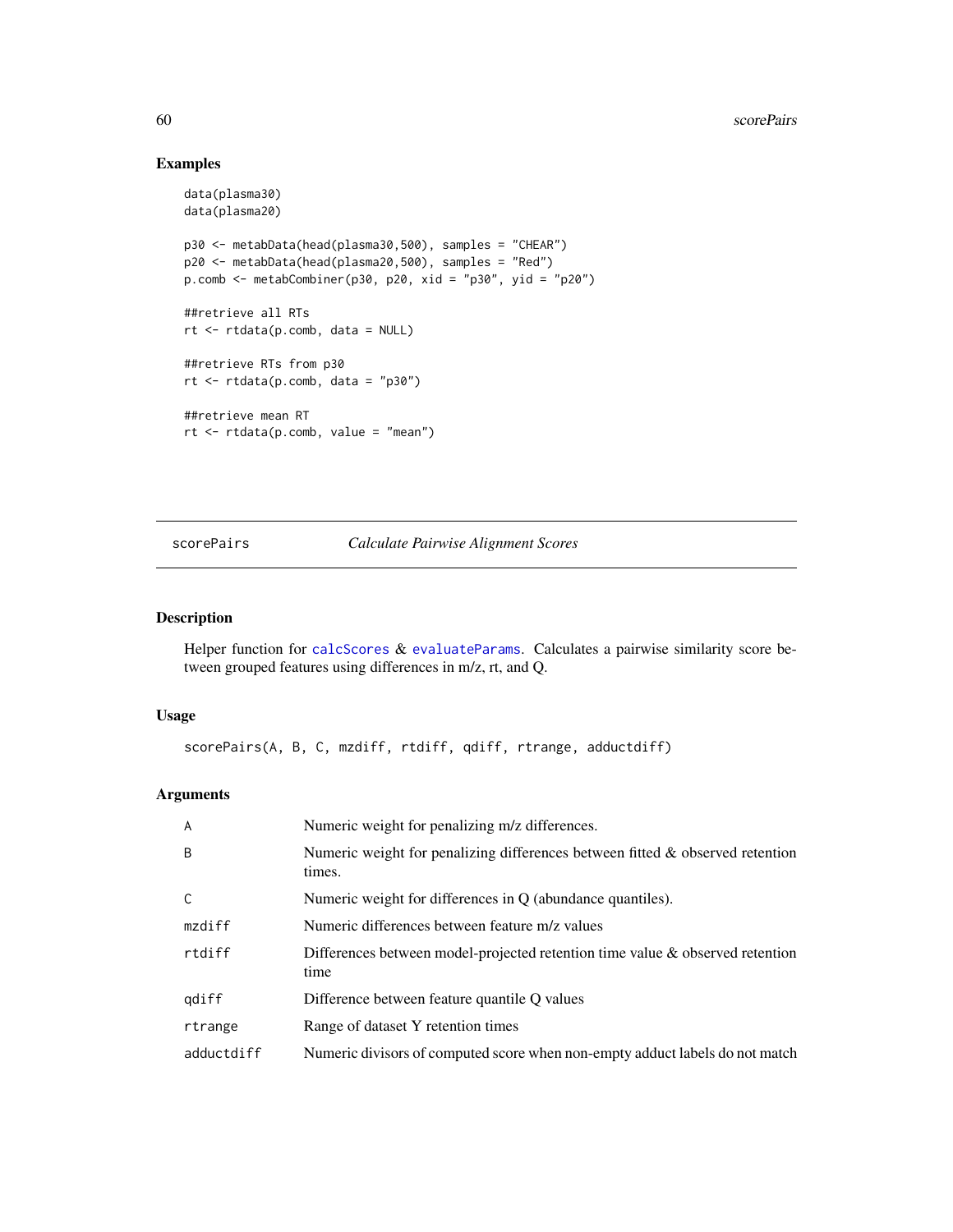<span id="page-60-0"></span>selectAnchors 61

#### Details

The score between two grouped features  $x \& y$  is calculated as:

$$
S = -exp(-A|mzx - mzy| - B|rty - rtproj|/triangle - C|Qx - Qy|)
$$

where  $mz \& Qx$  correspond to the m/z and abundance quantile values of feature x; mzy, rty, and Qy correspond to the m/z, retention time, and quantile values of feature y; rtproj is the modelprojected retention time of feature x onto the Y dataset chromatogram and rtrange is the retention time range of the Y dataset chromatogram. A, B, C are non-negative constant weight parameters for penalizing m/z, rt, and Q differences. Values between 0 (no confidence alignment) and 1 (high confidence alignment).

### Value

Numeric similarity score between 0 & 1

<span id="page-60-1"></span>selectAnchors *Select Anchors for Nonlinear RT Model*

#### Description

A subset of possible alignments in the combinedTable are used as ordered pairs to anchor a retention time projection model. Alignments of abundant features are prominent targets for anchor selection, but shared identified features (i.e. feature pairs where  $idx = idy$ ) may be used.

#### Usage

```
selectAnchors(
  object,
  useID = FALSE,tolmz = 0.003,
  tolQ = 0.3,tolrtq = 0.3,
 windx = 0.03,
 windy = 0.03,
 brackets_ignore = c("("", "["", "{'''})\lambda
```
### Arguments

| object | metabCombiner object.                                          |
|--------|----------------------------------------------------------------|
| useID  | logical. Option to first search for IDs as anchors.            |
| tolmz  | numeric. m/z tolerance for prospective anchors                 |
| tol0   | numeric. Quantile Q tolerance for prospective anchors          |
| tolrtq | numeric. Linear RT quantile tolerance for prosepctive anchors. |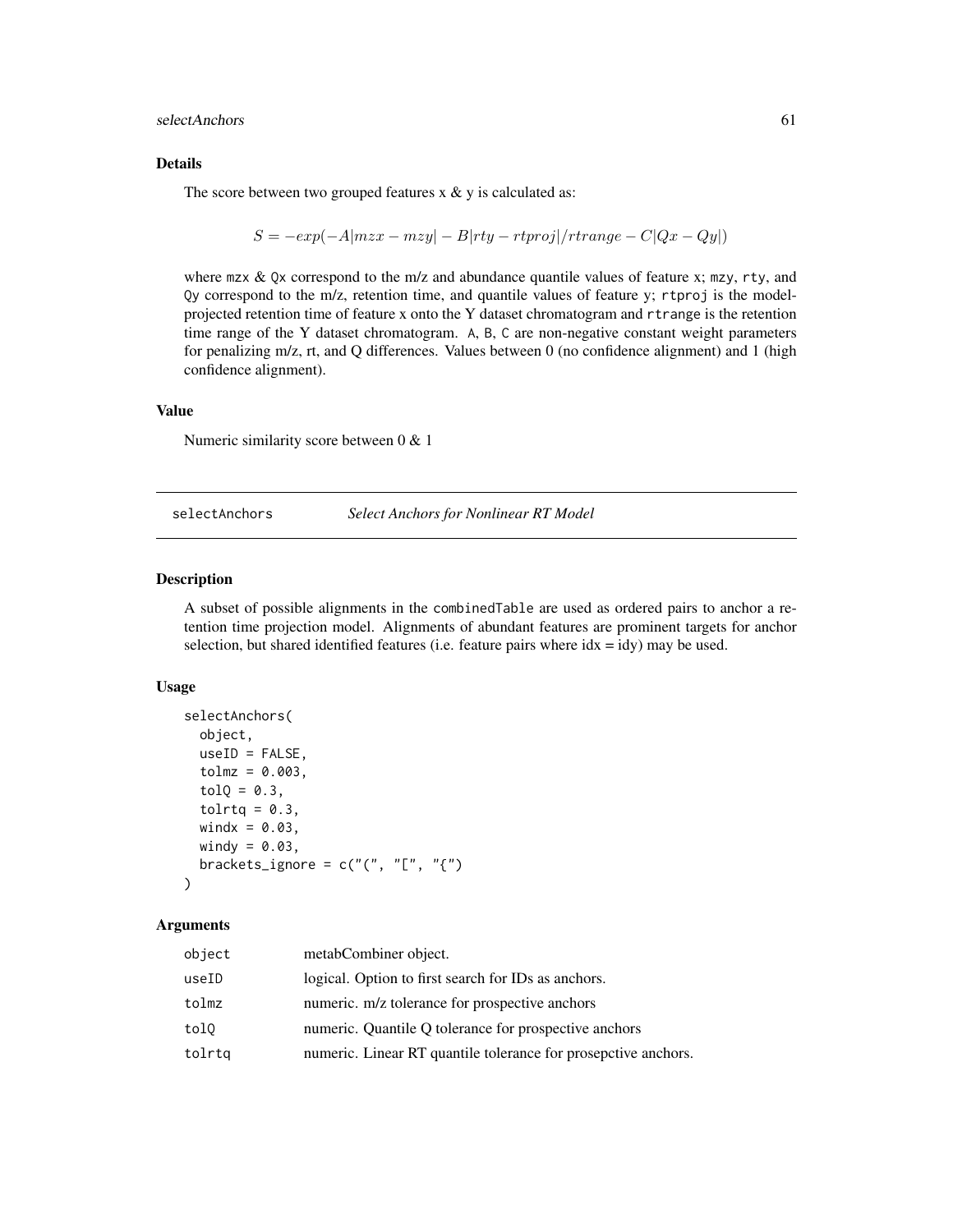| windx           | numeric. Retention time exclusion window around each anchor in X dataset.<br>Optimal values are between $0.01$ and $0.05$ min $(1-3s)$ |  |
|-----------------|----------------------------------------------------------------------------------------------------------------------------------------|--|
| windy           | numeric. Retention time exclusion window around each anchor in dataset Y.<br>Optimal values are between $0.01$ and $0.05$ min $(1-3s)$ |  |
| brackets_ignore |                                                                                                                                        |  |
|                 | If useID = TRUE, bracketed identity strings of the types included in this argu-<br>ment will be ignored.                               |  |

### Details

In order to map between two sets of retention times, a set of ordered pairs need to be selected for the spline fit. This function relies on mutually abundant features to select these ordered pairs. In iterative steps, the most abundant (as indicated by Q value) in one dataset is selected along with its counterpart, and all features within some retention time window specified by windx  $\&$  windy arguments are excluded. This process is repeated until all features have been considered.

tolQ & tolmz arguments restrict to feature pairs that have differences in Q & m/z within these tolerances. tolrtq further limits to feature pairs those with relative differences in linear retention time quantiles, calculated as  $rtqx = (rtx - min(rtx))/(max(rtx) - min(rtx))$  &  $rtqy = (rty$  $min(rty)/(max(rty) - min(rty)$ 

Shared identities (in which idx  $\&$  idy columns have matching, non-empty  $\&$  non-bracketed strings) may be used if useID is set to TRUE. In this case, shared identities will be searched first and will not be subject to any of the restrictions in m/z, Q, or rt. The iterative process proceeds after processing of shared identities.

#### Value

metabCombiner object with updated anchors slot. This is a data.frame of feature pairs that shall be used to map between retention times using a GAM or LOESS model.

| idx     | identities of features from dataset X                   |
|---------|---------------------------------------------------------|
| idy     | identities of features from dataset Y                   |
| mzx     | m/z values of features from dataset X                   |
| mzy     | m/z values of features from dataset Y                   |
| rtx     | retention time values of features from dataset X        |
| rty     | retention time values of features from dataset Y        |
| rtProj  | model-projected retention time values from X to Y       |
| Qx      | abundance quantile values of features from dataset X    |
| Qy      | abundance quantile values of features from dataset Y    |
| adductX | adduct label of features from dataset X                 |
| adductY | adduct label of features from dataset Y                 |
| group   | m/z feature group of feature pairing                    |
| labels  | anchor labels; "I" for identity, "A" for normal anchors |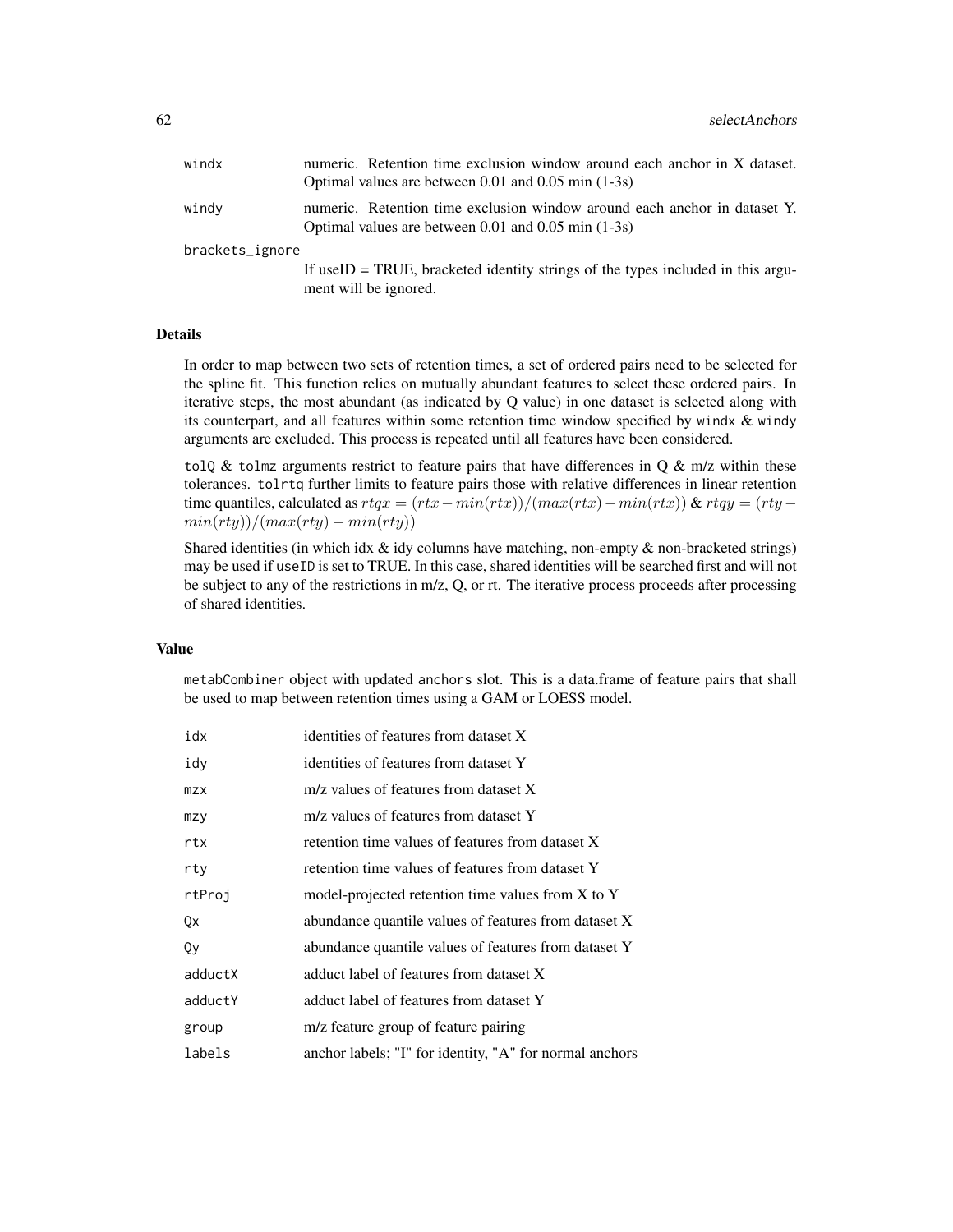<span id="page-62-0"></span>selectAnchorsParam 63

### See Also

[getAnchors](#page-28-1), [fit\\_gam](#page-23-1), [fit\\_loess](#page-26-1)

### Examples

```
data(plasma30)
data(plasma20)
p30 <- metabData(plasma30, samples = "CHEAR")
p20 <- metabData(plasma20, samples = "Red", rtmax = 17.25)
p.comb \leq metabCombiner(xdata = p30, ydata = p20, binGap = 0.005)
##example 1 (no known IDs used)
p.comb <- selectAnchors(p.comb, tolmz = 0.003, tolQ = 0.3, windx = 0.03,
   windy = 0.02, tolrtq = 0.3)
##example 2 (known IDs used)
p.comb <- selectAnchors(p.comb, useID = TRUE, tolmz = 0.003, tolQ = 0.3)
##To View Plot of Ordered Pairs
anchors = getAnchors(p.comb)
plot(anchors$rtx, anchors$rty, main = "Selected Anchor Ordered Pairs",
   xlab = "rtx", ylab = "rty")
```
<span id="page-62-1"></span>selectAnchorsParam *List selectAnchors Defaults*

### Description

List of default parameters for anchor selection step of main package workflow, which can be used as input for the wrapper functions. See help(selectAnchors) or ?selectAnchors for more details.

#### Usage

```
selectAnchorsParam(
 useID = FALSE,tolmz = 0.003,tol0 = 0.3,
  tolrtq = 0.3,
 windx = 0.03,
 windy = 0.03,
 brackets_ignore = c("("", "["", "(""))
```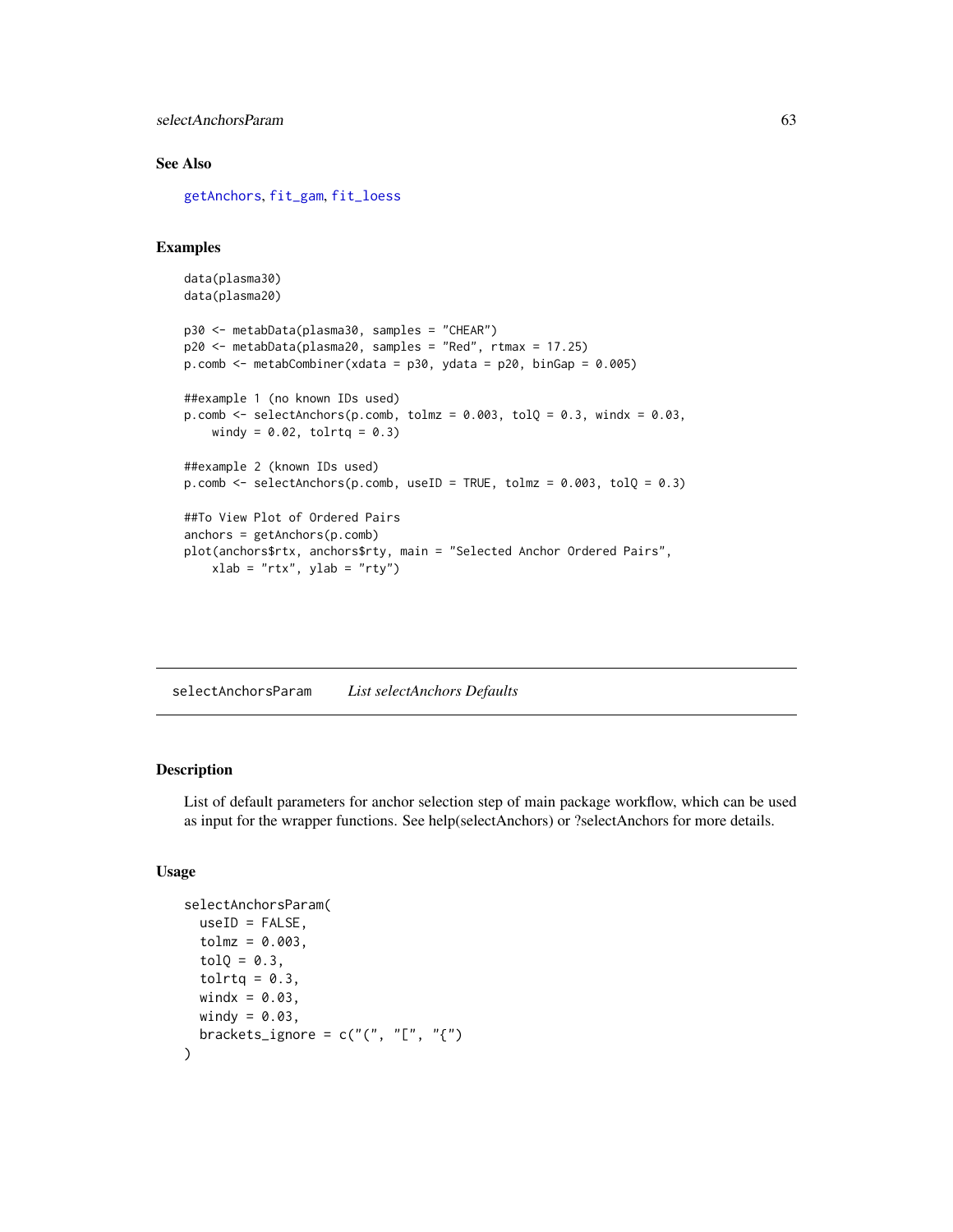### <span id="page-63-0"></span>Arguments

| useID           | Choice of using IDs for anchor selection; default: FALSE      |
|-----------------|---------------------------------------------------------------|
| tolmz           | m/z tolerance for ordered pair features; default: 0.003       |
| tol0            | Q tolerance for ordered pair features; default: 0.3           |
| tolrta          | RT quantile tolerance for ordered pair features; default: 0.5 |
| windx           | X feature RT window parameter. Default: 0.03                  |
| windy           | Y feature RT window parameter. Default: 0.03                  |
| brackets_ignore |                                                               |
|                 | bracket types for ignoring string comparisons                 |

### Value

list of selectAnchors parameters

#### See Also

[selectAnchors](#page-60-1), [metabCombine](#page-43-1)

### Examples

sa\_param <- selectAnchorsParam(tolmz =  $0.002$ , tolQ =  $0.2$ , windy =  $0.02$ )

updateTables *Update* metabCombiner *Objects*

### Description

This method updates the feature list (featdata) and aligned table (combinedTable) within a metabCombiner object. Manual changes to the (combinedTable) as well as unmatched  $X & Y$  dataset features can be incorporated into the object and the corresponding results. This function is typically paired with link{reduceTable} or other forms of table reduction performed by the user.

#### Usage

```
updateTables(object, xdata = NULL, ydata = NULL, combinedTable = NULL)
```
### Arguments

| object        | metabCombiner object to be updated                                                                                             |
|---------------|--------------------------------------------------------------------------------------------------------------------------------|
| xdata         | metabData or metabCombiner object originally used to construct the object ar-<br>gument                                        |
| vdata         | metabData or metabCombiner object originally used to construct the object ar-<br>gument                                        |
| combinedTable | merged table which may be altered by the user. This must have the combined Table<br>format to be valid (see: ?isCombinedTable) |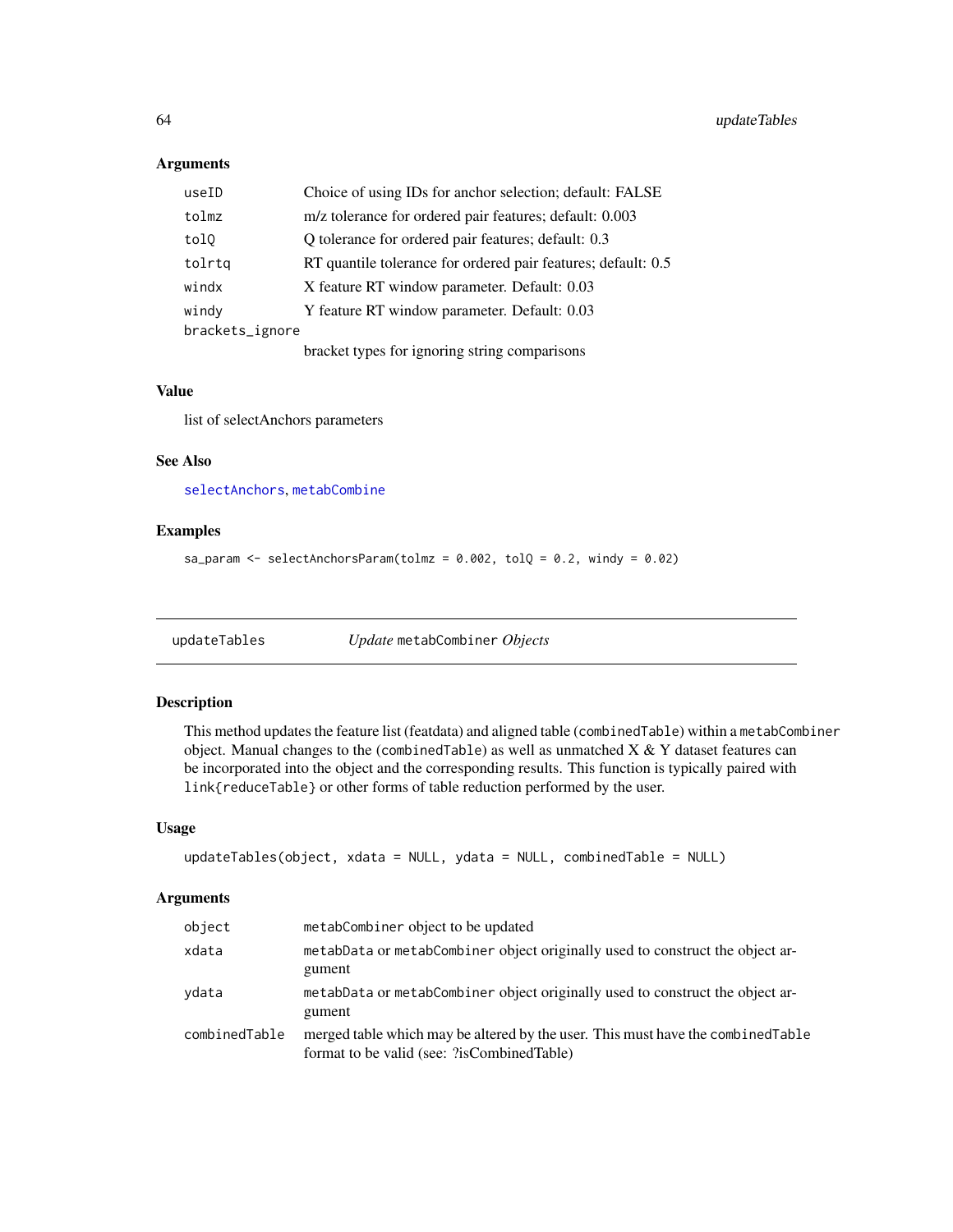#### updateTables 65

#### Details

There are two points where features can be removed from the combinedTable report: during m/z grouping and during the table reduction step. It is also possible for user-specified changes to the report to remove certain features entirely. This function allows for the missed features to be brought back into the table as non-matched entities. For xdata features, the Y columns will be entirely missing values, and ydata features will have missing X information. The feature data (featdata) will also be updated for use in subsequent alignments, but only features present in the representative dataset will be retained by default.

#### Value

metabCombiner object with updates to combinedTable to include features that have been missed or changes by the user.

### **Note**

Duplicated sample  $&$  extra column names cannot be copied from the original data they feature in, therefore they are left as missing values.

```
data(plasma30)
data(plasma20)
p30 <- metabData(plasma30, samples = "CHEAR")
p20 <- metabData(plasma20, samples = "Red")
p.comb <- metabCombiner(xdata = p30, ydata = p20, xid = "p30", yid = "p20",
                        binGap = 0.0075)##extracting, modifying, and updating combinedTable
cTable <- combinedTable(p.comb)
cTable <- dplyr::filter(cTable, rty < 17.25)
p.comb <- updateTables(p.comb, combinedTable = cTable)
p.comb <- selectAnchors(p.comb, tolmz = 0.003, tolQ = 0.3, windy = 0.02)
p.comb \leq fit\_gam(p.comb, k = 20, iterFilter = 1)p.comb \leftarrow calcScores(p.comb, A = 90, B = 14, C = 0.5)p.comb \leq reduceTable(p.comb, delta = 0.2, maxRTerr = 0.5)
##updating to include features removed from xdata & ydata
p.comb <- updateTables(p.comb, xdata = p30, ydata = p20)
#view results
cTable <- combinedTable(p.comb)
fdata <- featdata(p.comb)
```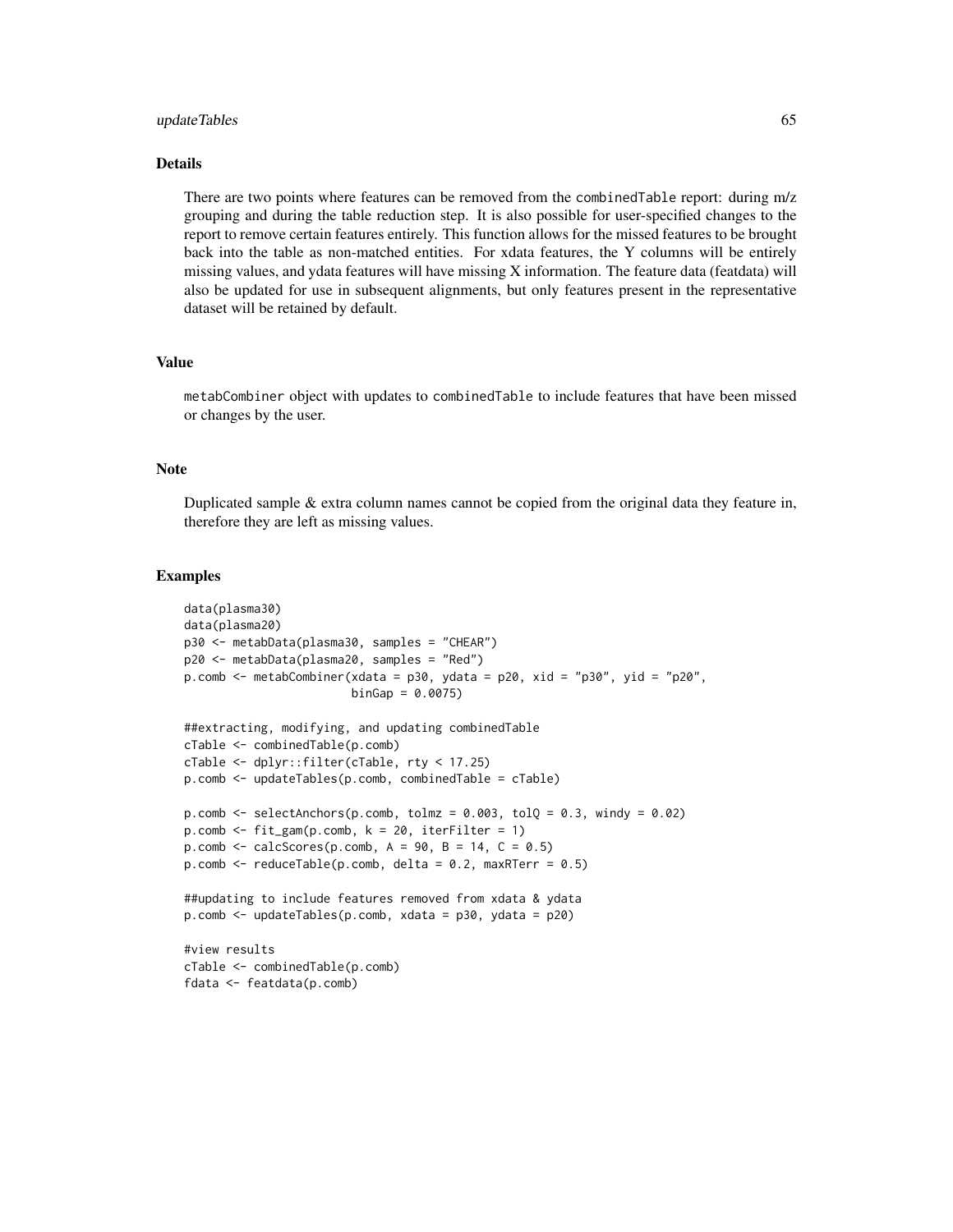<span id="page-65-0"></span>

Prints a combinedTable report to a file, specified by file argument. Output file has an empty line between each separate m/z group for ease of viewing.

#### Usage

```
write2file(object, file, sep = ",")
```
#### Arguments

| object | metabCombiner object or combinedTable                                              |
|--------|------------------------------------------------------------------------------------|
| file   | character string naming the output file path                                       |
| sep    | Character field separator. Values within each row are separated by this character. |

#### Value

no values returned

```
data(plasma30)
data(plasma20)
p30 <- metabData(plasma30, samples = "CHEAR")
p20 <- metabData(plasma20, samples = "Red", rtmax = 17.25)
p.comb <- metabCombiner(xdata = p30, ydata = p20, binGap = 0.0075)
p.comb \leq selectAnchors(p.comb, tolmz = 0.003, tolrtq = 0.3, windy = 0.02)
p.comb <- fit_gam(p.comb, k = 20, iterFilter = 1)
p.comb \leftarrow calcScores(p.comb, A = 90, B = 14, C = 0.5)p.comb <- labelRows(p.comb, maxRankX = 2, maxRankY = 2, remove = TRUE)
###using metabCombiner object as input
write2file(p.comb, file = "plasma-combined.csv", sep = ",")
```

```
###using combinedTable report and feature data as input
cTable <- combinedTable(p.comb)
write2file(cTable, file = "plasma-combined.txt", sep = "\t")
```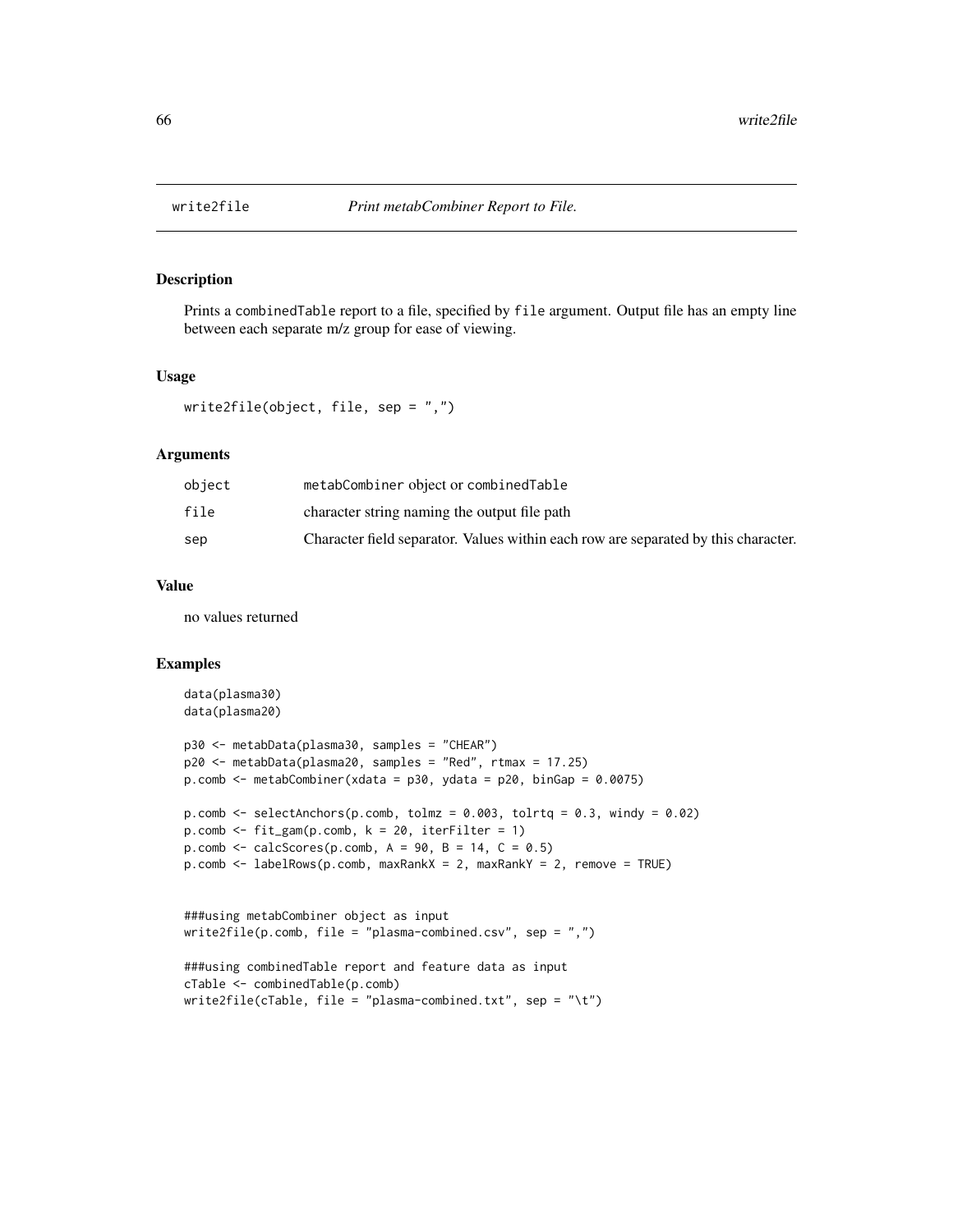<span id="page-66-0"></span>metabCombiner alignment is performed in a pairwise manner between two datasets generically termed "x" & "y". These methods print the identifier(s) associated with datasets X and Y, contained within the xy slot of a constructed metabCombiner object.

### Usage

```
x(object)
xy(object)
y(object)
## S4 method for signature 'metabCombiner'
x(object)
## S4 method for signature 'metabCombiner'
xy(object)
## S4 method for signature 'metabCombiner'
y(object)
```
### Arguments

object metabCombiner object

### Value

character X or Y dataset identifiers

data(plasma30) data(plasma20)

p30 <- metabData(head(plasma30,500), samples = "CHEAR") p20 <- metabData(head(plasma20,500), samples = "Red") p.comb <- metabCombiner(p30, p20, xid = "p30", yid = "p20")

#expected: "p30" x(p.comb)

#expected: "p20" y(p.comb)

#list of x & y data descriptors xy(p.comb)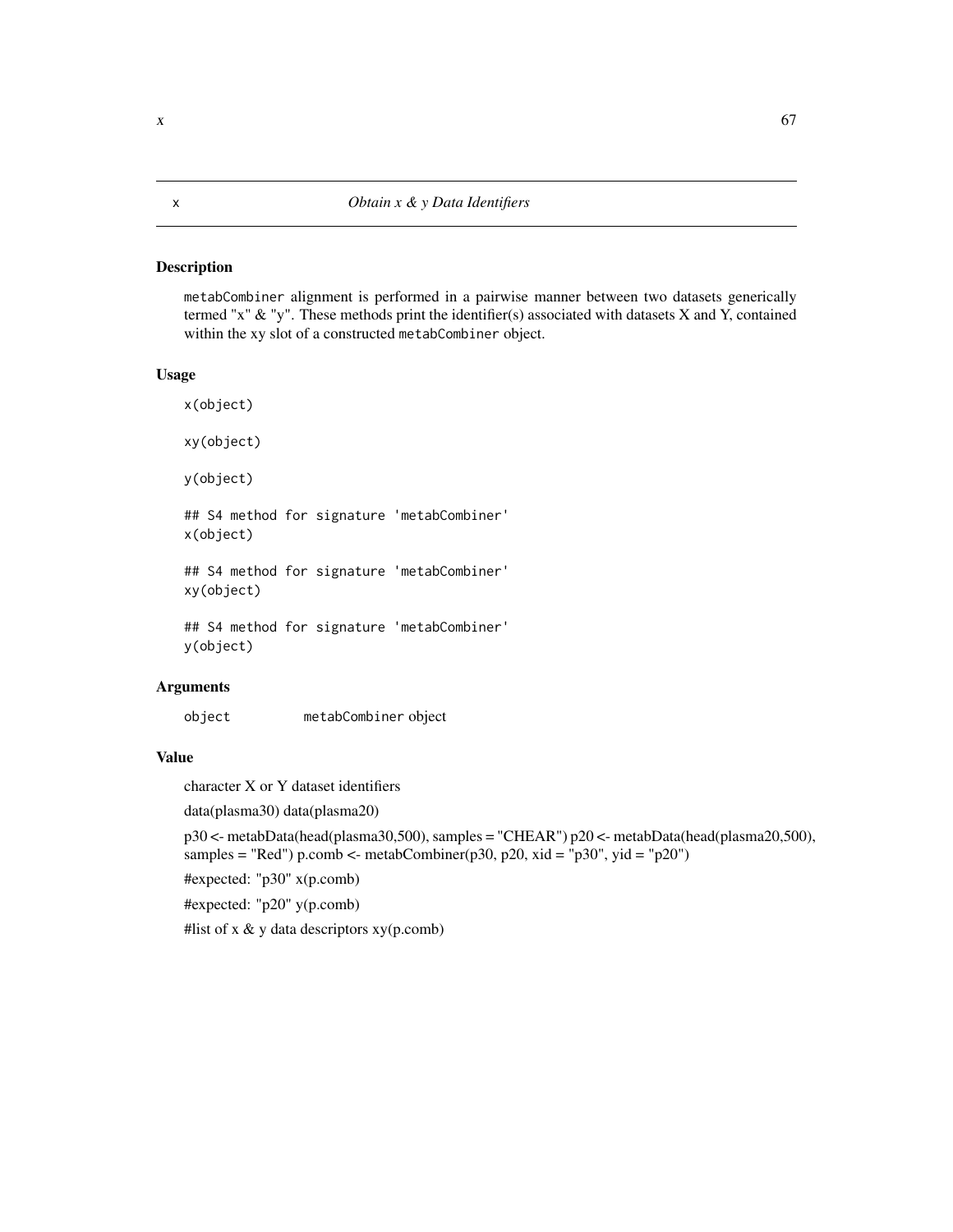# <span id="page-67-0"></span>**Index**

∗ datasets metabBatches, [43](#page-42-0) plasma20, [55](#page-54-0) plasma30, [56](#page-55-0) adductdata, [3](#page-2-0) adductdata,metabCombiner-method *(*adductdata*)*, [3](#page-2-0) adjustData, [4](#page-3-0) batchCombine, [5,](#page-4-0) *[43](#page-42-0)* calcScores, [7,](#page-6-0) *[10](#page-9-0)*, *[16,](#page-15-0) [17](#page-16-0)*, *[45](#page-44-0)*, *[47](#page-46-0)*, *[60](#page-59-0)*

calcScoresParam, [10,](#page-9-0) *[45](#page-44-0)* combinedTable, [11](#page-10-0) combinedTable,metabCombiner-method *(*combinedTable*)*, [11](#page-10-0) combinerCheck, [12](#page-11-0) crossValFit, [13](#page-12-0)

datasets, [14,](#page-13-0) *[47](#page-46-0)* datasets,metabCombiner-method *(*datasets*)*, [14](#page-13-0) detectFields, [15](#page-14-0)

evaluateParams, *[8,](#page-7-0) [9](#page-8-0)*, [16,](#page-15-0) *[60](#page-59-0)*

featdata, [18](#page-17-0) featdata,metabCombiner-method *(*featdata*)*, [18](#page-17-0) filterAnchors, [19](#page-18-0) filterRT, *[5](#page-4-0)*, [20](#page-19-0) findDuplicates, *[5](#page-4-0)*, [21,](#page-20-0) *[50](#page-49-0)* fit\_gam, *[19](#page-18-0)*, *[23](#page-22-0)*, [24,](#page-23-0) *[28](#page-27-0)*, *[32](#page-31-0)*, *[45](#page-44-0)*, *[47](#page-46-0)*, *[63](#page-62-0)* fit\_loess, *[19](#page-18-0)*, *[24](#page-23-0)*, *[26](#page-25-0)*, [27,](#page-26-0) *[32](#page-31-0)*, *[45](#page-44-0)*, *[47](#page-46-0)*, *[63](#page-62-0)* fitgamParam, [21,](#page-20-0) *[45](#page-44-0)* fitloessParam, [23,](#page-22-0) *[45](#page-44-0)*

getAnchors, [29,](#page-28-0) *[63](#page-62-0)* getAnchors,metabCombiner-method *(*getAnchors*)*, [29](#page-28-0)

getCoefficients, [30](#page-29-0) getCoefficients,metabCombiner-method *(*getCoefficients*)*, [30](#page-29-0) getData, [31](#page-30-0) getData,metabData-method *(*getData*)*, [31](#page-30-0) getExtra, [31](#page-30-0) getExtra,metabCombiner-method *(*getExtra*)*, [31](#page-30-0) getExtra,metabData-method *(*getExtra*)*, [31](#page-30-0) getModel, [32](#page-31-0) getModel,metabCombiner-method *(*getModel*)*, [32](#page-31-0) getSamples, [33](#page-32-0) getSamples,metabCombiner-method *(*getSamples*)*, [33](#page-32-0) getSamples,metabData-method *(*getSamples*)*, [33](#page-32-0) getStats, [34](#page-33-0) getStats,metabCombiner-method *(*getStats*)*, [34](#page-33-0) getStats,metabData-method *(*getStats*)*, [34](#page-33-0) iddata, [35](#page-34-0)

iddata,metabCombiner-method *(*iddata*)*, [35](#page-34-0) identityAnchorSelection, [36](#page-35-0) isCombinedTable, [37](#page-36-0) isMetabCombiner, [37](#page-36-0) isMetabData, [38](#page-37-0) iterativeAnchorSelection, [38](#page-37-0)

labelRows, [39,](#page-38-0) *[43](#page-42-0)*, *[45](#page-44-0)*, *[47](#page-46-0)*, *[59](#page-58-0)* labelRowsParam, [42,](#page-41-0) *[45](#page-44-0)*

metabBatches, [43](#page-42-0) metabCombine, *[7](#page-6-0)*, *[10](#page-9-0)*, *[23,](#page-22-0) [24](#page-23-0)*, *[43](#page-42-0)*, [44,](#page-43-0) *[64](#page-63-0)* metabCombiner, [46,](#page-45-0) *[59](#page-58-0)* metabCombiner-class, [48](#page-47-0) metabData, *[5](#page-4-0)*, *[31](#page-30-0)*, [49](#page-48-0) metabData-class, [51](#page-50-0) mzdata, [51](#page-50-0)